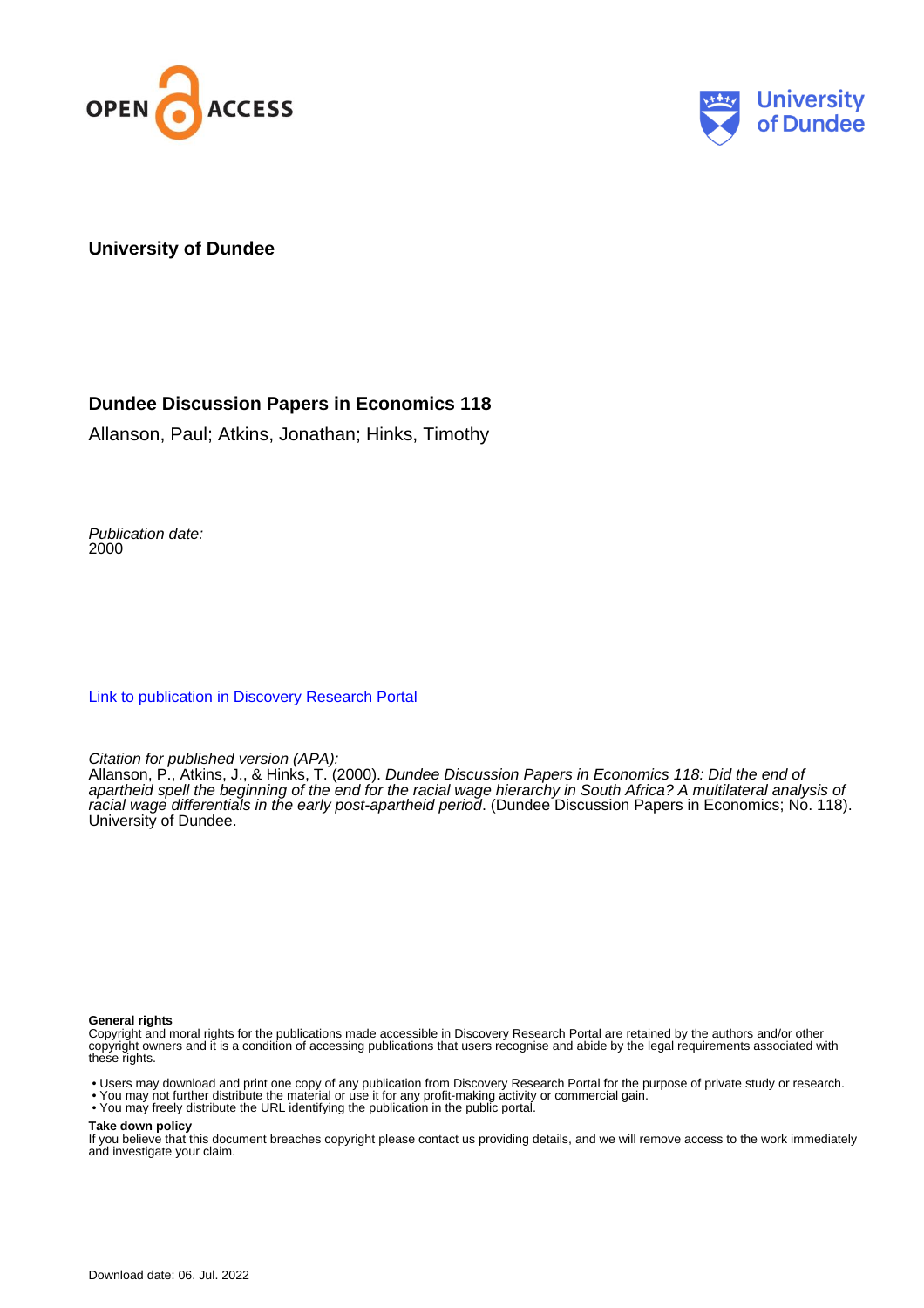

University of Dundee

Department of Economic Studies, University of Dundee, Dundee. DD1 4HN

# **Dundee Discussion Papers in Economics**

Did the end of Apartheid spell the beginning of the end for the racial wage hierarchy in South Africa? A Multilateral Analysis of Racial Wage Differentials in the Early Post-Apartheid Period.

Paul Allanson,

Jonathan Atkins

and

Timothy Hinks

Working Paper No. 118 December 2000 ISSN:1473-236X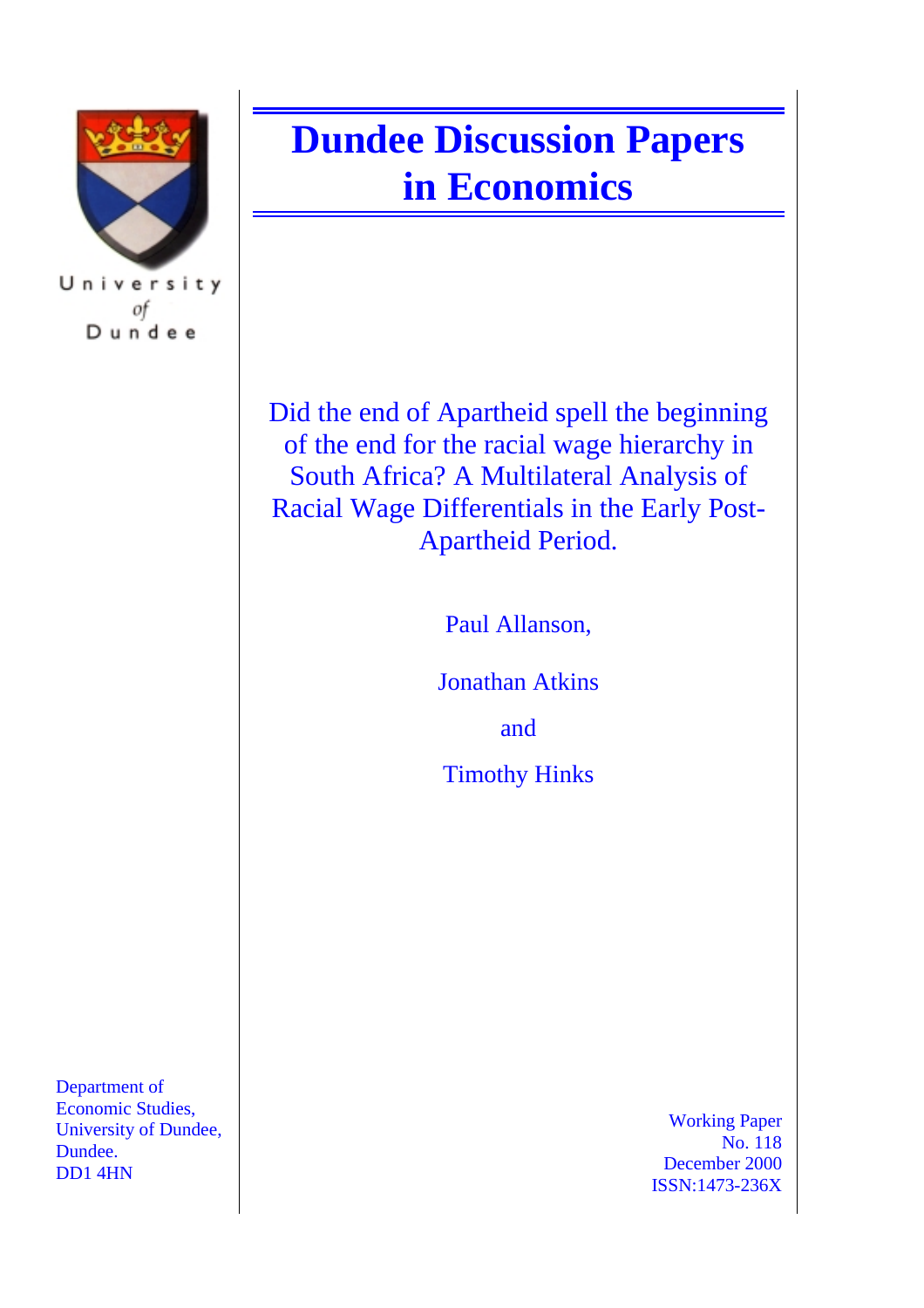# **DID THE END OF APARTHEID SPELL THE BEGINNING OF THE END FOR THE RACIAL WAGE HIERARCHY IN SOUTH AFRICA? A MULTILATERAL ANALYSIS OF RACIAL WAGE DIFFERENTIALS IN THE EARLY POST-APARTHEID PERIOD**

Paul Allanson, Department of Economic Studies, University of Dundee, Dundee DD1 4HN

Jonathan P Atkins, School of Economic Studies, University of Hull, Hull HU6 7RX, UK

and

Timothy Hinks Middlesex University Business School, London NW4 4BT

December 2000

#### **ABSTRACT**

The South African apartheid system formally ended with the election of the African National Congress at the first all-race elections held in 1994. As a result, racist policies such as color barring, that particularly hindered the advancement of black workers throughout the apartheid period are no longer legal. Yet the legacy of apartheid may endure as a result of both the persistence of racial differences in human capital attributes and the possible continuation of discriminatory practices within employment. In this paper we examine the evolution of the racial wage hierarchy in the early post-apartheid era against the background of the long-term decline in racial wage disparities observed over the latter years of the apartheid regime. We find evidence that the position of black workers between 1995 and 1997 actually deteriorated relative to the overall geometric mean wage, while that of colored, asian and white workers improved.

JEL Codes: J71, J31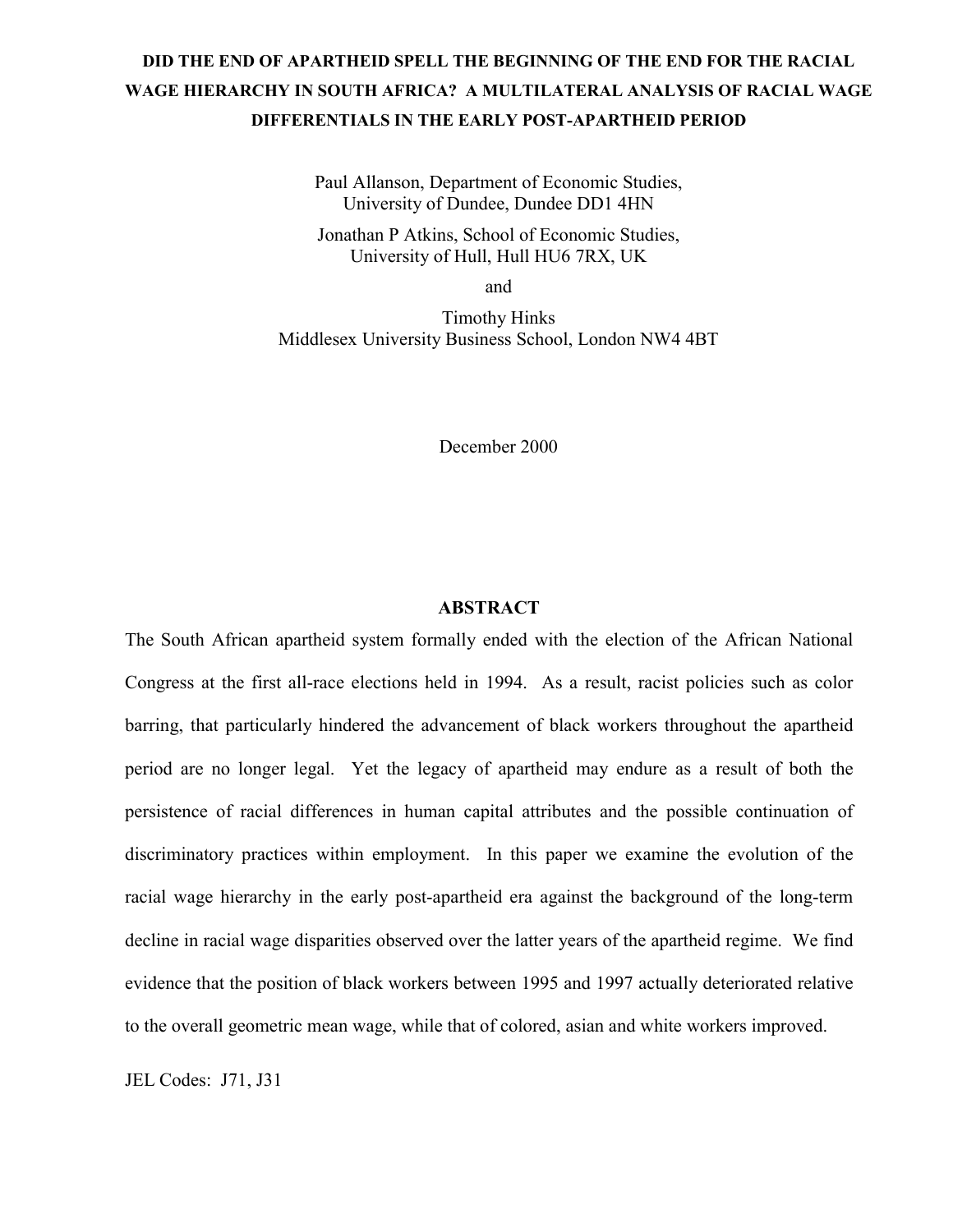#### **1. Introduction**

The South African apartheid system formally ended with the election of the African National Congress at the first all-race elections held in 1994. These elections concluded 46 years of official racial discrimination and inequality that had its roots in social structures, practices and attitudes dating back to the early nineteenth century. Despite the political transformation that has occurred and the elimination of overtly discriminatory laws and regulations, 'the overall consequences of the legacy of apartheid are deeply embedded in the polity, society and economy of the country' (Presidential Commission, 1996) potentially undermining the aspirations of the new South African democracy, at least within a reasonable time-frame.

Discrimination in the labor market was at the heart of the apartheid system, resulting in the use of non-productivity-related criteria in decisions concerning the allocation and utilization of labor such as in recruitment, remuneration, firing and retrenchment (Presidential Commission, 1996). Apartheid policies adopted by the white-dominated National Party government such as color barring and job reservation, for example through the *Industrial Conciliation Act 1956*, constituted statutory forms of racial discrimination and have now been repealed. Labor market outcomes were also conditioned by various institutional barriers to labor mobility and through the differential provision of and access to education, training and social welfare. These forms of pre-labor market discrimination have also been subject to fundamental reform with, for example, the repeal of the *Bantu Urban Areas Act 1945* and the *Bantu Education Act 1955*.

However the repeal of apartheid legislation is unlikely to be sufficient to eradicate the established racial wage hierarchy. On this issue, USA and other international experience offers some relevant insights even though it tends to concern discrimination against a minority, rather than the majority as is the case in South Africa. In particular, Darity and Mason (1998) and Altonji and Blank (1999) review a large literature on the USA labor market which provides evidence that the signal *Civil Rights Act* of 1964 led to a sustained and significant decline in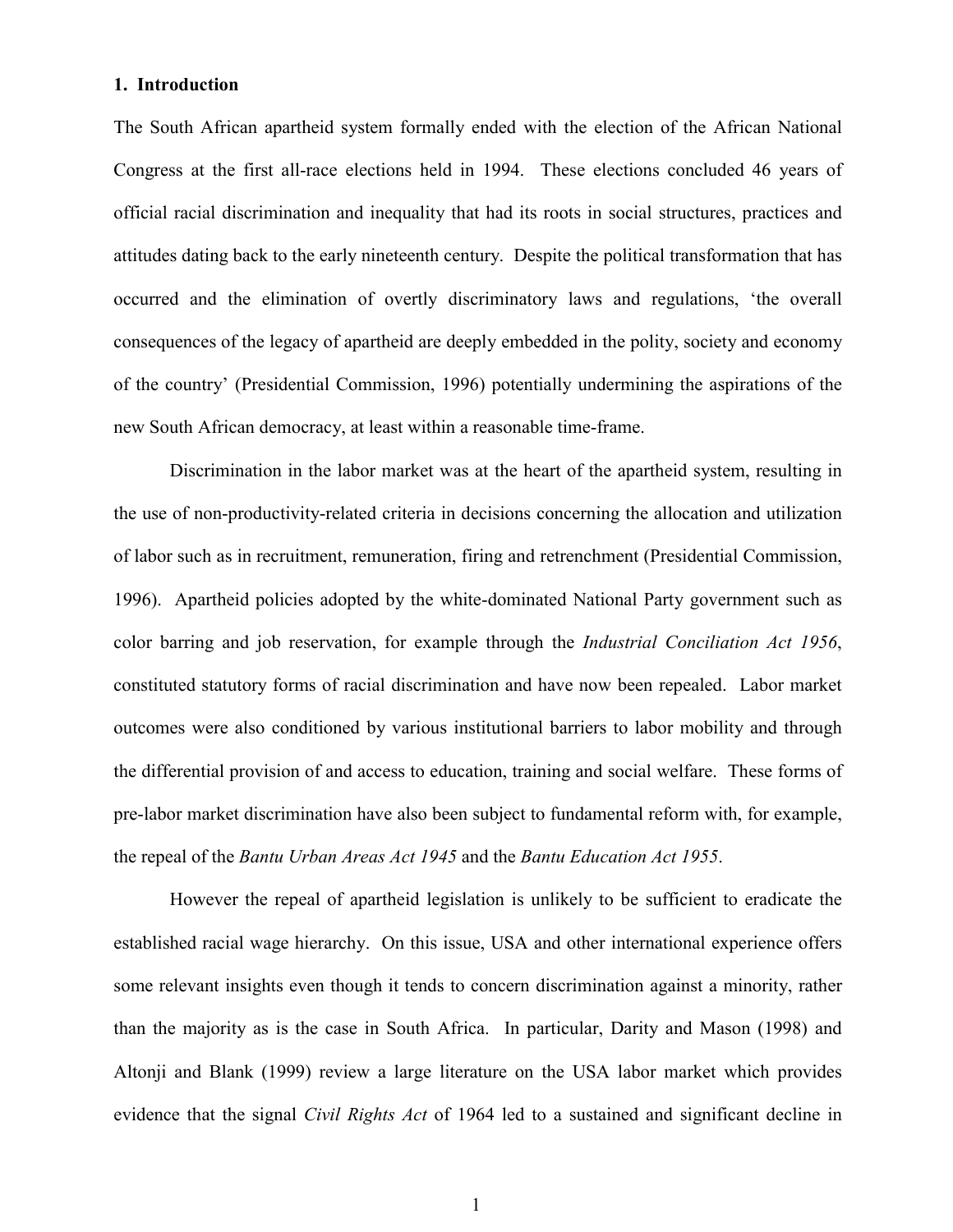black/white earnings differentials over the following decade (Donahue and Heckman, 1991), but that substantial racial disparities remained which have proved remarkably persistent over time. Arrow (1998) stresses the potential importance of non-taste-based 'statistical discrimination' and of social interactions and networks in influencing behavior and perpetuating differential treatment in the USA. Moreover, it is clear that past pre-labor market discrimination, particularly in the provision of education, can contribute markedly to continuing inequalities in the labor market since disadvantage tends to be self-reproducing and reinforcing. Case and Deaton (1998) have found that in South Africa those with poor education are often unable to secure sufficient income to provide for the education of their children.

It is in this context that this paper investigates racial wage differentials, discrimination and disadvantage in the South African labor market. The objective of the paper is to employ a robust multilateral decomposition procedure to examine differences in racial wage differentials between 1995 and 1997, and to view such differences from a longer, historical perspective by drawing a comparison with the level of racial disadvantage and discrimination observed in 1980. Knight and McGrath (1987), Moll (1995) and Treiman et al. (1996) have all investigated changing levels of wage discrimination in South Africa but these studies have been based on methodologies producing only binary comparisons of the wage position of whites with that of one or more of the non-white groups. Our analysis includes more recent evidence and the adoption of a multilateral decomposition procedure permits the joint decomposition of the wage differentials of two or more groups into productivity and discrimination components. Thus, the approach more readily allows an investigation of the changing basis of the racial wage hierarchy within South Africa and of the relative positions of blacks, coloreds, asians and whites in the post-apartheid era.

The structure of the working paper is as follows. Section 2 outlines the methodology which is used to estimate wage discrimination. Sections 3 and 4 respectively gives details of the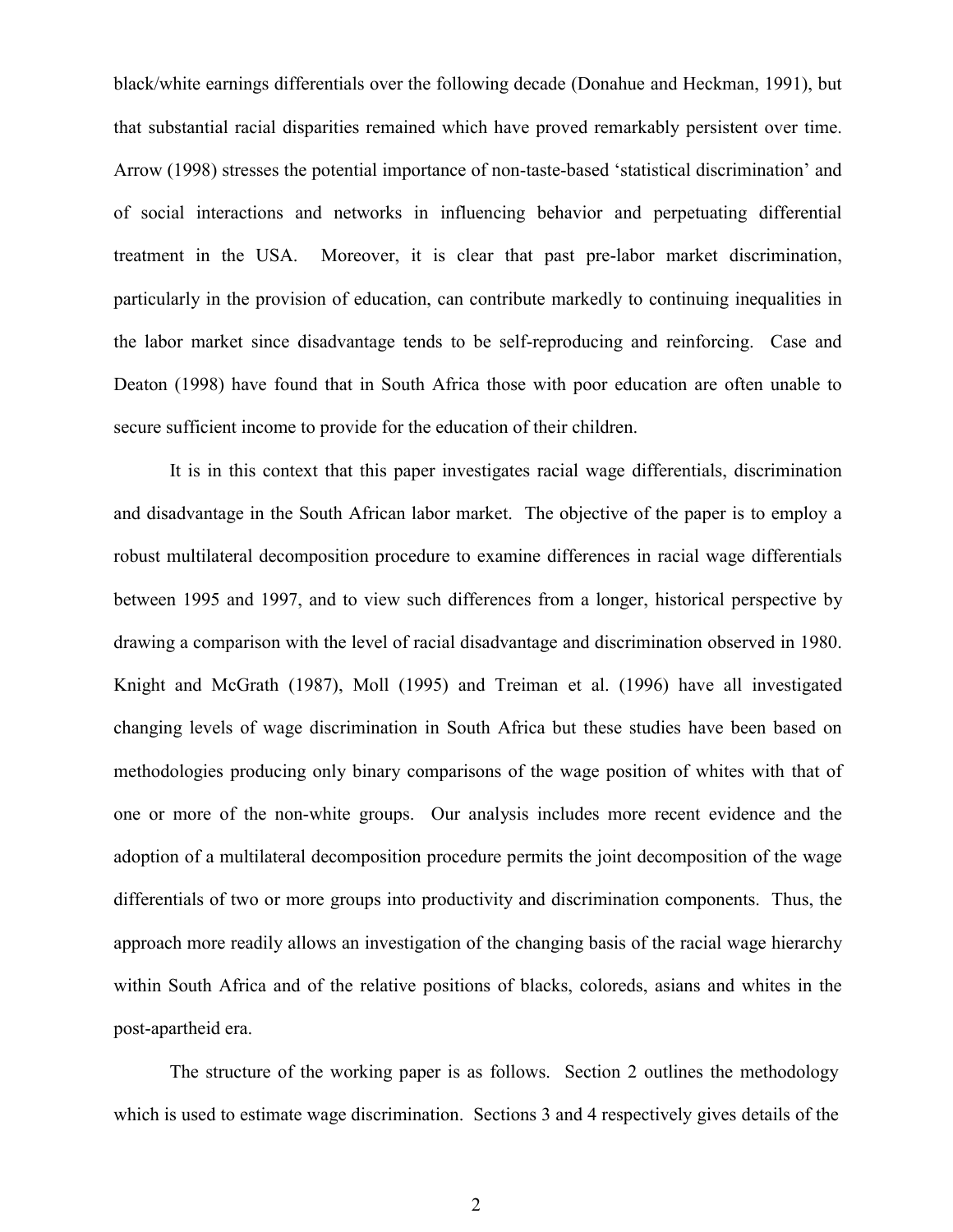main wage function and decomposition analyses based on hourly wage rate data for 1995 and 1997. Section 5 gives details of the supplementary analysis based on monthly earnings data for 1980, 1995 and 1997. Conclusions are drawn in Section 6.

#### **2. Methodological Framework**

This section presents a multilateral procedure that facilitates investigation of the changing basis of the racial wage hierarchy within South Africa by providing a joint decomposition of the logarithmic wage differentials between black, colored, asian and white groups. Like other decomposition techniques our methodology measures discrimination indirectly as the residual component from an estimated wage function. Inevitably, errors in the specification of the wage determination model will lead to inaccurate estimates of discrimination. In addition, the results are sensitive to the specification and estimation of the non-discriminatory wage structure. However, data problems preclude a more direct approach to the measurement of racial wage discrimination in South Africa.

Following Oaxaca and Ransom (1994) the difference in the mean of the natural logarithm of wages for groups *j* and *k* in period *t* can be decomposed into an explained component which captures productivity differences between workers, and an unexplained component which includes racial wage discrimination:

$$
ln(G_{jkt} + 1) = ln(Q_{jkt} + 1) + ln(D_{jkt} + 1); \quad j, k = black, colored, asian, white
$$
 (1)

where:  $G_{jkt}$  is the gross (unadjusted) wage differential defined as  $((W_{jt}/W_{kt}) - I)$  where  $W_{jt}$  is the geometric mean wage of group *j* and  $W_{kt}$  is the corresponding wage of group *k*;  $Q_{jkt}$  is the productivity differential  $((W_{jt}^*/W_{kt}^*)-1)$  where  $W_{jt}^*$  and  $W_{kt}^*$  denote the geometric mean wage rates of each group in the absence of labor market discrimination; and  $D_{ikt}$  is identified as the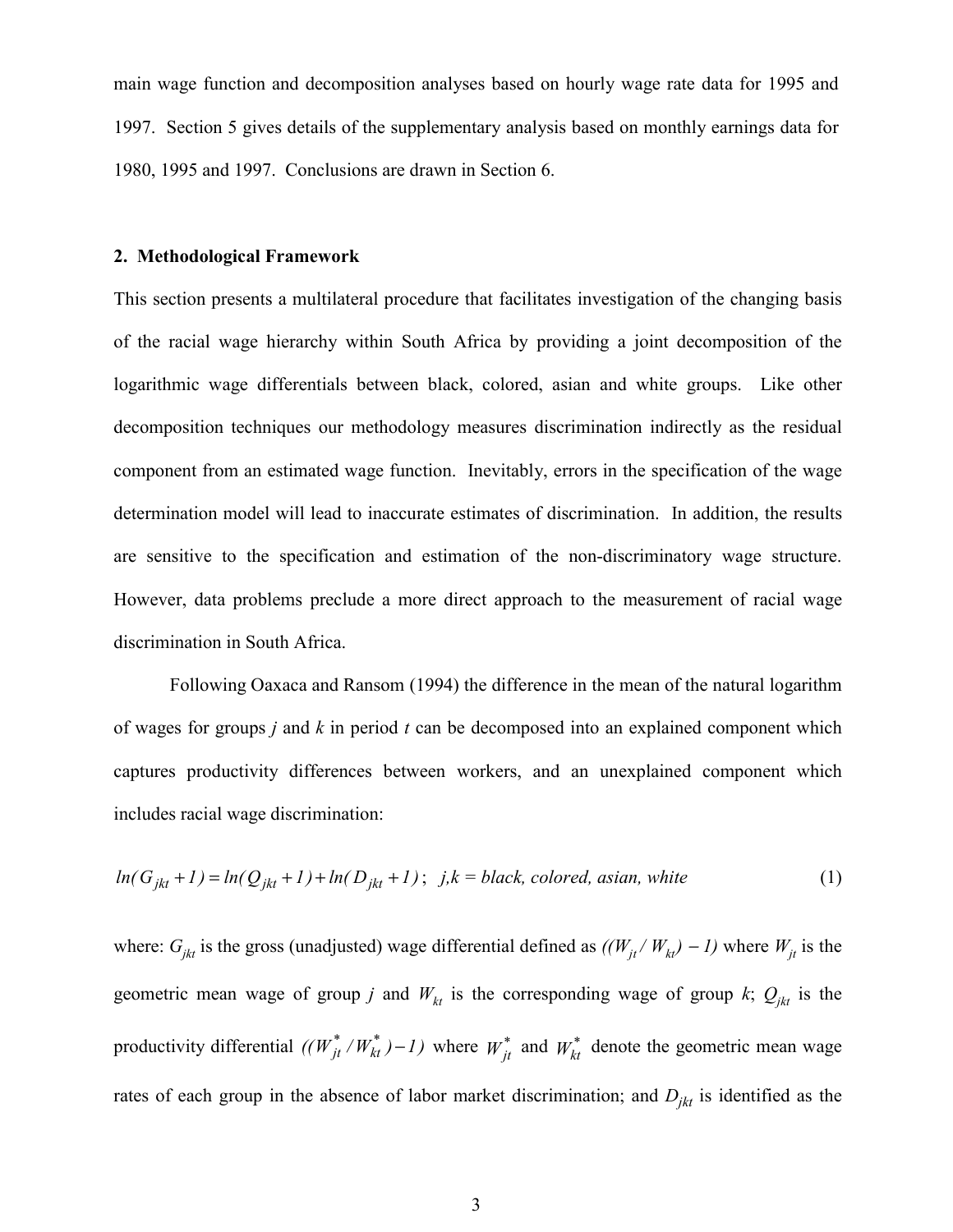market discrimination coefficient  $((W_{jt}/W_{kt})-(W_{jt}^*/W_{kt}^*))/(W_{jt}^*/W_{kt}^*)$ , that is the proportionate difference between ( $G_{jkt}$  + 1) and ( $Q_{jkt}$  + 1).

Oaxaca (1973) and Blinder (1973) show that the discrimination term can be decomposed in terms of the wage that each group receives relative to that which it would receive in the absence of discrimination. In Allanson et al. (2000), we further partition both the logarithmic gross wage differential and the productivity component, to yield complementary measures of the geometric mean wage that each racial group receives relative to that of the workforce as a whole under both the (observed) discriminatory and (hypothetical) non-discriminatory wage structures. Thus (1) can be expanded to:

$$
\left\{ln(\gamma_{jt}+1) - ln(\gamma_{kt}+1)\right\} = \left\{ln(\theta_{jt}+1) - ln(\theta_{kt}+1)\right\} + \left\{ln(\delta_{jt}+1) - ln(\delta_{kt}+1)\right\}
$$
 (2)

where  $\gamma$ <sub>*ji*</sub> is the differential between the geometric mean wage of group *j* and that of the entire workforce  $((W_{jt}/W_t) - I)$ , where  $W_t$  is the overall geometric mean wage;  $\theta_{jt}$  is the differential between the geometric mean wage of group *j* and that of the entire workforce in the absence of discrimination  $((W_{jt}^*/W_t^*)-1)$ ;  $\delta_{jt}$  is the differential between the geometric mean wage of group *j* and the wage that workers of group *j* would receive in the absence of discrimination  $((W_{it}/W_{it}^*)-1)$ ; and  $\gamma_{kt}$ ,  $\theta_{kt}$  and  $\delta_{kt}$  are similarly defined for group *k*. The main advantage of (2) over the standard Oaxaca-Blinder decomposition equation is that each component of the decomposition equation is expressed as the difference between two terms that are defined independently of the particular binary comparison that is being made. The complete set of  $\chi$ ,  $\delta$ and  $\theta$  coefficients constitute a set of sufficient statistics for the multilateral analysis of the racial wage hierarchy.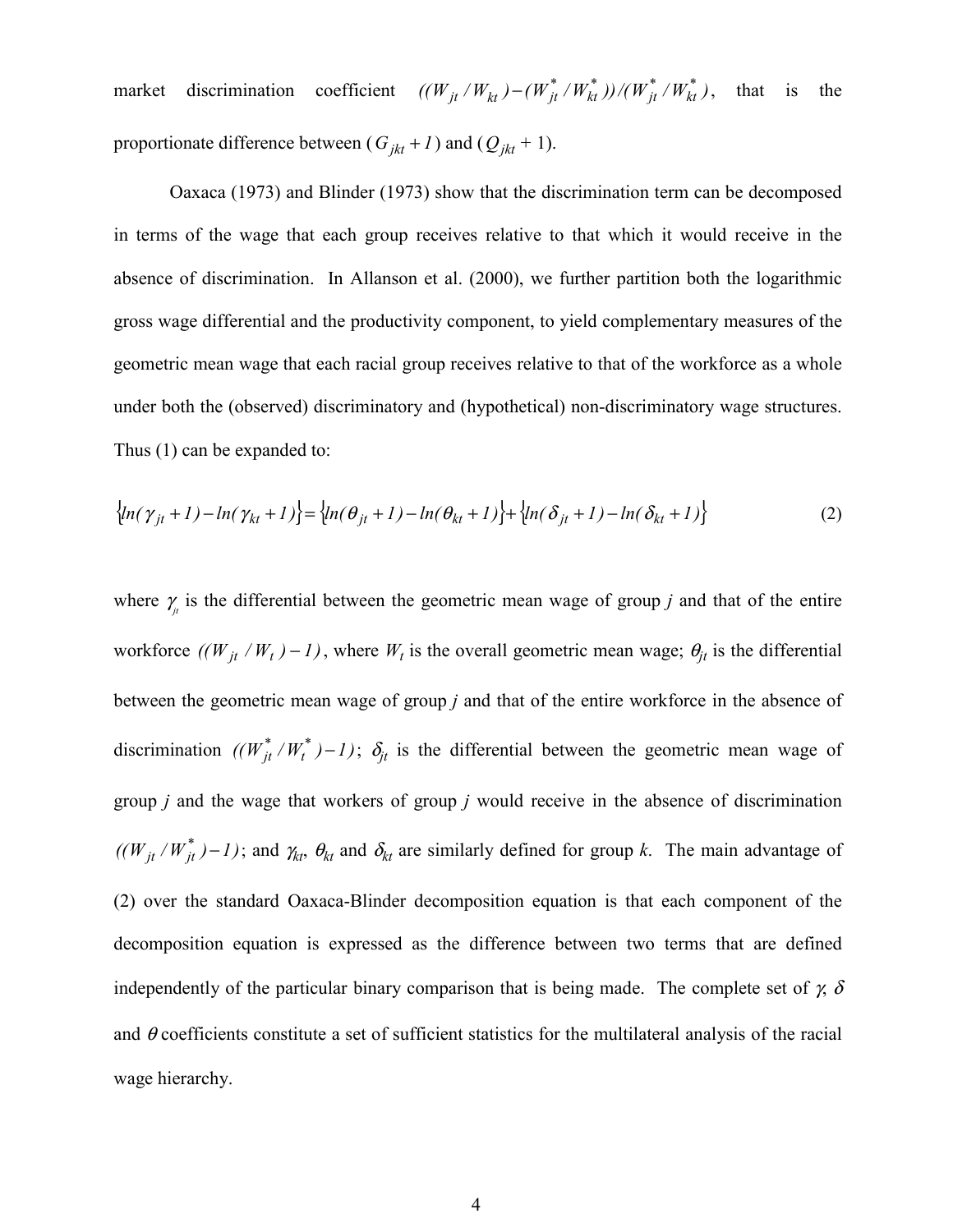If the data on wages consist solely of point observations, the decomposition equation (2) may be operationalised by using ordinary least squares (OLS) to estimate separate semilogarithmic wage functions:

$$
ln W_{git} = X'_{git} \beta_{it} + u_{git}; \quad g=1,...n_{it};
$$
\n(3)

for each racial group *i (i= black, colored, asian, white)* using cross-sectional data for period *t*, where  $ln W_{git}$  is the logarithmic wage of worker *g* in group *i*,  $X_{git}$  is a vector of worker characteristics,  $\beta_{it}$  is a vector of group-specific coefficients and  $n_{it}$  is the sample size. A similar function for the workforce as a whole may be estimated using the pooled sample of size  $n_i$ .

$$
ln W_{ht} = X_{ht}' \beta_t + u_{ht}; \qquad h=1,... \; n_t; \qquad n_t = \sum n_{it}; \tag{4}
$$

where  $ln W_{ht}$  is the logarithmic wage of worker  $h$ ,  $X_{ht}$  is a vector of worker characteristics and  $\beta_t$  is a vector of coefficients. Given some estimate of the non-discriminatory wage structure ∗ *t*  $\tilde{\beta}_t^*$  in year *t*, estimates of the decomposition terms in equation (2) can then be derived as:

$$
ln\{\tilde{\gamma_{it}} + 1\} = ln\tilde{W}_{it} - ln\tilde{W}_{t} = \overline{X}_{it}'\tilde{\beta}_{it} - \overline{X}_{t}'\tilde{\beta}_{t}; \quad \forall i
$$
\n
$$
\tag{5}
$$

$$
ln{\{\tilde{\theta}_{it} + 1\}} = ln{\tilde{W}_{it}^*} - ln{\tilde{W}_t^*} = (\overline{X}_{it} - \overline{X}_t)'\tilde{\beta}_t^* ; \forall i
$$
\n(6)

$$
ln\{\tilde{\delta_{it}} + 1\} = ln\tilde{W}_{it} - ln\tilde{W}_{it}^* = \overline{X}_{it}'(\tilde{\beta}_{it} - \tilde{\beta}_{t}^*)\,;\ \forall i
$$
\n(7)

where  $\overline{X}_{it}$  is the vector of mean values of the regressors for group *i*,  $\overline{X}_{t}$  is the corresponding mean vector for the whole workforce, and tildes denote estimates. Hence,  $\tilde{\theta}_{it}$  may be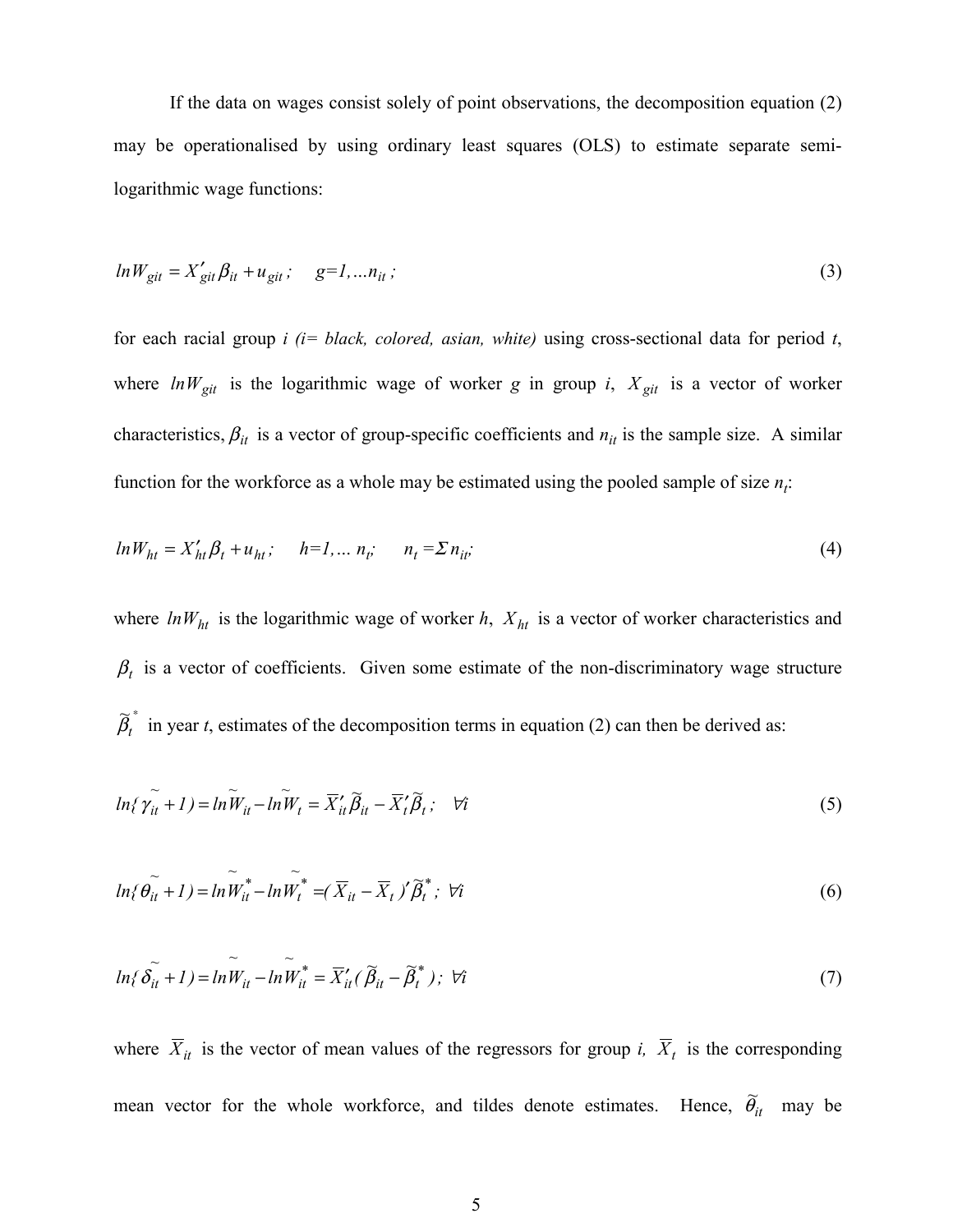interpreted as the estimated wage differential between a typical worker in group *i*, with characteristics  $\overline{X}_{it}$ , and a typical worker in the entire workforce, with characteristics  $\overline{X}_{t}$ , under the hypothetical non-discriminatory wage structure in period *t*; and  $\tilde{\delta}_{it}$  as the estimated wage differential for a typical worker in group *i* between the discriminatory and non-discriminatory wage structures. Moreover, changes in the left hand side terms in (6) and (7) between any two periods  $t=0$  and  $t=1$  may be decomposed in the standard way (Altonji and Blank, 1999) to give:

$$
ln\{\tilde{\theta_{i1}} + 1\} - ln\{\tilde{\theta_{i0}} + 1\} = ((\overline{X}_{i1} - \overline{X}_{1})' - (\overline{X}_{i0} - \overline{X}_{0})')\tilde{\beta}_{0}^{*} + (\overline{X}_{i1} - \overline{X}_{1})'(\tilde{\beta}_{1}^{*} - \tilde{\beta}_{0}^{*}); \forall i
$$
(8)

$$
\ln\{\tilde{\delta_{i1}} + 1\} - \ln\{\tilde{\delta_{i0}} + 1\} = \overline{X}_{i0}'((\widetilde{\beta}_{i1} - \widetilde{\beta}_{1}^{*}) - (\widetilde{\beta}_{i0} - \widetilde{\beta}_{0}^{*})) + (\overline{X}_{i1}' - \overline{X}_{i0}')(\widetilde{\beta}_{i1} - \widetilde{\beta}_{1}^{*})\}; \quad \forall i \tag{9}
$$

where the first term on the right hand side (RHS) of (8) is the net change in the productivity term due to changes in worker characteristics given the non-discriminatory coefficient values in  $t=0$ (i.e., the hypothetical returns to those characteristics in a non-discriminatory market in the base year), with the residual due to changes in non-discriminatory coefficients given worker characteristics in  $t=1$ ; and the first term on the RHS of (9) is the net change in the discrimination term due to changes in coefficient values given worker characteristics in *t=0,* with the residual due to changes in worker characteristics given the coefficient values in *t=1.*

 All that is now required is to obtain some estimate of the non-discriminatory wage structure  $\widetilde{\beta}_t^*$  $\widetilde{\beta}_t^*$ . A convenient candidate is the pooled OLS estimator, which Neumark (1988) shows can be derived from a model of employer discrimination in which the utility function of the employer is homogeneous of degree zero within each category of labor, that is the employer only cares about the proportion of each group employed in any particular labor category. In the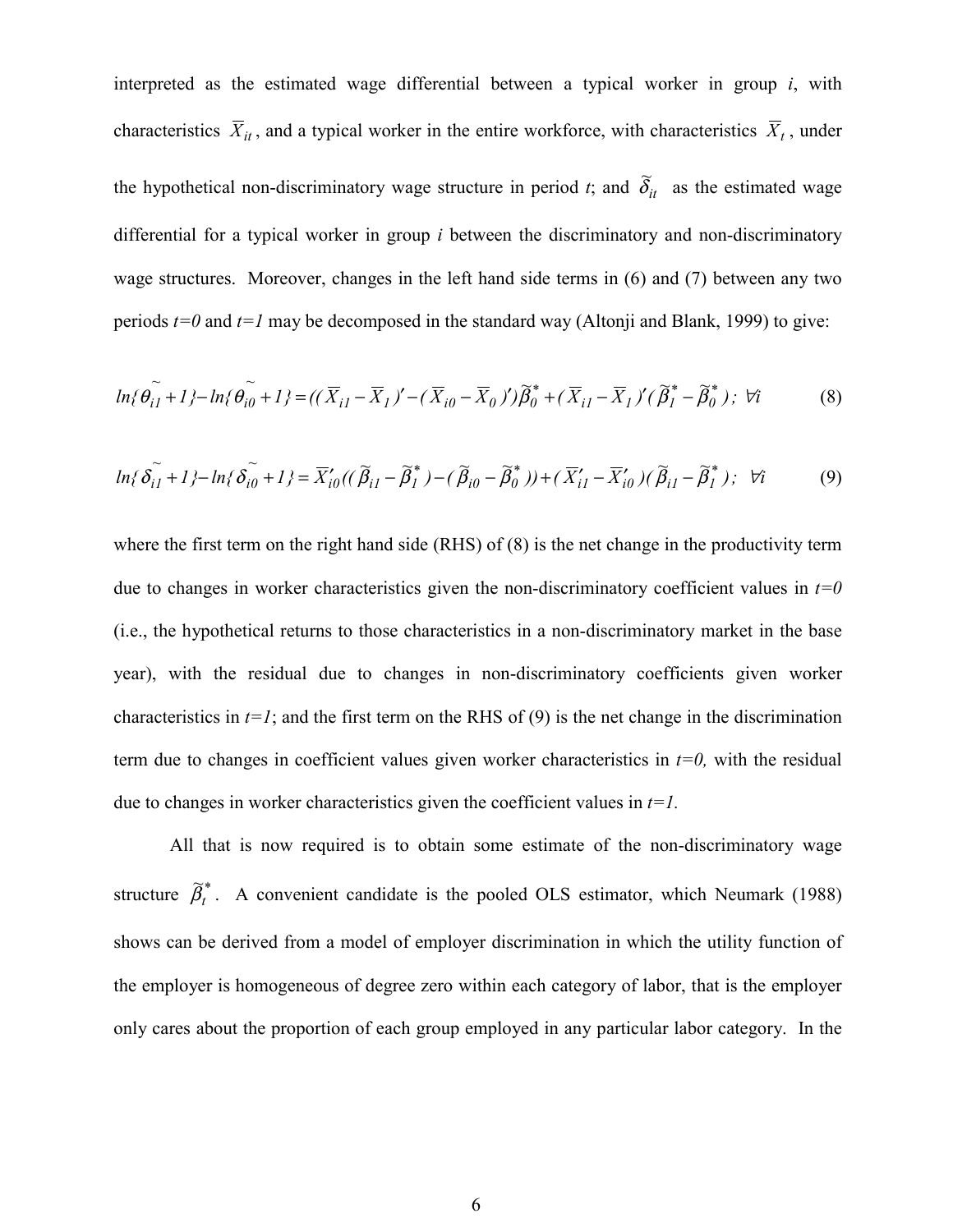multi-group case, application of this estimator yields:

$$
\widetilde{\beta}_t^* = \widetilde{\beta}_t \tag{10}
$$

where  $\tilde{\beta}_t$  is the OLS estimator of  $\beta_t$  derived using the pooled sample in (4). Thus  $\tilde{\beta}_t^*$  $\widetilde{\beta}_t^*$  will depend on the characteristics of workers from all racial groups, though individual elements of *t*  $\widetilde{\beta}_t$  need not be bracketed by the corresponding elements of  $\widetilde{\beta}_{it}$  from the separately estimated racial wage structures (Oaxaca and Ransom, 1994). Moreover, the overall geometric mean wage will be the same under the discriminatory and non-discriminatory wage structures, that is *\* t*  $ln\widetilde{W}_t = ln\widetilde{W}_t^*$ , yielding an exact decomposition of the gross wage differential term given by *~ ~ ~*  $ln\{\gamma_{it}+1\} = ln\{\theta_{it}+1\} + ln\{\delta_{it}+1\}$ . This makes the interpretation of the decomposition results particularly simple.

In practice, OLS estimation of (3) and (4) will be infeasible if some or all of the observations on wages take the form of interval data as will often be the case since surveys typically request only the earnings category into which the respondent falls. Estimation in these circumstances may be accomplished by use of a generalized Tobit estimator (StataCorp, 1997, Volume 1, p. 145) to deal with the censoring of the dependent variable. Letting  $\tilde{\beta}_{it}$  and  $\tilde{\beta}_t$  in (5)-(10) now denote the Tobit estimates of the wage function coefficients, such that  $\overline{W}_{it} = \overline{X}_{it}^{\prime} \widetilde{B}_{it}$  and  $\overline{h} \widetilde{W}_{t} = \overline{h} \widetilde{W}_{t}^{*} = \overline{X}_{t}^{\prime} \widetilde{B}_{t}$  $= ln W_t^* = \overline{X}_t \overline{\beta}_t$ , the decomposition analysis will go through as before. In particular, the decomposition of the gross wage differential term *~ ~ ~*  $ln\{\gamma_{it} + 1\} = ln\{\theta_{it} + 1\} + ln\{\delta_{it} + 1\}$  will continue to hold exactly in the data. The generalized Tobit estimator yields identical results to the OLS estimator in the special case in which all observations on the dependent variable are point data.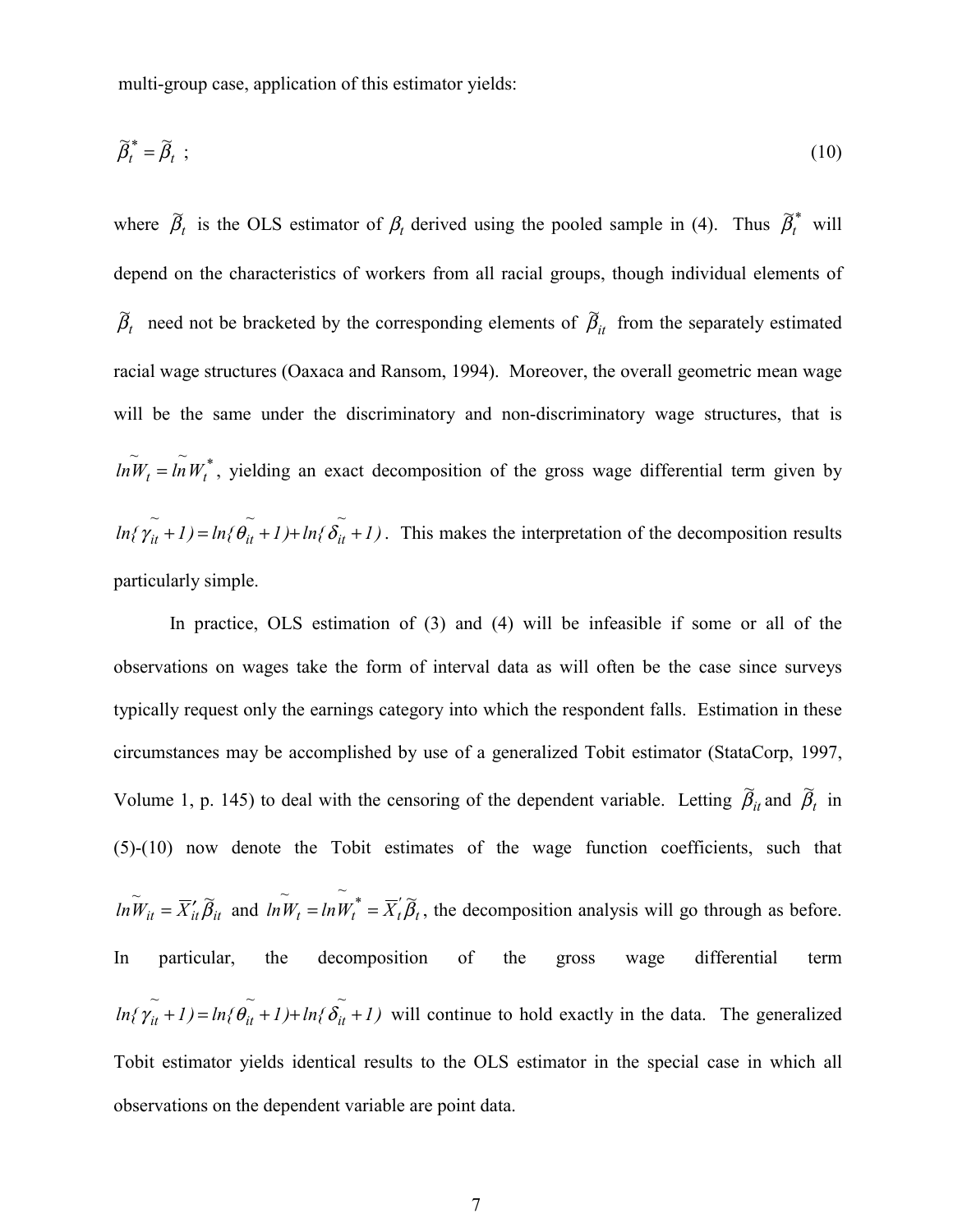#### **3. Wage function analysis**

The data for the main analysis are derived from the 1995 and 1997 October Household Surveys (OHSs). These surveys have been conducted annually by Statistics South Africa (formerly the Central Statistical Service) since 1993, though the 1993 survey is not comparable with the subsequent surveys since it excluded the former bantustan states of Transkei, Bophuthatswana, Venda and Ciskei (TBVC states). The 1994 OHS was the first household survey to cover the entire country with 30000 households surveyed in 1000 sampled Enumeration Areas (EAs) with 30 households sampled in each EA. We have previously used the data from this survey to analyze racial wage discrimination at the outset of the post-apartheid regime (Allanson et al., 2000). The 1995 and 1997 surveys have been the other two OHSs to be conducted with a sample size of 30,000 households, but in both cases these were selected from 3000 sampled EAs with ten households interviewed in each EA. The results based on these two surveys that we report in this paper are not consistent with our earlier work based on the 1994 OHS. We believe that the reason for this discrepancy may be that the sample for the 1994 OHS was less widely dispersed throughout the country and that the results based on the later surveys are therefore likely to be more reliable.

One of the main purposes of the OHS is to obtain indicators of the size of the economically active population in South Africa with special reference to the number of unemployed persons. Employees in all formal as well as informal business sectors are covered by the OHS since the survey is based on households, not businesses. Each annual OHS was conducted as an independent survey based on a different sample design: the sampling procedure involved stratification by province and by EA type in 1995 and by province and by transitional metropolitan and district councils in 1997. In both cases, independent samples of EAs were drawn for each stratum within each province, with the smaller provinces given a disproportionately larger number of EAs than the bigger provinces. In each year, 3000 EAs were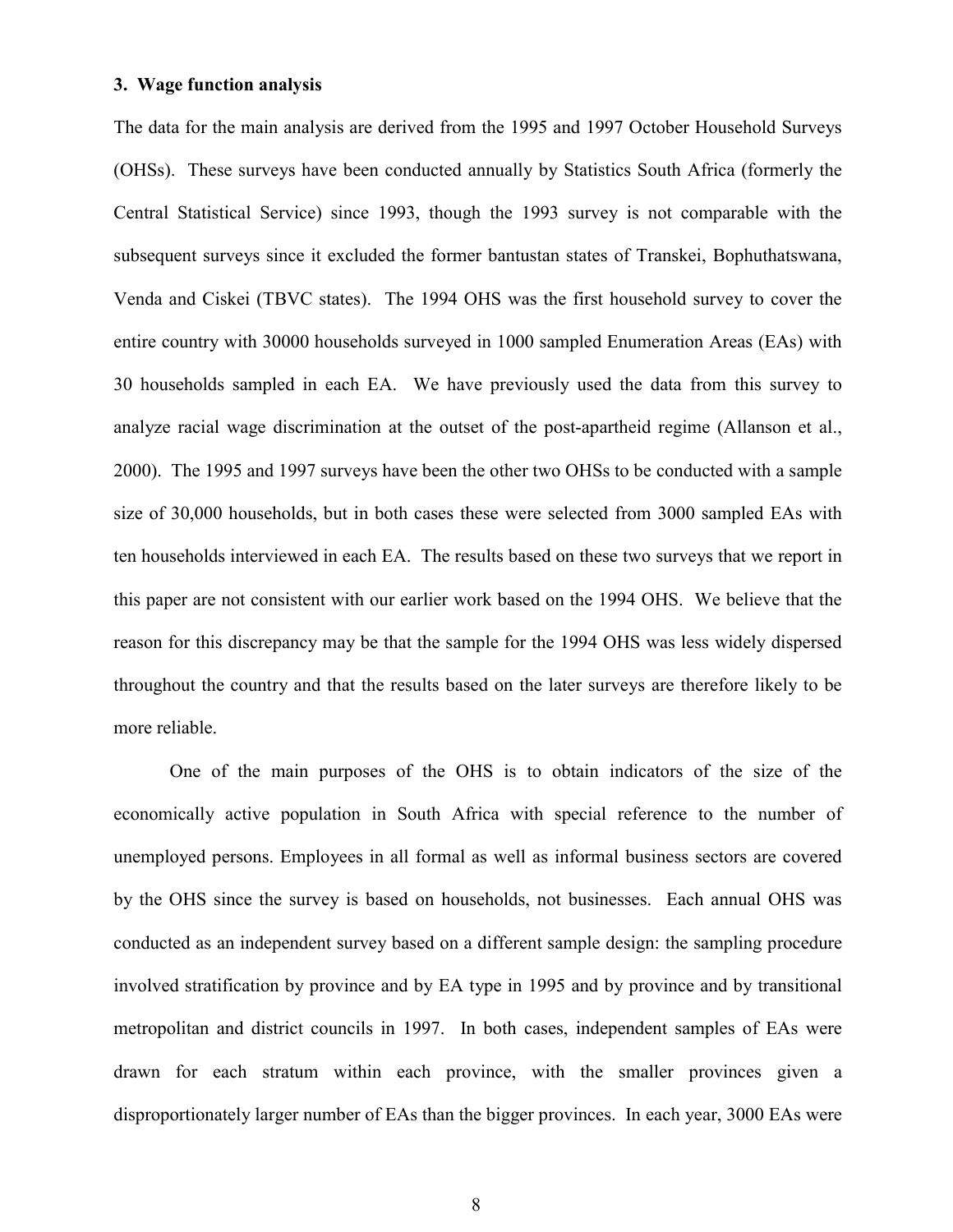drawn as primary sampling units (PSUs) with the probability of an individual EA within a stratum being chosen being proportional to the number of households in the EA. Finally, ten households were selected in each EA by means of systematic sampling to give the 30000 households visited as ultimate sampling units in the surveys.

Prior to the introduction of the Labor Force Survey in January 2000, the OHS was the only source of official data on the hours and earnings of individual workers in post-apartheid South Africa. For our analysis of racial wage rate differentials we initially restricted the sample from the OHS to male employees, aged between 15 and 64 and working full-time as non-migrant workers in all sectors other than agriculture forestry and fishing, mining and quarrying, and the armed services. We excluded female and part-time workers on the grounds that these categories of workers might face discrimination on the basis of gender and employment status, which could bias our estimates of the extent of racial wage discrimination. The age restrictions limit the sample to adults not engaged in retirement occupations. Migrant workers are excluded as the OHS only collects full information in respect of persons who normally reside at least four nights a week in sampled households. Workers in the agricultural sector are excluded due to inconsistencies in the enumeration of agricultural workers caused by changes to the identification procedure for non-urban areas between 1995 and 1997. Workers in the mining industry are excluded due to uncertainty as to the coverage of people living in hostels in the 1997 OHS. Finally, South African Defense force members are excluded, as the 1995 OHS does not contain a detailed breakdown of military occupations.

We further restricted the sample to those workers for which we could calculate reliable estimates of hourly wages and for which no data were missing on the independent variables specified in the wage functions. Hourly wage rates were calculated from the OHS data by converting all reported earnings data to a weekly basis and dividing by hours worked in the past seven days. Nevertheless, the OHS is not ideally suited for this purpose because the information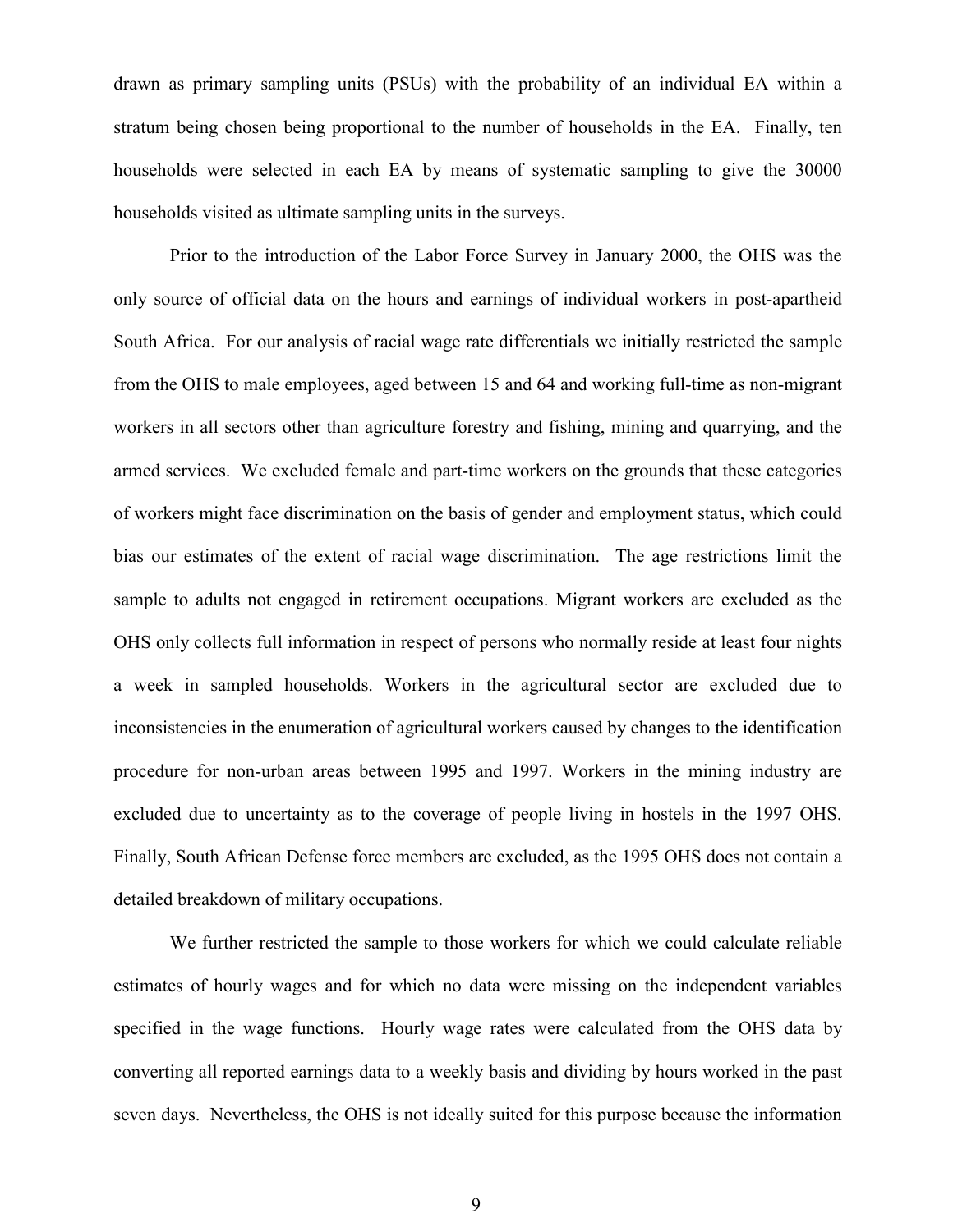on hours worked relate to the total hours worked by an individual in the last seven days in all economic activities whereas the information on earnings relates to total salary/pay (including overtime and bonus but before deductions) in main employment. To ensure the reliability of our hourly wage rate estimates we therefore excluded those employees who either had not worked at least 35 hours in the past seven days,<sup>1</sup> or could be identified as being engaged in economic activities other than their main job (either as employees<sup>2</sup> or on own account), or had reported earnings on a daily basis. Information on wages is reported either as an exact amount and/or within pre-specified intervals on a daily, weekly, monthly or annual<sup>3</sup> basis and therefore the data on the dependent variable consist of both point and interval observations. The OHS also provides data on worker and job attributes, including age, education attainment, occupation, industry, job tenure, trade union membership, location of workplace, and rural-urban locality of workers. This information was used to specify the determinants of the wage function.

The final sample contained 10220 observations representing nearly 2.5 million workers in 1995 and 10419 observations representing nearly 3 million workers in 1997. Tables 1 and 2 present descriptive statistics for these raised samples. They show that the racial composition of the workforce covered by our samples was relatively stable over the two years, with 62% of workers black, 13% colored, 5% asian and 20% white in 1997. The average age of the workforce was 37 years in both samples with comparatively little variation between racial groups. This racial uniformity is the result both of demographic factors and of labor participation rates with high levels of youth unemployment, particularly amongst blacks (Standing et al., 1996). The educational background of the racial groups differs markedly with over 99% of white workers and 95% of asians having completed at least a secondary education in comparison to the 15% of colored workers and 26% of blacks with no more than a primary education in 1997. Such racial

 $\overline{a}$ 

 $1$  The 1997 OHS further allowed us to identify workers who worked a 'normal' week in the past seven days.

Limiting the sample to these workers did not appreciably affect the results of the decomposition analysis for 1997.  $2^2$  The 1995 OHS does not enable workers holding multiple jobs to be identified.

<sup>&</sup>lt;sup>3</sup> In the 1997 OHS, respondents were not given the option of reporting earnings on an annual basis.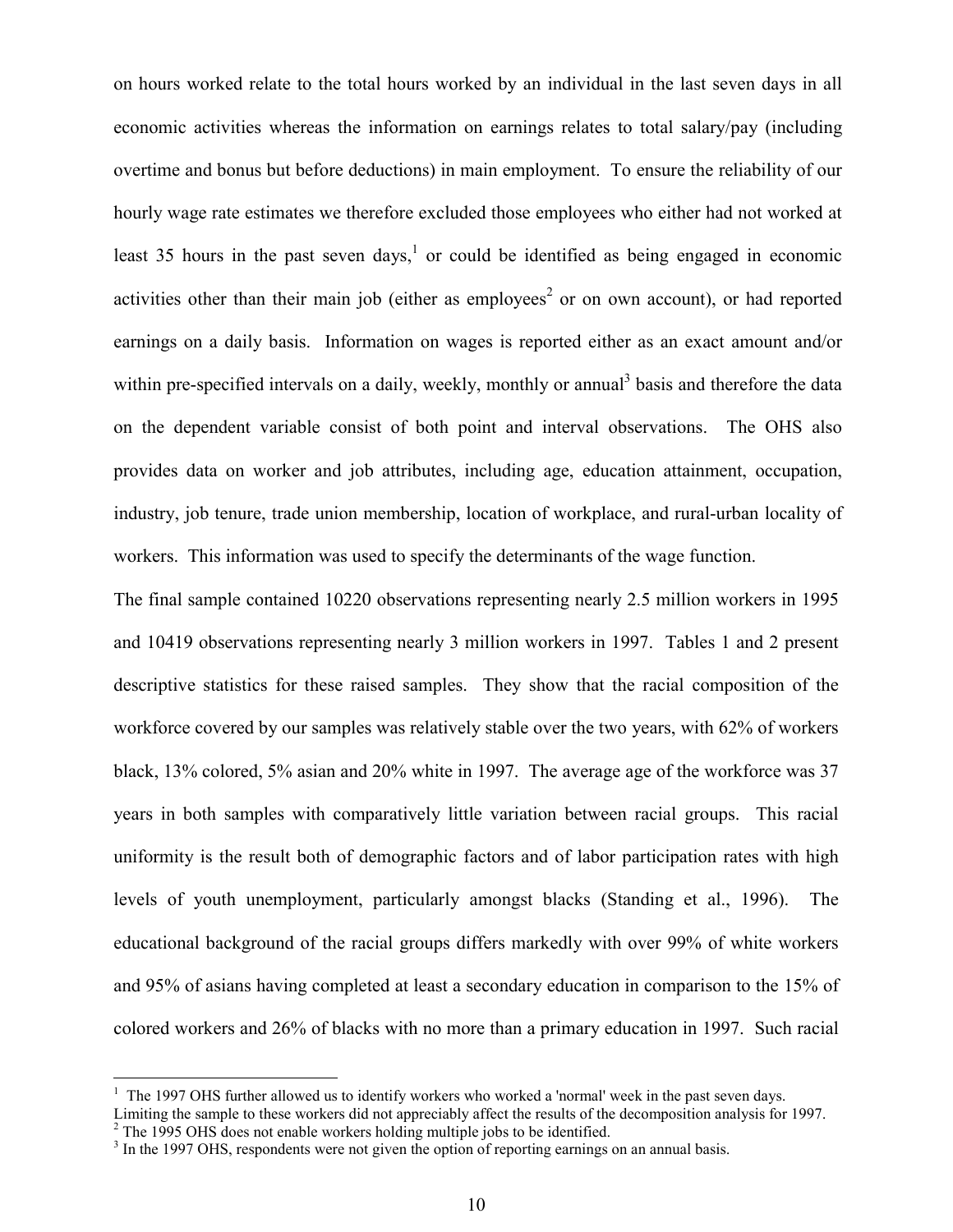|               |                                       | Racial group |              |          |         |         |  |  |
|---------------|---------------------------------------|--------------|--------------|----------|---------|---------|--|--|
| Variable      | Attribute                             | All races    | <b>Black</b> | Coloured | Asian   | White   |  |  |
| <b>AGE</b>    | Age (in years)                        | 37.147       | 37.916       | 34.434   | 35.337  | 37.092  |  |  |
| <b>AGESQ</b>  | $\overline{AGE}^2$                    | 1486.81      | 1535.50      | 1286.79  | 1358.40 | 1500.22 |  |  |
| <b>EDPRIM</b> | No/Primary education                  | 0.148        | 0.219        | 0.173    | 0.023   | 0.001   |  |  |
| <b>EDSECO</b> | Secondary education                   | 0.682        | 0.650        | 0.756    | 0.837   | 0.685   |  |  |
| <b>EDDIPL</b> | Diploma                               | 0.109        | 0.096        | 0.057    | 0.072   | 0.173   |  |  |
| <b>EDDEGR</b> | Degree                                | 0.060        | 0.034        | 0.014    | 0.068   | 0.141   |  |  |
| <b>OCCMAN</b> | Managers                              | 0.059        | 0.019        | 0.020    | 0.076   | 0.169   |  |  |
| <b>OCCPRO</b> | Professionals                         | 0.043        | 0.025        | 0.016    | 0.045   | 0.097   |  |  |
| <b>OCCTEC</b> | Technicians & associate professionals | 0.119        | 0.093        | 0.076    | 0.108   | 0.201   |  |  |
| <b>OCCCLE</b> | Clerks                                | 0.097        | 0.099        | 0.097    | 0.183   | 0.075   |  |  |
| <b>OCCSER</b> | Service and sales                     | 0.153        | 0.162        | 0.125    | 0.182   | 0.138   |  |  |
| <b>OCCCAT</b> | Crafts and trade                      | 0.180        | 0.141        | 0.271    | 0.212   | 0.221   |  |  |
| <b>OCCSSK</b> | Semi-skilled                          | 0.191        | 0.247        | 0.171    | 0.155   | 0.082   |  |  |
| <b>OCCUSK</b> | Unskilled                             | 0.157        | 0.215        | 0.224    | 0.039   | 0.018   |  |  |
| <b>INDEGW</b> | Electricity, Gas & Water              | 0.019        | 0.018        | 0.010    | 0.005   | 0.026   |  |  |
| <b>INDCON</b> | Construction                          | 0.081        | 0.078        | 0.159    | 0.054   | 0.058   |  |  |
| <b>INDWRT</b> | Wholesale & Retail Trade              | 0.193        | 0.181        | 0.212    | 0.333   | 0.180   |  |  |
| <b>INDTSC</b> | Transport, Storage & Communication    | 0.100        | 0.096        | 0.086    | 0.074   | 0.123   |  |  |
| <b>INDFIN</b> | Financial                             | 0.078        | 0.061        | 0.050    | 0.073   | 0.131   |  |  |
| <b>INDCSV</b> | Community services                    | 0.268        | 0.305        | 0.220    | 0.134   | 0.237   |  |  |
| <b>INDMNF</b> | Manufacturing                         | 0.261        | 0.261        | 0.263    | 0.328   | 0.245   |  |  |
| <b>TENURE</b> | Time in current job (in years)        | 8.180        | 8.434        | 6.311    | 8.104   | 8.519   |  |  |
| <b>TENSQ</b>  | TENURE <sup>2</sup>                   | 125.215      | 126.731      | 86.050   | 132.602 | 139.109 |  |  |
| <b>TUMEM</b>  | Trade union membership (Member=1)     | 0.403        | 0.470        | 0.388    | 0.312   | 0.274   |  |  |
| WREGWC        | Western Cape                          | 0.135        | 0.043        | 0.638    | 0.027   | 0.130   |  |  |
| WREGEC        | Eastern Cape                          | 0.088        | 0.100        | 0.098    | 0.015   | 0.069   |  |  |
| WREGNC        | Northern Cape                         | 0.013        | 0.005        | 0.056    | 0.000   | 0.015   |  |  |
| <b>WREGFS</b> | Free State                            | 0.056        | 0.068        | 0.018    | 0.000   | 0.058   |  |  |
| WREGNW        | North-West                            | 0.052        | 0.067        | 0.011    | 0.009   | 0.048   |  |  |
| <b>WREGGA</b> | Gauteng                               | 0.385        | 0.406        | 0.110    | 0.156   | 0.525   |  |  |
| WREGET        | Eastern Transvaal                     | 0.048        | 0.068        | 0.005    | 0.006   | 0.031   |  |  |
| <b>WREGNP</b> | Northern Province                     | 0.034        | 0.046        | 0.026    | 0.002   | 0.018   |  |  |
| <b>WREGKN</b> | Kwazulu/Natal                         | 0.189        | 0.197        | 0.038    | 0.785   | 0.107   |  |  |
| <b>RURAL</b>  | Rural-urban: $(Rural = 1)$            | 0.181        | 0.273        | 0.056    | 0.037   | 0.061   |  |  |
|               | Mean logarithm of hourly wage         | 2.324        | 2.031        | 2.036    | 2.546   | 3.094   |  |  |
|               | Sample size                           | 6867         | 3616         | 1217     | 547     | 1487    |  |  |
|               | Raised sample size                    | 2475088      | 1424678      | 298711   | 138869  | 612830  |  |  |

#### TABLE 1. MEAN CHARACTERISTICS OF RAISED SAMPLE BY RACIAL GROUP 1995

*Source: authors' calculations based on 1995 OHS data.*

Percentage raised sample 57.56 12.07 5.61 24.76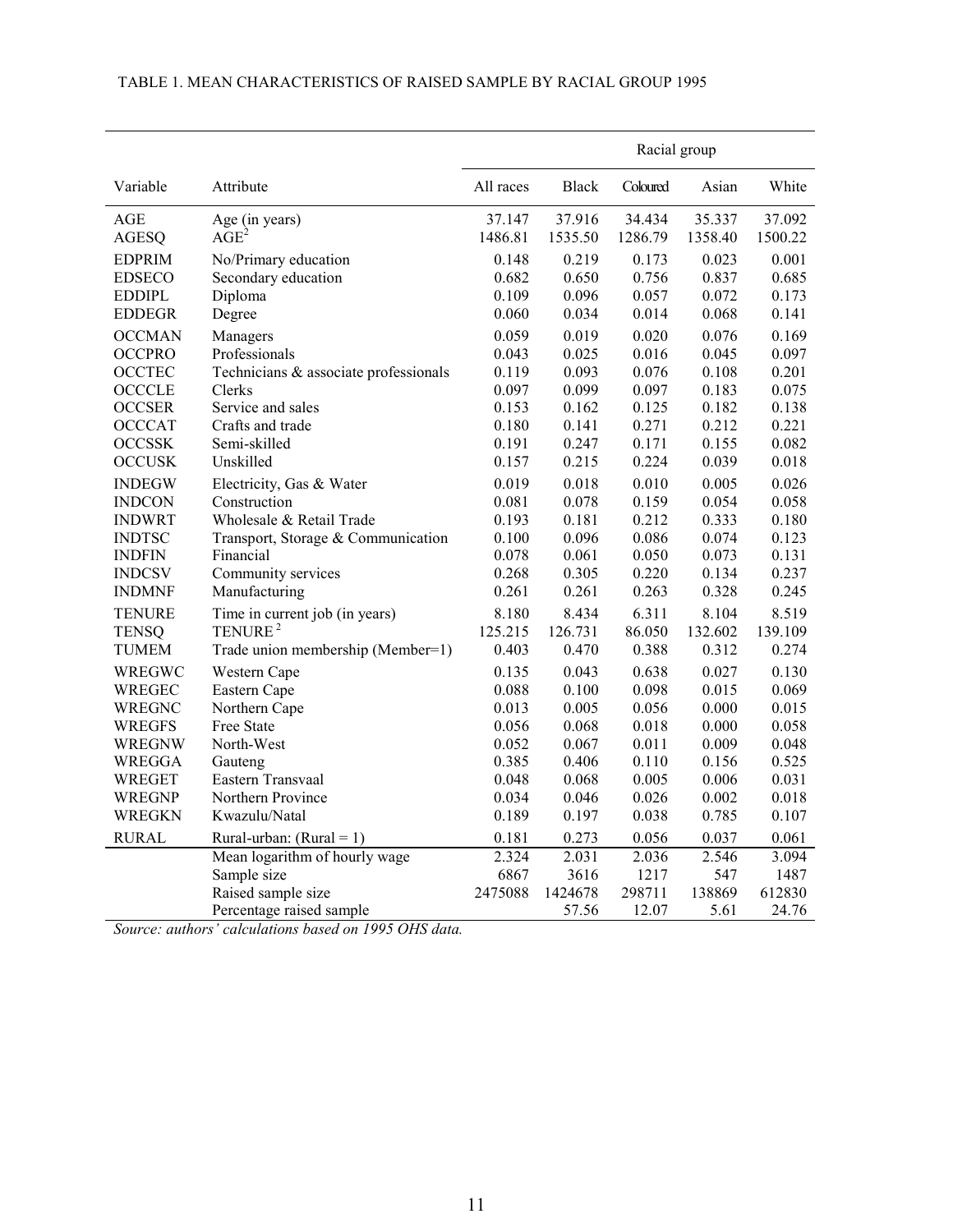|               |                                       | Racial group |              |          |         |         |  |  |  |
|---------------|---------------------------------------|--------------|--------------|----------|---------|---------|--|--|--|
| Variable      | Attribute                             | All races    | <b>Black</b> | Coloured | Asian   | White   |  |  |  |
| AGE           | Age (in years)                        | 37.199       | 37.550       | 35.055   | 36.352  | 37.702  |  |  |  |
| AGESQ         | AGE <sup>2</sup>                      | 1487.25      | 1504.96      | 1337.21  | 1443.62 | 1539.70 |  |  |  |
| <b>EDPRIM</b> | No/Primary education                  | 0.181        | 0.257        | 0.149    | 0.020   | 0.004   |  |  |  |
| <b>EDSECO</b> | Secondary education                   | 0.663        | 0.649        | 0.773    | 0.826   | 0.597   |  |  |  |
| EDDIPL        | Diploma                               | 0.108        | 0.073        | 0.058    | 0.082   | 0.255   |  |  |  |
| <b>EDDEGR</b> | Degree                                | 0.049        | 0.021        | 0.021    | 0.072   | 0.145   |  |  |  |
| <b>OCCMAN</b> | Managers                              | 0.086        | 0.041        | 0.065    | 0.161   | 0.222   |  |  |  |
| <b>OCCPRO</b> | Professionals                         | 0.079        | 0.056        | 0.043    | 0.097   | 0.170   |  |  |  |
| <b>OCCTEC</b> | Technicians & associate professionals | 0.076        | 0.051        | 0.078    | 0.105   | 0.145   |  |  |  |
| <b>OCCCLE</b> | Clerks                                | 0.064        | 0.058        | 0.069    | 0.143   | 0.061   |  |  |  |
| <b>OCCSER</b> | Service and sales                     | 0.127        | 0.144        | 0.104    | 0.111   | 0.095   |  |  |  |
| <b>OCCCAT</b> | Crafts and trade                      | 0.197        | 0.196        | 0.248    | 0.141   | 0.178   |  |  |  |
| <b>OCCSSK</b> | Semi-skilled                          | 0.163        | 0.204        | 0.130    | 0.124   | 0.068   |  |  |  |
| <b>OCCUSK</b> | Unskilled                             | 0.207        | 0.249        | 0.262    | 0.117   | 0.062   |  |  |  |
| <b>INDEGW</b> | Electricity, Gas & Water              | 0.026        | 0.025        | 0.021    | 0.009   | 0.037   |  |  |  |
| <b>INDCON</b> | Construction                          | 0.089        | 0.095        | 0.136    | 0.039   | 0.054   |  |  |  |
| <b>INDWRT</b> | Wholesale & Retail Trade              | 0.177        | 0.172        | 0.163    | 0.243   | 0.186   |  |  |  |
| <b>INDTSC</b> | Transport, Storage & Communication    | 0.100        | 0.099        | 0.092    | 0.074   | 0.115   |  |  |  |
| <b>INDFIN</b> | Financial                             | 0.096        | 0.080        | 0.087    | 0.093   | 0.151   |  |  |  |
| <b>INDCSV</b> | Community services                    | 0.243        | 0.265        | 0.229    | 0.152   | 0.209   |  |  |  |
| <b>INDMNF</b> | Manufacturing                         | 0.268        | 0.264        | 0.273    | 0.389   | 0.249   |  |  |  |
| TENURE        | Time in current job (in years)        | 7.978        | 7.862        | 6.986    | 8.446   | 8.864   |  |  |  |
| <b>TENSQ</b>  | TENURE <sup>2</sup>                   | 124.569      | 118.428      | 104.801  | 141.501 | 152.238 |  |  |  |
| TUMEM         | Trade union membership (Member=1)     | 0.424        | 0.472        | 0.448    | 0.402   | 0.267   |  |  |  |
| WREGWC        | Western Cape                          | 0.160        | 0.052        | 0.683    | 0.034   | 0.187   |  |  |  |
| <b>WREGEC</b> | Eastern Cape                          | 0.076        | 0.084        | 0.094    | 0.020   | 0.057   |  |  |  |
| WREGNC        | Northern Cape                         | 0.020        | 0.011        | 0.072    | 0.002   | 0.020   |  |  |  |
| <b>WREGFS</b> | Free State                            | 0.058        | 0.070        | 0.019    | 0.001   | 0.061   |  |  |  |
| WREGNW        | North-West                            | 0.052        | 0.073        | 0.004    | 0.022   | 0.027   |  |  |  |
| WREGGA        | Gauteng                               | 0.348        | 0.382        | 0.090    | 0.175   | 0.451   |  |  |  |
| WREGET        | Eastern Transvaal                     | 0.060        | 0.073        | 0.004    | 0.011   | 0.066   |  |  |  |
| WREGNP        | Northern Province                     | 0.056        | 0.085        | 0.001    | 0.000   | 0.016   |  |  |  |
| <b>WREGKN</b> | Kwazulu/Natal                         | 0.169        | 0.170        | 0.033    | 0.735   | 0.116   |  |  |  |
| <b>RURAL</b>  | Rural-urban: $(Rural = 1)$            | 0.196        | 0.295        | 0.048    | 0.020   | 0.024   |  |  |  |
|               | Mean logarithm of hourly wage         | 2.249        | 1.937        | 2.220    | 2.611   | 3.145   |  |  |  |
|               | Sample size                           | 7831         | 4895         | 1431     | 385     | 1120    |  |  |  |
|               | Raised sample size                    | 2927629      | 1818518      | 379801   | 140157  | 589153  |  |  |  |
|               | Percentage raised sample              |              | 62.12        | 12.97    | 4.79    | 20.12   |  |  |  |

#### TABLE 2. MEAN CHARACTERISTICS OF RAISED SAMPLE BY RACIAL GROUP 1997

*Source: authors' calculations based on 1997 OHS data.*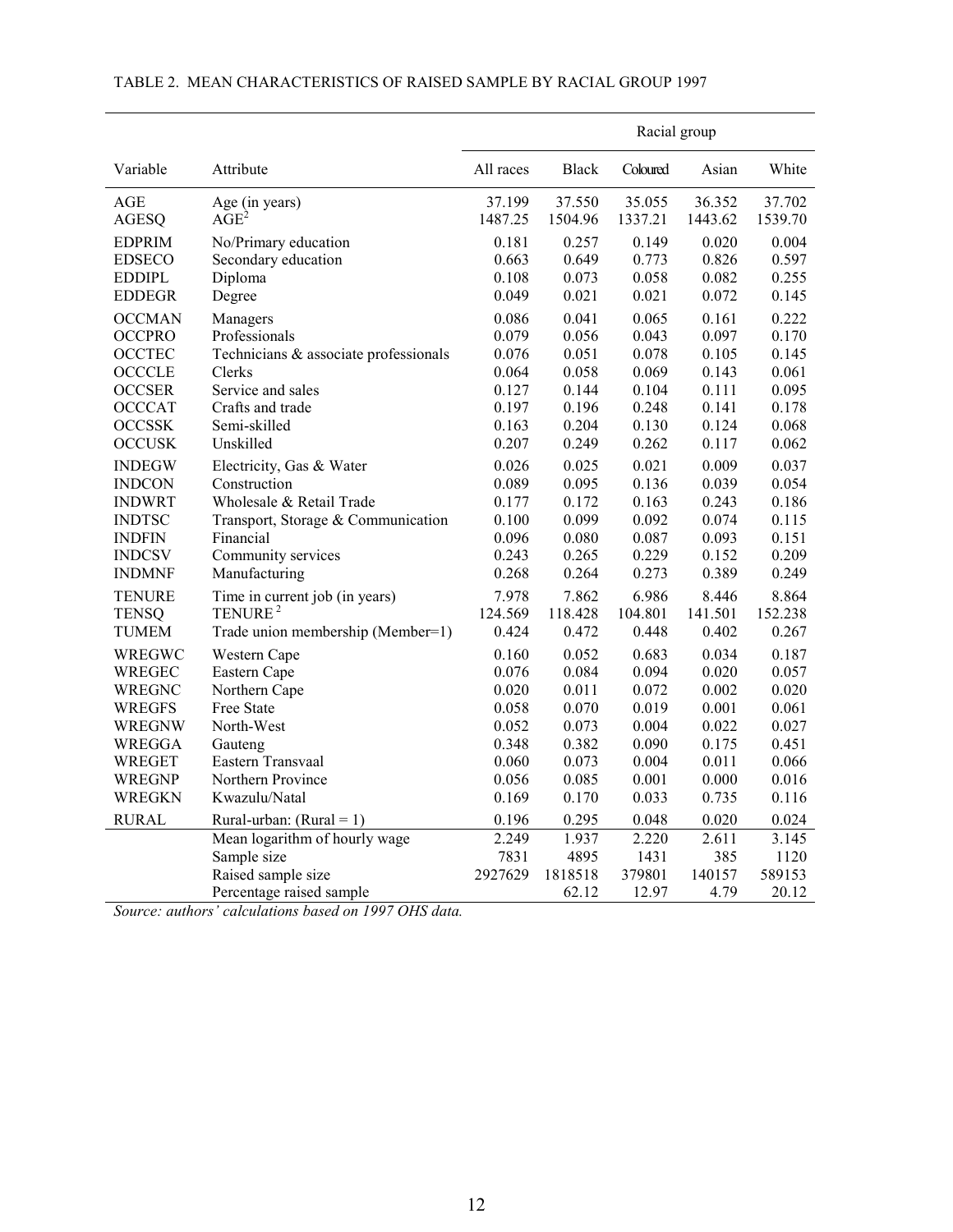disparities are, in part, the outcome of past apartheid educational policies such as the *Bantu Education Act 1955*, which limited the provision of schooling to native blacks. Non-white educational standards were improved following the *de Lange Commission 1979* and, more recently, the passage of the *National Education Policy Act 1996*, but any resultant convergence in the educational attainment of workers will inevitably be slow given both the low rate of turnover of the labor force and the perpetuation of disadvantage caused by household financial constraints to participation in education (Case and Deaton, 1998). The relatively low levels of education received by black and colored workers was reflected in a marked over-representation of black and colored workers in unskilled and semi-skilled occupational groups as compared to asians and whites who were more likely to work in white-collar occupations. Nevertheless, members of all racial groups participated in all occupations and sectors within the highly diversified economy. Length of service in the current job was roughly 8 years on average with little variation among racial groups. More than 40% of the workforce was a trade union member in 1995, with participation rates increasing particularly among colored and asian workers. Finally, the raised sample statistics reveal regional concentrations of asian employment in Kwazulu/Natal and Gauteng and of coloreds in Western and Northern Cape, surrounding Cape Town and Kimberley respectively, with far more uniform distributions of white and black employment. These distributions strongly reflect historic settlement patterns and the influence of legislation, such as the *Group Areas Act 1950*, which is also partly responsible for black and colored workers having been more likely to reside in areas designated as rural than are whites and asians.

Tables 3 and 4 report the results of the wage function analysis based on estimating separate wage functions for each of the racial groups and for all groups together (Equations 3 and 4) using the 1995 and 1997 OHS data. Given that the observations on the dependent variable consist of a mixture of point and interval data, a generalised Tobit estimator (StataCorp,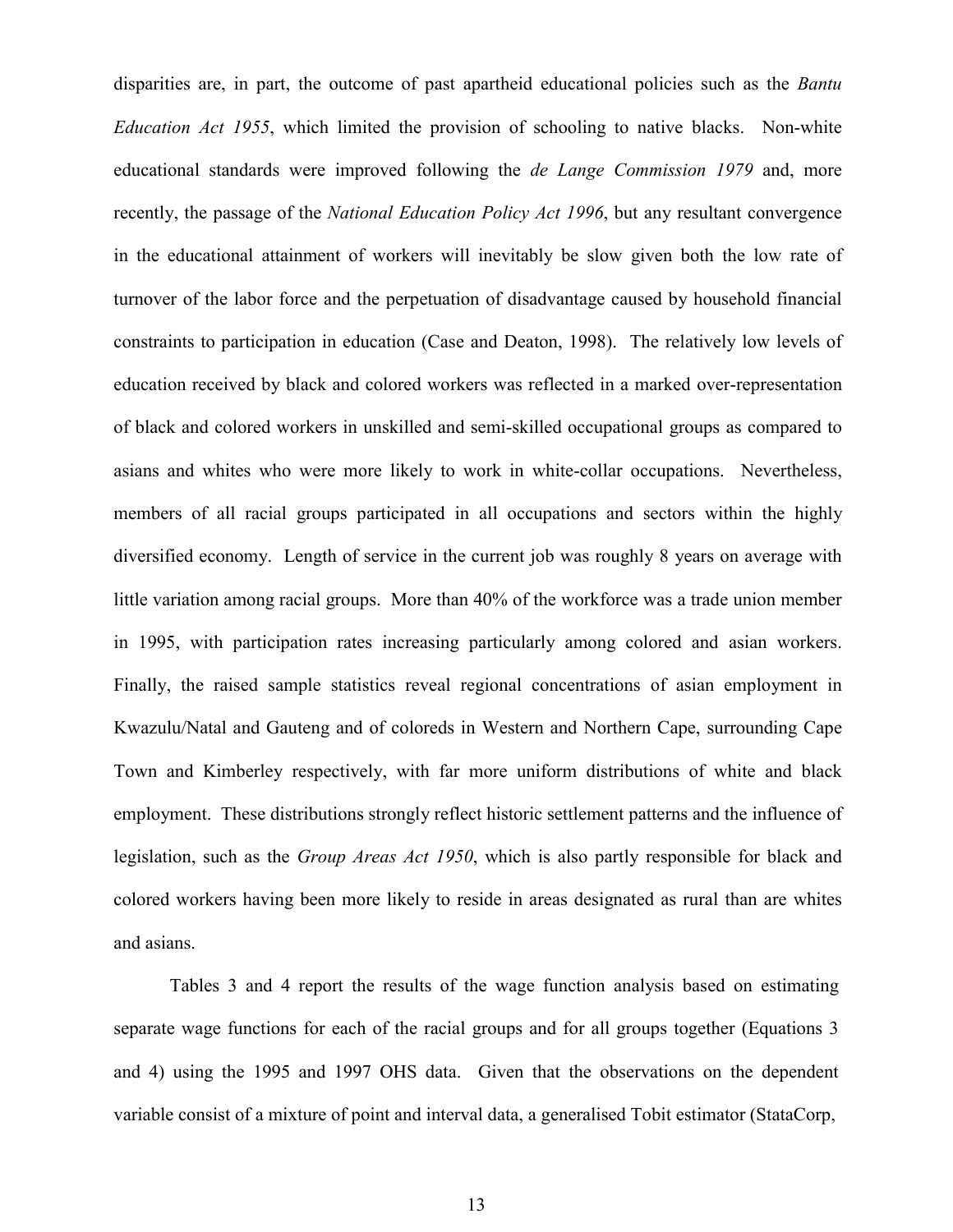|                |                        |               |                |               |                | Racial group  |                |               |                        |               |
|----------------|------------------------|---------------|----------------|---------------|----------------|---------------|----------------|---------------|------------------------|---------------|
|                | All                    |               | <b>Black</b>   |               | Coloured       |               | Asian          |               | White                  |               |
| Variable       | Coeff.                 | Std.<br>Error | Coeff.         | Std.<br>Error | Coeff.         | Std.<br>Error | Coeff.         | Std.<br>Error | Coeff.                 | Std.<br>Error |
| <b>AGE</b>     | 0.0306#                | 0.0061        | $0.0288^{\#}$  | 0.0089        | $0.0545^{\#}$  | 0.0110        | 0.0554#        | 0.0171        | 0.0954#                | 0.0102        |
| <b>AGESQ</b>   | $-0.0003#$             | 0.0001        | $-0.0003#$     | 0.0001        | $-0.0006#$     | 0.0001        | $-0.0005*$     | 0.0002        | $-0.0011^{\#}$         | 0.0001        |
| <b>EDSECO</b>  | $0.4048^{\#}$          | 0.0274        | $0.2424^{\#}$  | 0.0296        | $0.3053^{#}$   | 0.0508        | 0.3005#        | 0.1061        | 0.9423                 | 0.6673        |
| <b>EDDIPL</b>  | $0.6529^{#}$           | 0.0430        | 0.4963#        | 0.0566        | $0.5151^{\#}$  | 0.0836        | $0.8525^{\#}$  | 0.1247        | 1.0924                 | 0.6681        |
| <b>EDDEGR</b>  | 0.9395#                | 0.0620        | 0.8763#        | 0.1011        | 0.8646#        | 0.2004        | $0.9521^{#}$   | 0.1722        | $1.3272*$              | 0.6687        |
| <b>OCCMAN</b>  | $1.2800^{#}$           | 0.0469        | $0.9622^{#}$   | 0.0966        | $0.8283^{\#}$  | 0.1305        | 0.6093#        | 0.1443        | 0.7821#                | 0.1128        |
| <b>OCCPRO</b>  | 0.9747#                | 0.0645        | $0.6789^{#}$   | 0.1048        | $0.9539^{#}$   | 0.1536        | $0.4177*$      | 0.2023        | $0.6131^{\#}$          | 0.1243        |
| <b>OCCTEC</b>  | 0.9816#                | 0.0371        | $0.7390^{#}$   | 0.0510        | 0.9206#        | 0.0811        | $0.5772^{\#}$  | 0.1390        | 0.6661#                | 0.1087        |
| <b>OCCCLE</b>  | $0.5238^{\#}$          | 0.0365        | 0.4897#        | 0.0460        | $0.4735^{\#}$  | 0.0671        | $0.3160*$      | 0.1364        | $0.3028^{\#}$          | 0.1153        |
| <b>OCCSER</b>  | $0.4760^{#}$           | 0.0341        | 0.3666#        | 0.0391        | $0.3730^{#}$   | 0.0647        | 0.1815         | 0.1520        | $0.3235^{#}$           | 0.1115        |
| <b>OCCCAT</b>  | $0.5319^{#}$           | 0.0319        | $0.2832^{#}$   | 0.0384        | $0.4069^{\#}$  | 0.0543        | 0.1209         | 0.1379        | $0.4002^{\#}$          | 0.1065        |
| <b>OCCSSK</b>  | $0.3132^{#}$           | 0.0293        | $0.3148^{\#}$  | 0.0339        | $0.3180^{#}$   | 0.0585        | 0.1166         | 0.1380        | 0.2176                 | 0.1146        |
| <b>INDEGW</b>  | 0.1573#                | 0.0601        | $0.1689*$      | 0.0778        | 0.0997         | 0.1583        | $0.6511^{\#}$  | 0.1916        | 0.0209                 | 0.0783        |
| <b>INDCON</b>  | $-0.1914^{\#}$         | 0.0425        | $-0.0935$      | 0.0602        | $-0.1017$      | 0.0661        | $-0.0665$      | 0.1391        | $-0.1162$              | 0.0738        |
| <b>INDWRT</b>  | $-0.2142^{\#}$         | 0.0296        | $-0.2204#$     | 0.0405        | $-0.1082$      | 0.0575        | $-0.0760$      | 0.0849        | $-0.1723^{\#}$         | 0.0512        |
| <b>INDTSC</b>  | $-0.0097$              | 0.0291        | $-0.0128$      | 0.0403        | 0.0477         | 0.0738        | 0.1207         | 0.0761        | $-0.1095*$             | 0.0497        |
| <b>INDFIN</b>  | $-0.0145$              | 0.0376        | $-0.0527$      | 0.0482        | $-0.0473$      | 0.0849        | 0.0181         | 0.1286        | 0.0486                 | 0.0564        |
| <b>INDCSV</b>  | $-0.0516$              | 0.0297        | 0.0252         | 0.0380        | 0.0138         | 0.0576        | $-0.0133$      | 0.0893        | $-0.0943$              | 0.0526        |
| <b>TENURE</b>  | $0.0334^{#}$           | 0.0033        | $0.0311^{#}$   | 0.0043        | $0.0370^{#}$   | 0.0073        | $0.0411^{#}$   | 0.0085        | $0.0335^{#}$           | 0.0058        |
| <b>TENSQ</b>   | $-0.0007$ <sup>#</sup> | 0.0001        | $-0.0006#$     | 0.0001        | $-0.0008^{\#}$ | 0.0003        | $-0.0012^{#}$  | 0.0003        | $-0.0007$ <sup>#</sup> | 0.0002        |
| <b>TUMEM</b>   | $0.0482*$              | 0.0194        | $0.1469^{\#}$  | 0.0246        | $0.1770^{#}$   | 0.0380        | 0.0308         | 0.0602        | $0.0638*$              | 0.0304        |
| WREGWC         | $-0.0429$              | 0.0393        | $-0.0789$      | 0.0894        | $-0.2925^{\#}$ | 0.0686        | $-0.1223$      | 0.1213        | $-0.0645$              | 0.0618        |
| <b>WREGEC</b>  | $-0.1014^{\#}$         | 0.0384        | $-0.0803$      | 0.0476        | $-0.3688^{\#}$ | 0.0919        | $-0.1877$      | 0.1133        | $-0.0969$              | 0.0715        |
| <b>WREGNC</b>  | $-0.2144^{\#}$         | 0.0778        | $-0.3333$      | 0.1780        | $-0.5744#$     | 0.0998        | $-0.4448^{\#}$ | 0.0871        | $-0.1145$              | 0.0970        |
| <b>WREGFS</b>  | $-0.3422^{#}$          | 0.0569        | $-0.4486^{\#}$ | 0.0505        | $-0.5801^{#}$  | 0.1906        |                | 0.0000        | $-0.0094$              | 0.0674        |
| <b>WREGNW</b>  | $-0.1308*$             | 0.0573        | $-0.1276*$     | 0.0640        | $-0.3673*$     | 0.1723        | $0.4112^{#}$   | 0.1054        | $-0.0614$              | 0.0746        |
| <b>WREGGA</b>  | $0.1944^{\#}$          | 0.0322        | $0.1620^{#}$   | 0.0376        | $0.1993*$      | 0.0844        | $0.2048*$      | 0.0972        | $0.1962^{\#}$          | 0.0502        |
| <b>WREGET</b>  | $-0.1258*$             | 0.0513        | $-0.1537^{\#}$ | 0.0524        | 0.2074         | 0.1434        | $0.4889*$      | 0.2268        | 0.0779                 | 0.0704        |
| <b>WREGNP</b>  | $0.1400*$              | 0.0559        | $0.1722^{#}$   | 0.0608        | 0.2348         | 0.2224        | $1.4562^{\#}$  | 0.1286        | 0.0915                 | 0.0926        |
| <b>RURAL</b>   | $-0.2524#$             | 0.0317        | $-0.1550^{#}$  | 0.0341        | $-0.1761$      | 0.1571        | $-0.4801^{#}$  | 0.1255        | $-0.0653$              | 0.0800        |
| Constant       | 0.6008#                | 0.1200        | $0.6972^{\#}$  | 0.1779        | 0.3805         | 0.2166        | 0.4862         | 0.3399        | $-0.6024$              | 0.6978        |
| Model $\chi^2$ | 1727066#               |               | $781781^{\#}$  |               | 215645#        |               | 90899#         |               | 411248#                |               |

## TABLE 3: HOURLY WAGE FUNCTIONS BY RACIAL GROUP 1995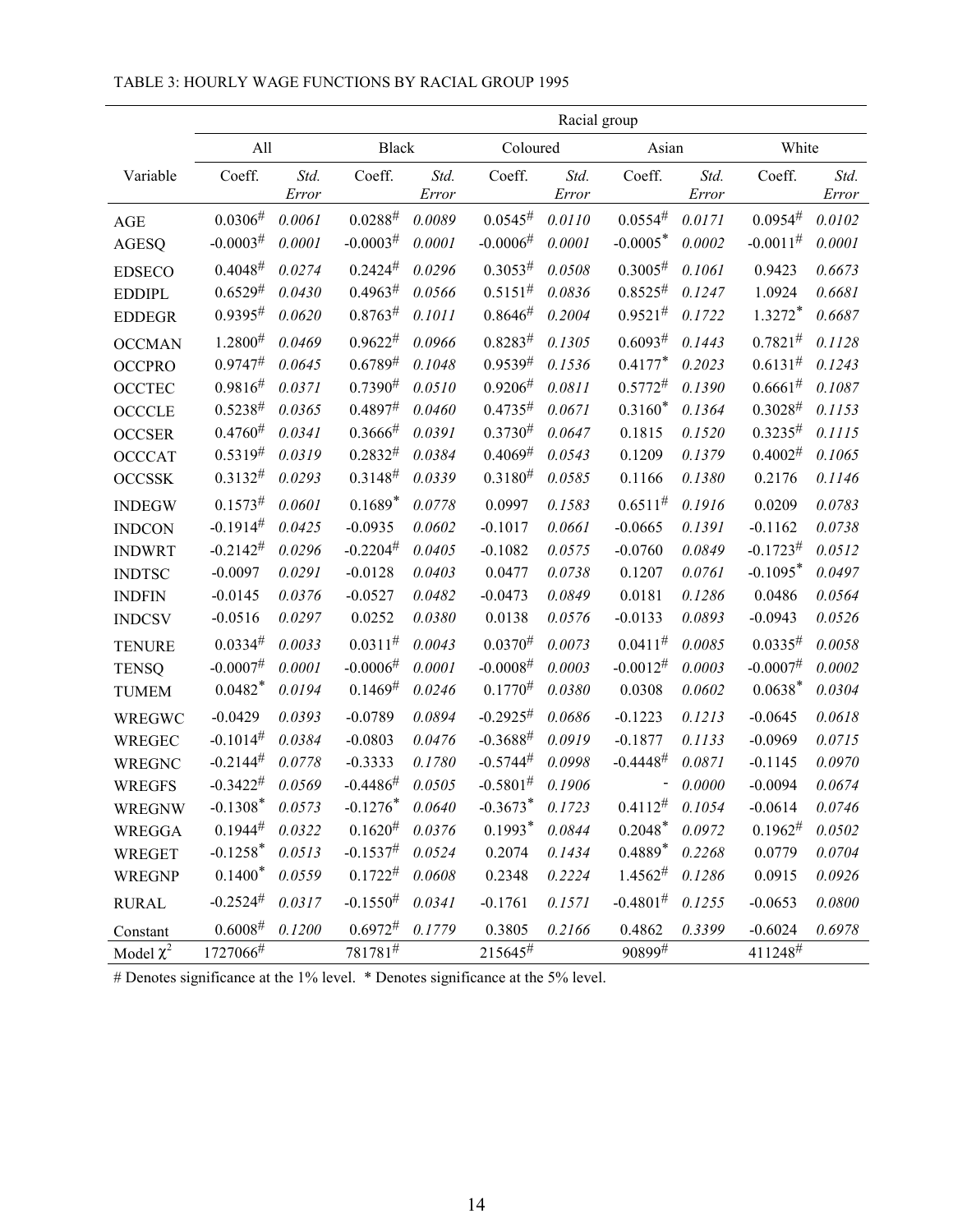|                |                        | Racial group |                        |        |                        |        |                      |        |                        |        |
|----------------|------------------------|--------------|------------------------|--------|------------------------|--------|----------------------|--------|------------------------|--------|
|                | All                    |              | <b>Black</b>           |        | Coloured               |        | Asian                |        | White                  |        |
| Variable       | Coeff.                 | Std.         | Coeff.                 | Std.   | Coeff.                 | Std.   | Coeff.               | Std.   | Coeff.                 | Std.   |
|                |                        | Error        |                        | Error  |                        | Error  |                      | Error  |                        | Error  |
| $\mathbf{AGE}$ | $0.0404^{\#}$          | 0.0062       | $0.0520^{#}$           | 0.0081 | $0.0585^{\#}$          | 0.0106 | $0.0688^{\#}$        | 0.0177 | $0.0692^{\#}$          | 0.0155 |
| <b>AGESQ</b>   | $-0.0004$ <sup>#</sup> | 0.0001       | $-0.0006#$             | 0.0001 | $-0.0007$ <sup>#</sup> | 0.0001 | $-0.0008^{\#}$       | 0.0002 | $-0.0008^{\#}$         | 0.0002 |
| <b>EDSECO</b>  | $0.3841^{\#}$          | 0.0249       | $0.2510^{#}$           | 0.0248 | $0.2291^{#}$           | 0.0642 | 0.2497               | 0.1497 | 0.8416                 | 0.4574 |
| <b>EDDIPL</b>  | 0.8404#                | 0.0400       | $0.7021^{#}$           | 0.0494 | 0.7935#                | 0.0909 | $0.5991^{#}$         | 0.1686 | $0.9375*$              | 0.4588 |
| <b>EDDEGR</b>  | $1.1053^{\#}$          | 0.0646       | $1.0964^{\#}$          | 0.0699 | 1.0712#                | 0.1179 | $0.5183^{\#}$        | 0.2009 | $1.1310*$              | 0.4649 |
| <b>OCCMAN</b>  | $0.9182^{#}$           | 0.0437       | 0.6369#                | 0.0564 | $0.5264^{\#}$          | 0.0845 | $0.3970^{#}$         | 0.1302 | 0.5357#                | 0.0999 |
| <b>OCCPRO</b>  | 0.8018#                | 0.0489       | $0.6552^{\#}$          | 0.0588 | 0.5915#                | 0.1040 | $0.5186^{\#}$        | 0.1548 | 0.4685#                | 0.1139 |
| <b>OCCTEC</b>  | 0.7004#                | 0.0441       | $0.6138^{\#}$          | 0.0566 | $0.5180^{#}$           | 0.0721 | $0.3207^{\#}$        | 0.1203 | $0.3143^{\#}$          | 0.1155 |
| <b>OCCCLE</b>  | $0.4222^{#}$           | 0.0366       | $0.3739^{#}$           | 0.0438 | $0.4108^{\#}$          | 0.0672 | 0.2184               | 0.1192 | 0.0349                 | 0.1087 |
| <b>OCCSER</b>  | $0.2652^{\#}$          | 0.0362       | $0.2333^{#}$           | 0.0404 | $0.3279^{#}$           | 0.0682 | $0.3492^{\#}$        | 0.1325 | 0.0830                 | 0.1177 |
| <b>OCCCAT</b>  | $0.3431^{#}$           | 0.0309       | $0.2965^{\#}$          | 0.0328 | $0.2614^{#}$           | 0.0526 | $-0.0345$            | 0.1176 | 0.1309                 | 0.1065 |
| <b>OCCSSK</b>  | $0.1902^{\#}$          | 0.0299       | $0.2510^{#}$           | 0.0323 | $0.2184^{\#}$          | 0.0654 | $-0.2194$            | 0.1349 | $-0.0831$              | 0.1234 |
| <b>INDEGW</b>  | $0.1318*$              | 0.0585       | $0.2087^{#}$           | 0.0684 | 0.0961                 | 0.0820 | $-0.0425$            | 0.3218 | $-0.0206$              | 0.1205 |
| <b>INDCON</b>  | $-0.1045^{\#}$         | 0.0369       | $-0.0329$              | 0.0406 | $-0.0696$              | 0.0620 | 0.1590               | 0.1170 | $-0.1599$              | 0.1214 |
| <b>INDWRT</b>  | $-0.1657#$             | 0.0297       | $-0.1709^{\#}$         | 0.0339 | $-0.1512^{#}$          | 0.0575 | $-0.0994$            | 0.0800 | $-0.1468*$             | 0.0701 |
| <b>INDTSC</b>  | 0.0030                 | 0.0361       | $-0.0904*$             | 0.0363 | 0.0014                 | 0.0803 | 0.0108               | 0.1270 | 0.0652                 | 0.0793 |
| <b>INDFIN</b>  | 0.0199                 | 0.0415       | $-0.0957$              | 0.0493 | 0.0315                 | 0.0882 | 0.1367               | 0.0984 | 0.1346                 | 0.0744 |
| <b>INDCSV</b>  | $-0.0230$              | 0.0290       | 0.0228                 | 0.0332 | 0.0870                 | 0.0503 | 0.0336               | 0.0831 | $-0.0693$              | 0.0772 |
| <b>TENURE</b>  | $0.0307^{#}$           | 0.0036       | $0.0339^{#}$           | 0.0039 | $0.0222^{#}$           | 0.0070 | $0.0216*$            | 0.0104 | 0.0148                 | 0.0087 |
| <b>TENSQ</b>   | $-0.0005^{\#}$         | 0.0001       | $-0.0007$ <sup>#</sup> | 0.0001 | $-0.0005$              | 0.0003 | $-0.0005$            | 0.0004 | 0.0000                 | 0.0003 |
| <b>TUMEM</b>   | $0.0456*$              | 0.0206       | $0.1875^{\#}$          | 0.0230 | $0.1385^{\#}$          | 0.0358 | 0.0300               | 0.0677 | $-0.1034*$             | 0.0507 |
| WREGWC         | 0.0401                 | 0.0405       | $-0.0143$              | 0.0531 | $-0.3699*$             | 0.1473 | $-0.0226$            | 0.1083 | $-0.0319$              | 0.0968 |
| <b>WREGEC</b>  | $-0.1229*$             | 0.0545       | $-0.0822$              | 0.0552 | $-0.5445^{\#}$         | 0.1616 | 0.2193               | 0.1498 | $-0.1456$              | 0.1415 |
| <b>WREGNC</b>  | $-0.3197$ <sup>#</sup> | 0.0685       | $-0.3362^{\#}$         | 0.0871 | $-0.7220^{#}$          | 0.1573 | $0.5361^{\#}$        | 0.1667 | $-0.5731$ <sup>*</sup> | 0.2365 |
| <b>WREGFS</b>  | $-0.4191$ <sup>#</sup> | 0.0549       | $-0.4203^{\#}$         | 0.0466 | $-0.8260^{#}$          | 0.2305 | $-0.1368$            | 0.1692 | $-0.2628$ <sup>*</sup> | 0.1085 |
| <b>WREGNW</b>  | $-0.2638^{\#}$         | 0.0500       | $-0.1939^{#}$          | 0.0450 | $-0.3557$              | 0.2746 | 0.2612               | 0.2366 | $-0.4823*$             | 0.1889 |
| <b>WREGGA</b>  | 0.0708                 | 0.0372       | $0.0961^{\#}$ 0.0329   |        | $-0.1724$              | 0.1598 | $0.2383^{\#}$        | 0.0855 | 0.0691                 | 0.0902 |
| <b>WREGET</b>  | $-0.2242^{\#}$         | 0.0555       | $-0.2659#$             | 0.0427 | $-0.5081$ <sup>*</sup> | 0.2157 | $-0.3181$            | 0.1680 | $-0.0753$              | 0.1102 |
| <b>WREGNP</b>  | $-0.2872^{#}$          | 0.0504       | $-0.2418^{\#}$         | 0.0472 | $-0.1531$              | 0.1757 | 0.0000               | 0.0000 | $-0.1400$              | 0.2427 |
| <b>RURAL</b>   | $-0.3469#$             | 0.0290       | $-0.1955^{\#}$         | 0.0296 | $-0.3432^{#}$          | 0.1170 | $-0.4392^{\#}$       | 0.0938 | $-0.3499*$             | 0.1586 |
| Constant       | $0.6074^{\#}$          | 0.1207       | 0.3007                 | 0.1591 | $0.8077^{#}$           | 0.2387 | 0.6261               | 0.3437 | 0.4942                 | 0.5291 |
| Model $\chi^2$ | $1668887$ #            |              | $846676$ #             |        | $180925$ #             |        | 59480 $\overline{4}$ |        | $198191$ #             |        |

#### TABLE 4. HOURLY WAGE FUNCTIONS BY RACIAL GROUP 1997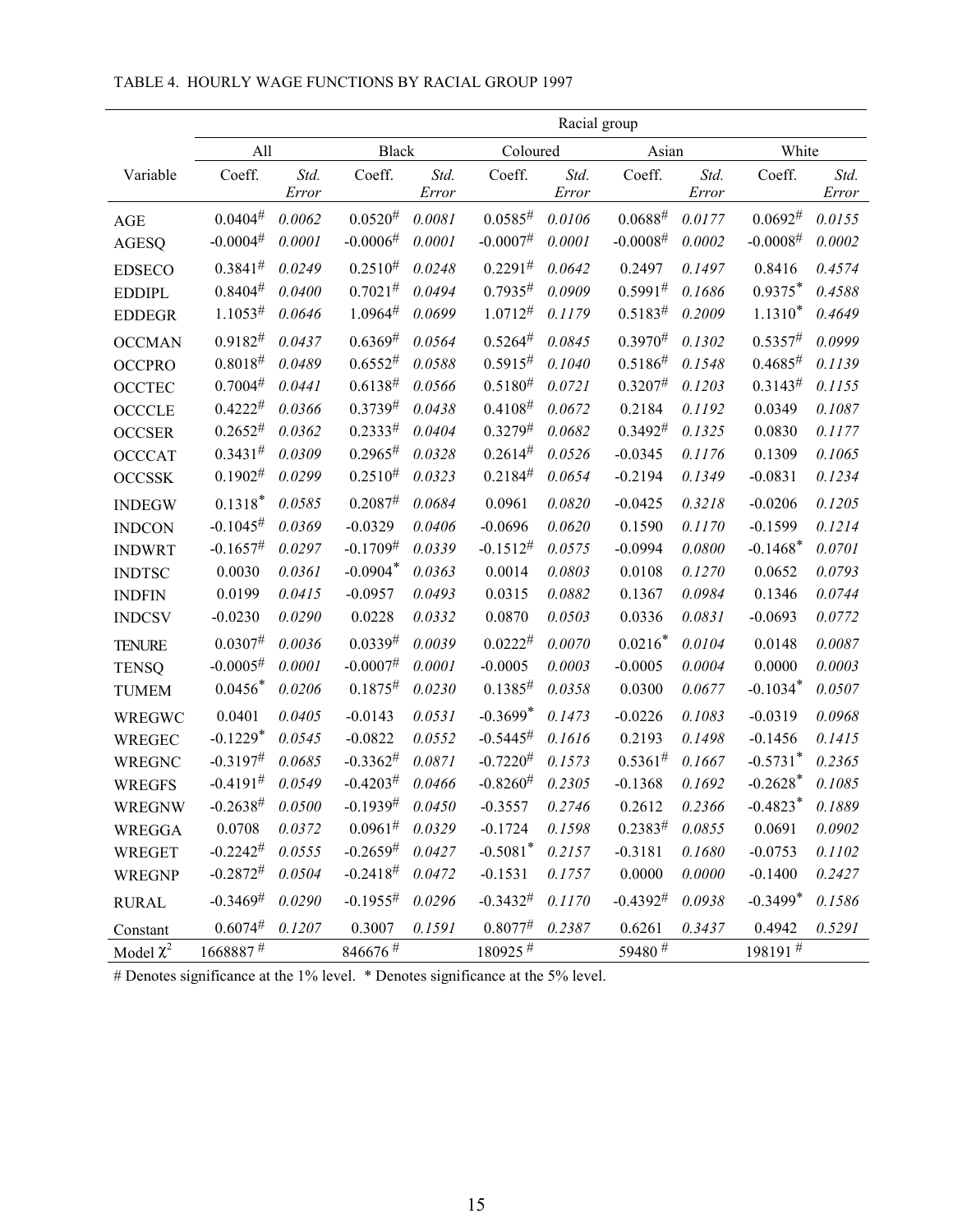1997) is used for estimation. Observations are weighted to reflect estimates of population size using the 1991 Census in the case of the 1995 OHS and the 1996 Census, as adjusted by a postenumeration survey, in the case of the 1997 OHS. The associated standard errors are heteroskedastic-consistent and allow for the clustering of the sample with the EA identified as the PSU. However we do not allow for the stratification of the sample as the OHS data made available by Statistics South Africa do not explicitly identify the stratum. This failure to take the complex sample design fully into account may be expected to give rise to needlessly large estimates of the standard errors.

The base case in each function is defined as a non-union worker with no more than a primary education, employed in an unskilled occupation in the manufacturing sector, and resident in an urban area of Kwazulu/Natal. In all cases the overall fit of the regressions as measured by the  $\chi^2$  statistic was highly significantly different from zero. The decomposition analysis requires that an identical set of variables should be included in all the wage functions and insignificant variables were therefore retained in some regressions. Nevertheless, the results show that most of the coefficients were significant at the 95 per cent level or higher with signs generally conforming to expectations.

Because the dependent variable is expressed in log form, the coefficients can be interpreted as the proportional increase in the wage rate expected for a unit increase in the explanatory variable, with the exception of the two variables involving squared terms. The coefficients on the age variables are consistent with human capital theory in that the estimated age-earnings profiles are all concave with the highest wage rates being paid to workers in their early forties, *ceteris paribus*. The returns to education are consistently positive for all races such that the majority of workers, who have a secondary level of education, earn more than those workers with no more than a primary standard of education and less than those who have obtained either a diploma or degree. Higher wage rates are linked to higher skills and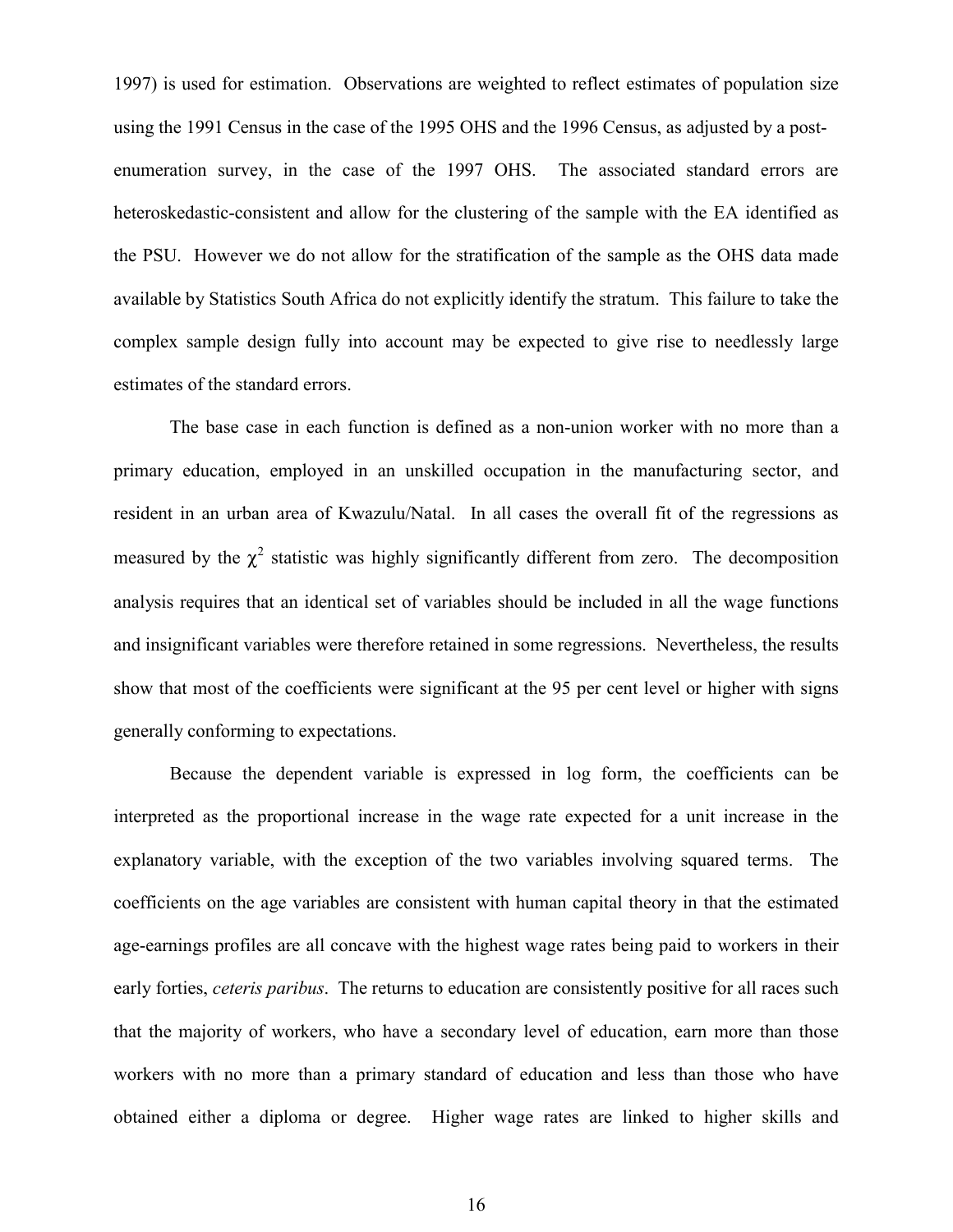responsibilities, with unskilled workers receiving lower wage rates than workers in other occupational categories, and those employed in the managerial, professional or associate professional occupational groups typically earning the most. There is no strong pattern of sectoral wage variation, although the wholesale and retail trades are consistently identified as a low wage sector in comparison to manufacturing. The coefficients on the tenure variables imply that wage rates are typically a concave or linear function of seniority. Trade Union membership is unambiguously associated with higher wages only for blacks and coloureds. Some regional variations in wage rates is evident with the wages typically higher in Gauteng (which includes Johannesburg, Pretoria and Vanderbijlpark) and lower in the Cape and Free State than in Kwazulu/Natal. Finally, the rural-urban dummy is negative for all the regressions indicating that rural workers earn less than urban workers, *ceteris paribus*.

#### **4. Multilateral Decomposition of the Racial Wage Hierarchy**

Table 5 provides *prima facie* evidence of South Africa's well-known *hierarchical wage structure*. It shows that whites had the highest geometric mean wage, followed by asians, coloreds and finally blacks who received the lowest geometric mean wage of any racial group in the raised samples extracted from the 1995 and 1997 OHSs. The geometric mean wage of blacks fell and that of other racial groups rose between 1995 and 1997: overall the geometric mean wage of the entire workforce fell over the period. This section provides an analysis of this evolving pattern of racial wage disparities.

Table 6 presents the results of the multilateral decomposition analysis based on the estimated wage functions. The first part of the table presents estimates of the mean logarithmic gross wage differential *ln(*γ*<sup>i</sup> +1)* between each of the four racial groups and the overall geometric mean wage, and the constituent elements from the decomposition of these differentials – the explained racial productivity term  $ln(\theta_i + 1)$  and unexplained discrimination term  $ln(\delta_i + 1)$  – under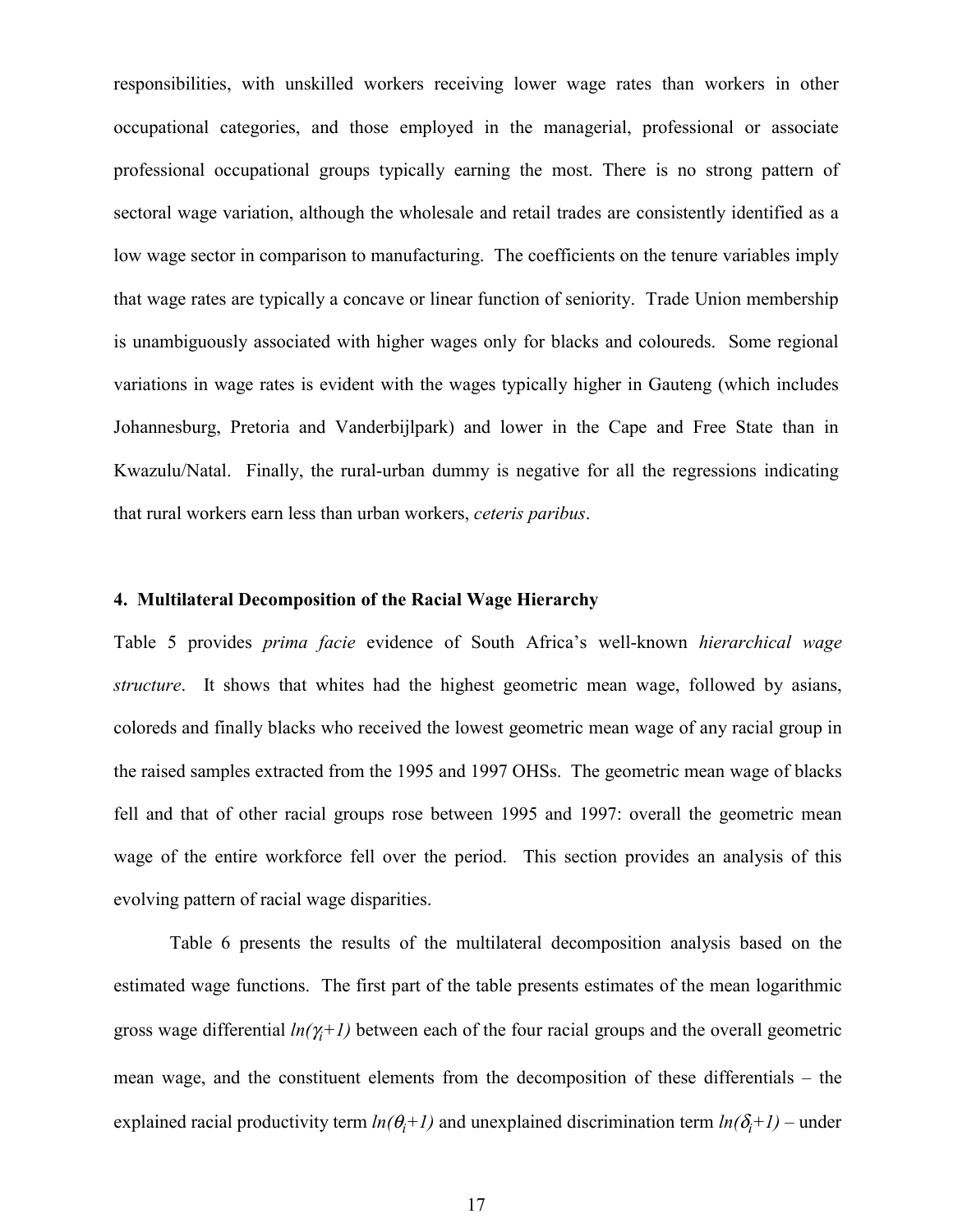|      |           | Racial group |         |       |       |  |  |  |  |  |
|------|-----------|--------------|---------|-------|-------|--|--|--|--|--|
|      | All races | <b>Black</b> | Colored | Asian | White |  |  |  |  |  |
|      |           |              | Rand/hr |       |       |  |  |  |  |  |
| 1995 | 10.22     | 7.62         | 7.66    | 12.76 | 22.07 |  |  |  |  |  |
| 1997 | 948       | 6 94         | 9 2 1   | 13.61 | 23 22 |  |  |  |  |  |

Source: Authors' estimates from wage function regressions.

TABLE 6. MULTILATERAL DECOMPOSITION OF HOURLY WAGE DIFFERENTIALS BY RACIAL GROUP

|                                                         |              |               |             | Racial Group  |             |               |          |               |
|---------------------------------------------------------|--------------|---------------|-------------|---------------|-------------|---------------|----------|---------------|
|                                                         | <b>Black</b> |               | Colored     |               | Asian       |               | White    |               |
|                                                         | Coeff.       | Std.<br>Error | Coeff.      | Std.<br>Error | Coeff.      | Std.<br>Error | Coeff.   | Std.<br>Error |
| $ln(\widetilde{\gamma}_i+1)$<br>1995                    | $-0.293#$    | 0.010         | $-0.287#$   | 0.022         | 0.223#      | 0.035         | 0.770#   | 0.016         |
| $ln(\widetilde{\theta}_i+1)$                            | $-0.139#$    | 0.005         | $-0.245#$   | 0.018         | 0.108#      | 0.018         | 0.419#   | 0.009         |
| $ln(\widetilde{\delta}_i+1)$                            | $-0.153#$    | 0.009         | $-0.042*$   | 0.021         | 0.115#      | 0.031         | 0.351#   | 0.017         |
| $ln(\widetilde{\gamma}_i+1)$<br>1997                    | $-0.312#$    | 0.010         | $-0.028$    | 0.021         | 0.362#      | 0.038         | 0.896#   | 0.021         |
| $ln(\widetilde{\theta}_i + 1)$                          | $-0.182#$    | 0.005         | $-0.020$    | 0.016         | $0.272^{#}$ | 0.021         | 0.509#   | 0.011         |
| $ln(\widetilde{\delta}_i+1)$                            | $-0.130#$    | 0.008         | $-0.008$    | 0.019         | $0.090*$    | 0.036         | 0.387#   | 0.021         |
| <b>Changes 1995-97</b>                                  |              |               |             |               |             |               |          |               |
| Gross change in $ln(\tilde{\gamma}_i + 1)$              | $-0.019$     | 0.014         | 0.259#      | 0.030         | 0.139#      | 0.052         | 0.126#   | 0.027         |
| Gross change in $ln(\tilde{\theta}_i + 1)$              | $-0.042#$    | 0.007         | 0.225#      | 0.024         | 0.164#      | 0.027         | 0.090#   | 0.014         |
| - due to changes in:- characteristics                   | $-0.013$     | 0.008         | 0.105#      | 0.026         | 0.133#      | 0.025         | 0.083#   | 0.015         |
| residual                                                | $-0.030#$    | 0.007         | $0.120^{#}$ | 0.024         | 0.031       | 0.027         | 0.007    | 0.016         |
| Gross change in $ln(\tilde{\delta}_i + 1)$              | 0.023        | 0.012         | 0.034       | 0.029         | $-0.025$    | 0.048         | 0.036    | 0.027         |
| - due to changes in:-<br>coefficients                   | $0.028*$     | 0.013         | 0.083#      | 0.030         | $-0.005$    | 0.052         | 0.051    | 0.030         |
| residual                                                | $-0.004$     | 0.012         | $-0.049$    | 0.028         | $-0.020$    | 0.055         | $-0.015$ | 0.032         |
| 1995                                                    |              |               |             | Percentages   |             |               |          |               |
| Gross wage differential: $\tilde{\gamma}_i$             | $-25.4$      |               | $-25.0$     |               | 24.9        |               | 116.0    |               |
| - due to:-productivity differential: $\tilde{\theta}_i$ | $-13.0$      |               | $-21.7$     |               | 11.4        |               | 52.0     |               |
| discrimination: $\tilde{\delta}_i(\tilde{\theta}_i+1)$  | $-12.4$      |               | $-3.2$      |               | 13.6        |               | 64.0     |               |
| Discrimination coefficient: $\tilde{\delta}_i$          | $-14.2$      |               | $-4.1$      |               | 12.2        |               | 42.1     |               |
| 1997                                                    |              |               |             |               |             |               |          |               |
| Gross wage differential: $\tilde{\gamma}_i$             | $-26.8$      |               | $-2.8$      |               | 43.6        |               | 145.1    |               |
| - due to:-productivity differential: $\tilde{\theta}_i$ | $-16.6$      |               | $-2.0$      |               | 31.3        |               | 66.4     |               |
| discrimination: $\tilde{\delta}_i(\tilde{\theta}_i+1)$  | $-10.2$      |               | $-0.8$      |               | 12.3        |               | 78.7     |               |
| Discrimination coefficient: $\tilde{\delta}_i$          | $-12.2$      |               | $-0.8$      |               | 9.4         |               | 47.3     |               |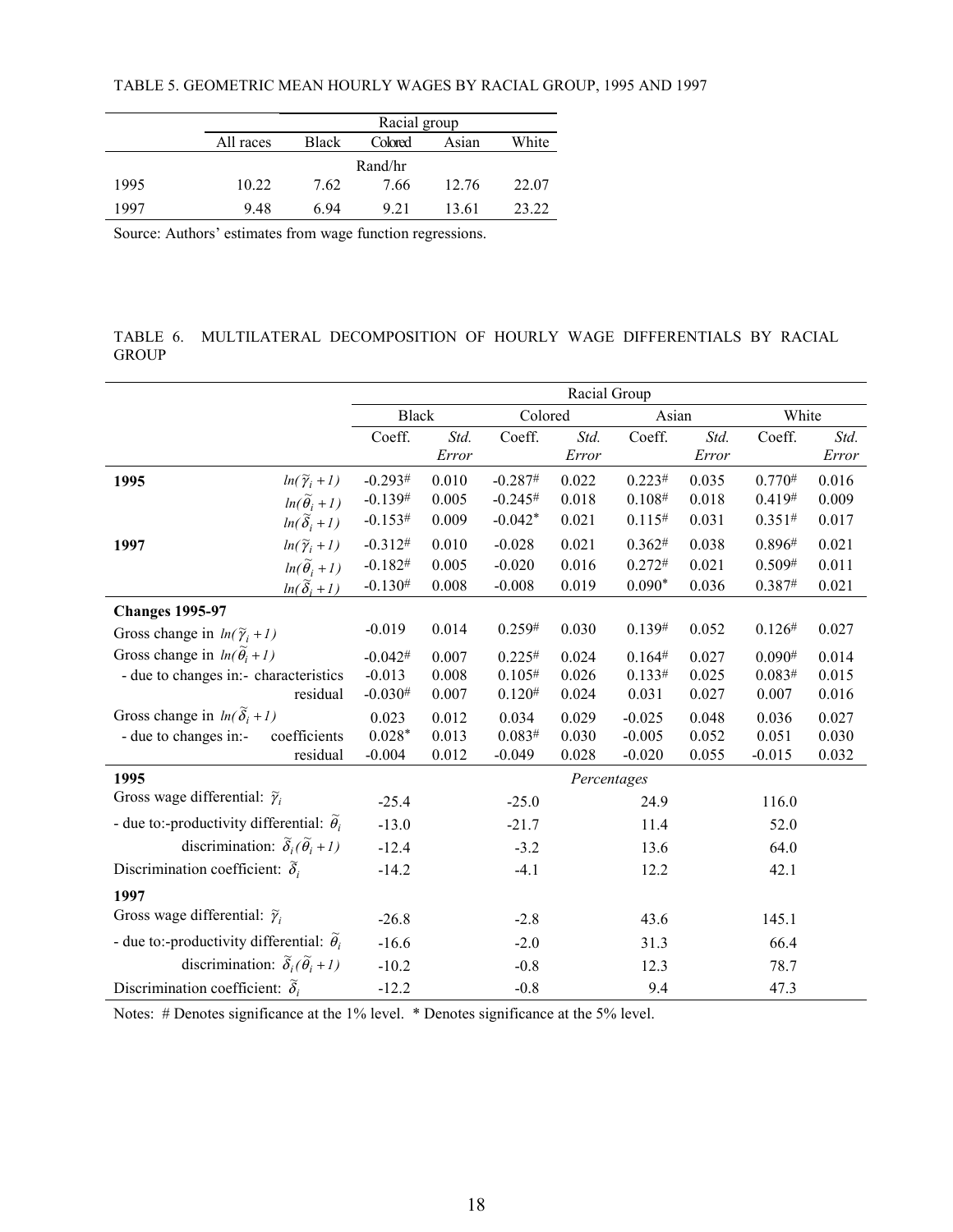the hypothetical non-discriminatory wage structure outlined in Section 2. Both the productivity and discrimination terms can be either positive or negative. A positive (negative) productivity term implies that a given racial group receives a wage premium (discount) due to the group having higher (lower) productivity levels on average than the typical worker in the workforce as a whole. A positive (negative) discrimination term is indicative that the typical worker in a particular racial group is overpaid (underpaid) relative to what he would receive in the absence of discrimination. Note that the productivity and discrimination terms sum to the mean logarithmic gross wage differential by construction.

From Table 6, the hierarchical wage structure is evident from the estimates of  $ln(\gamma_i+1)$  for both years. These imply that typical white and asian workers earned significantly more than the overall geometric mean wage, while typical black and colored workers were paid less than this amount. Between 1995 and 1997, the gross wage premiums of whites and asians both increased significantly while the gross wage deficit of coloreds fell to such an extent that the colored geometric mean wage was no longer significantly below that of the whole workforce by the end of the period. These changes have further exacerbated the position of blacks relative to all other groups with the racial wage hierarchy becoming more pronounced as a result.

The decomposition of the gross logarithmic wage gaps indicates that whites and asians would have commanded a premium in 1995 in the absence of labor market discrimination due to above average productivity levels while the wages of coloreds and blacks in 1995 would have been subject to a discount because of below average productivity levels. Changes in the productivity terms between 1995 and 1997 were largely responsible for the changes in the gross logarithmic wage differentials. The black disadvantage increased significantly though this was largely due to the unfavorable effect on relative black wages of changes in predicted nondiscriminatory returns between 1995 and 1997, and can not be attributed to a relative deterioration in black characteristics priced at 1995 non-discriminatory returns. In contrast, the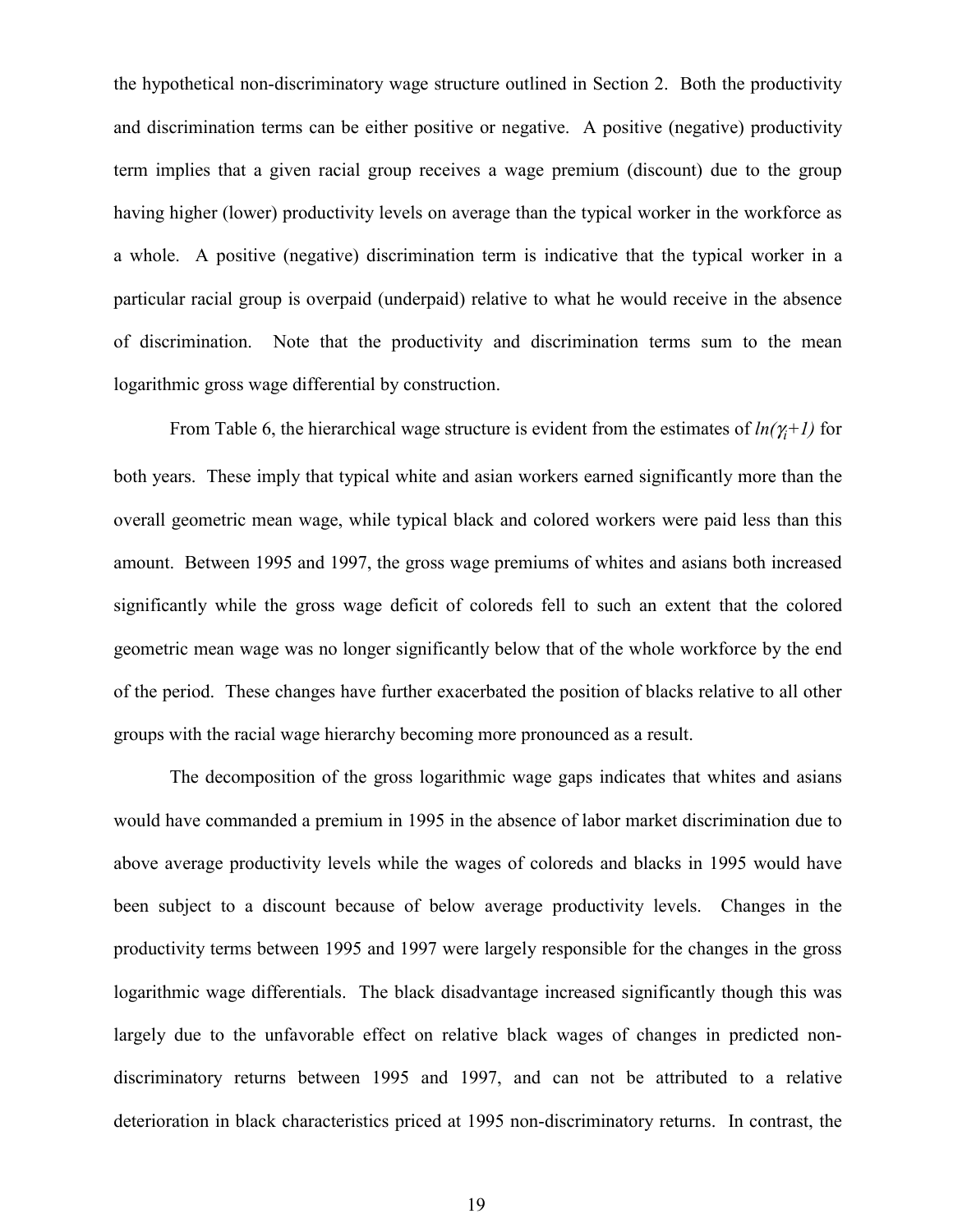colored productivity disadvantage was virtually eliminated by 1997, at least in part as a result of a significant improvement in the quality of colored workers relative to the entire workforce. And the asian and white productivity advantages were both significantly reinforced by relative improvements in the characteristics of asian and white workers. Taken as a whole, these results provide evidence that the productivity basis for racial disparities in hourly wages has been reinforced over the period.

Productivity differentials were augmented by wage discrimination in the case of black, asian and white workers, with the results pointing to black underpayments due to employer discrimination and white and asian overpayments associated with employer nepotism and/or employee discrimination. None of the changes in the discrimination terms between 1995 and 1997 were significant. But changes in relative returns to characteristics between 1995 and 1997 would have led to significant reductions in the size of the black and colored discrimination terms if they had not been offset by the effects of changes in workforce characteristics over the period. There is thus limited evidence of some reduction in the relative magnitude of unexplained racial differences in wages which might be due to a reduction either in market discrimination *per se* or in racial differences in the unobservable characteristics of workers.

The final part of Table 6 restates the decomposition results in a more readily intelligible form by expressing the gross wage, productivity and discrimination differentials as a percentage of the overall geometric mean wage in each year. Thus in 1995, the average black, colored, asian and white worker respectively earned 25% less, 25% less, 25% more and 116% more than the typical worker who earned the geometric mean wage rate of 10.22 Rands per hour. However, these figures should not be taken simply to imply that workers of different races working side by side in identical jobs in the same establishment were paid differently. Rather the differentials likely reflect differences between jobs that fall within the same broad occupational categories of the survey, differences between establishments and so forth. As such,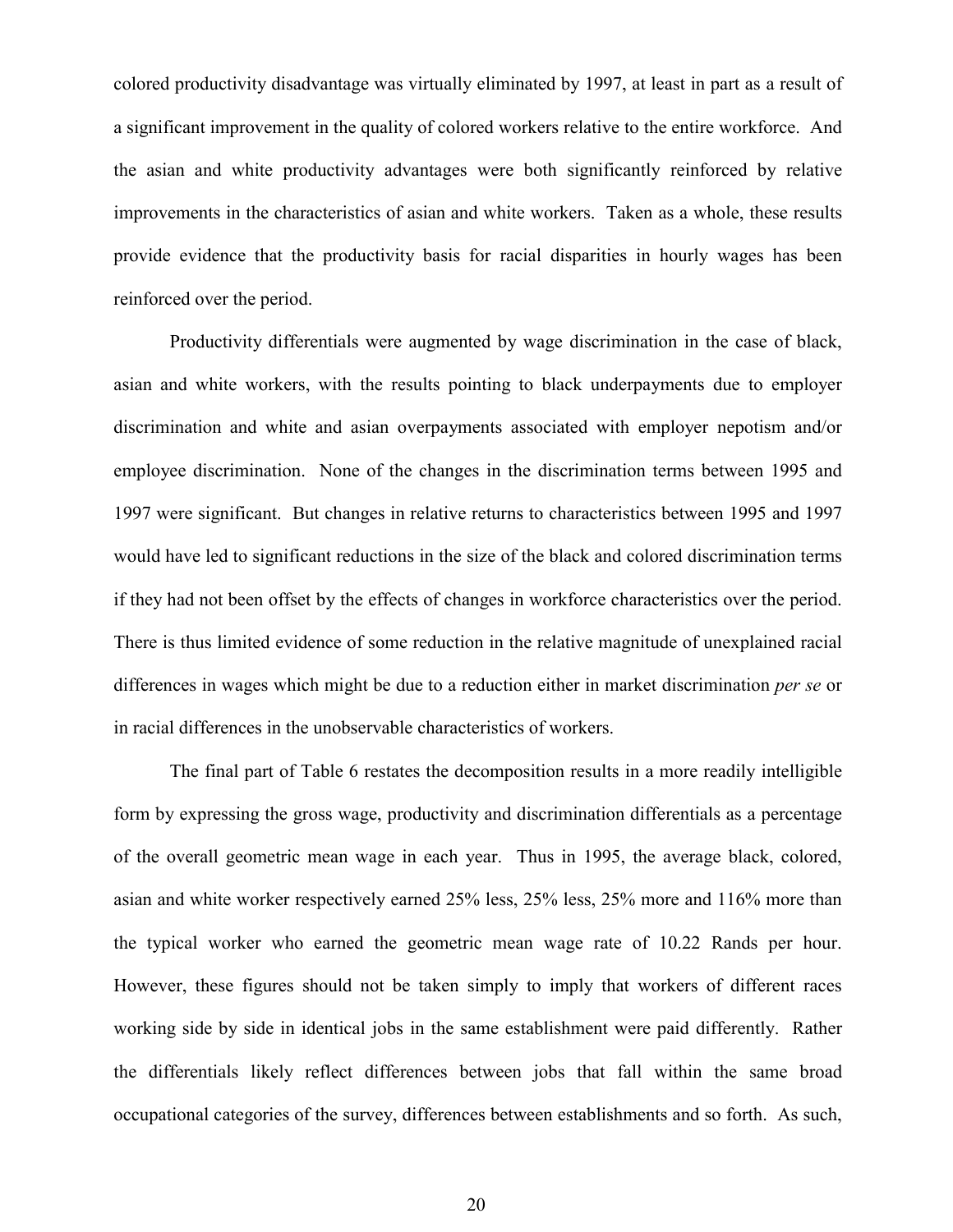they reflect a combination of the effects of disadvantage and of discrimination in compensation and in hiring.

The decomposition of the gross wage differential into the productivity differential and a residual discrimination term exploits the condition that the overall geometric mean wage is identical under the discriminatory and non-discriminatory wage structures. The results for 1995 indicate that in the case of black workers the wage differential is attributable equally to productivity shortfalls and to racial underpayments whereas for coloreds the wage differential can be attributed largely to productivity discounts. In contrast, some 55% of the gross wage differential of both asian and white workers may be attributable to discriminatory overpayments. However, productivity discounts for black workers and productivity premiums for asian workers are markedly more important in the 1997 findings where they account for 62% and 72% of the gross wage differential respectively.

The discrimination coefficients are also reported in the final part of Table 6, and measure the amount by which a racial group was underpaid/overpaid relative to the wage it would hypothetically have received in a perfectly competitive labor market. Between 1995 and 1997 these discrimination coefficients were relatively stable showing little real change. Thus in 1997 the wages of a typical black, colored, asian and white worker were respectively 12% lower, 1% lower, 9% higher and 47% higher than they would have been in the absence of discrimination. Noting that the overall geometric mean wage rate would have been identical in the absence of discrimination, these estimates suggest the scale of the wage adjustments faced by the various racial groups if wage discrimination was to be eradicated in the labor market. However, it is important to realize that the eradication of wage discrimination would not by itself bring about total wage convergence since this also requires the elimination of racial productivity differentials.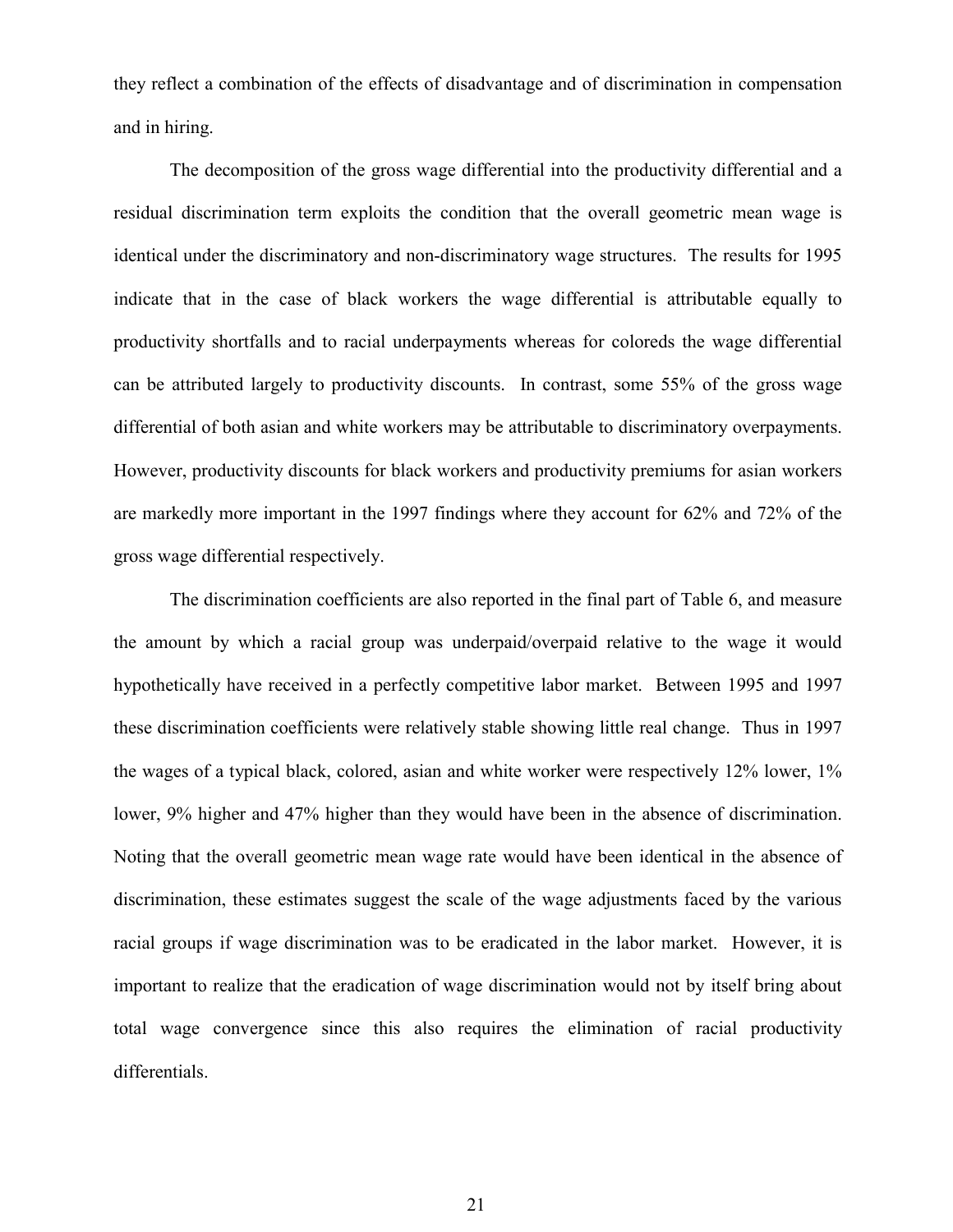#### **5. Historical Analysis**

Previous studies of the South African labor market, have provided limited evidence, based on binary comparisons between assorted pairs of racial groups in various years, of a gradual erosion of the racial wage hierarchy in the decades prior to the end of the apartheid era (Knight and McGrath, 1987; Moll, 1992; Moll, 1995; Treiman et al., 1996). In particular, Moll (1995) finds that the geometric mean wage of black workers rose from 18% to 24% of the corresponding white wage between 1980 and 1993, based on data from the 1980 Census of South Africa (CSA) and the 1993 Project for Statistics on Living Standards and Development survey. Using a multinomial logit technique, he further shows that the proportion of the gross earnings differential accounted for by wage discrimination fell from 75% in 1980 to 44% in 1993. Treiman et al. (1996) more broadly examines white/non-white annual income differentials for all income earners using data drawn from the 1980 CSA and the 1991 CSA. Their 'overall picture shows more stability than change' (p. 111): the typical black, colored and asian income earner respectively received 13%, 20% and 37% of their white counterpart in 1980, and received 16%, 20% and 40% as much in 1991. The percentage of the gross differential attributed to discrimination (based on the white income structure) fell from 66% to 59% for blacks, from 44% to 38% for coloreds and from 65% to 64% for asians. In this section we seek to confirm the existence of a long-term decrease in racial wage disparities and examine the post-apartheid evolution of the racial wage hierarchy in the light of this secular decline.

For this purpose we extend our study using data derived from the 5% public use sample of the 1980 CSA.<sup>4</sup> While this source of data does not allow us to replicate our hourly wage function analysis based on the 1995 and 1997 OHS, it does provide sufficient information to estimate a rudimentary wages function based on a restricted sample and using monthly earnings data. In comparison to our original analysis, the sample is limited geographically as the 1980

 $\overline{a}$ 

<sup>&</sup>lt;sup>4</sup> We are grateful to Moll for providing us with this data.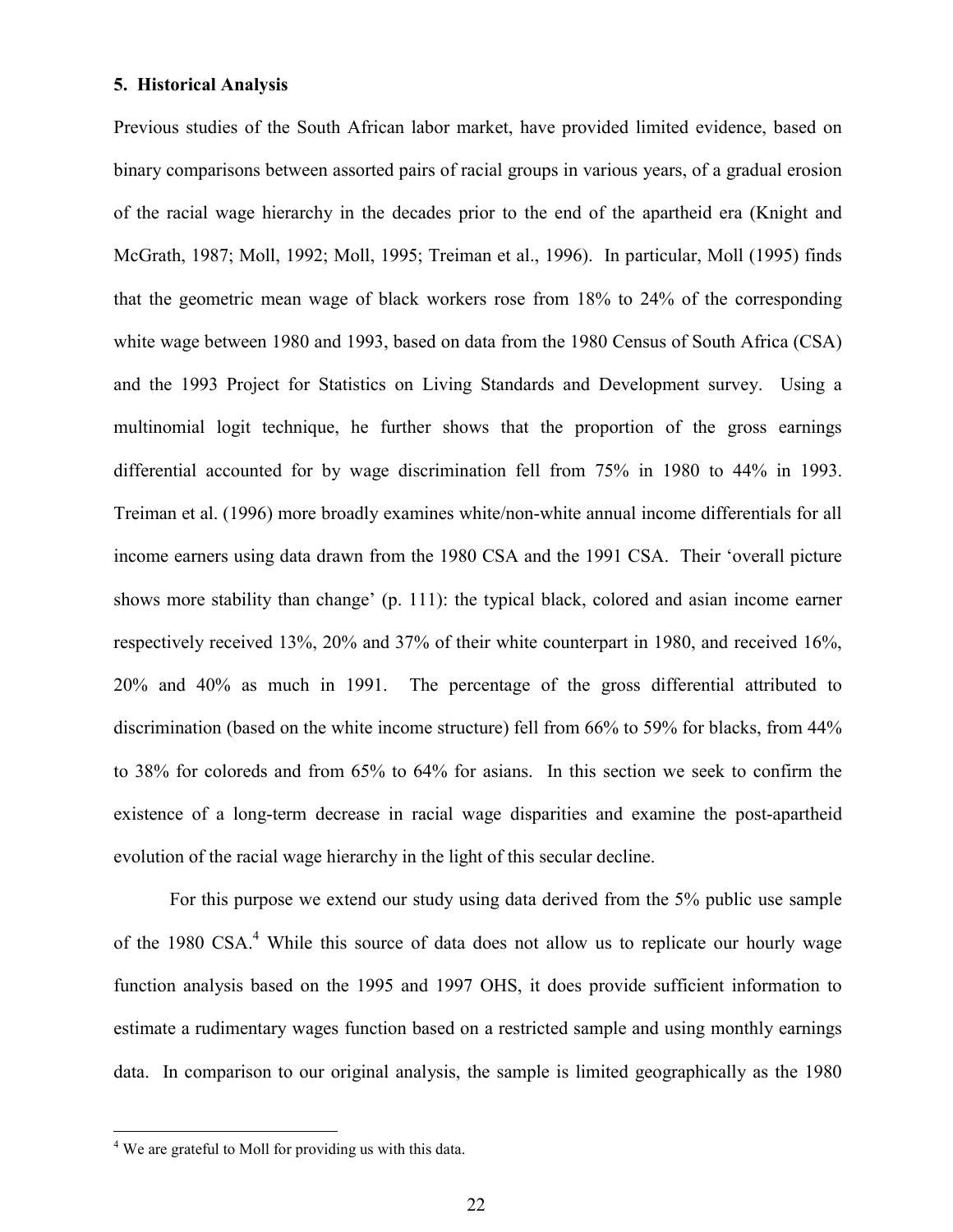CSA did not include the former TBVC states and, following Moll (1992), we further exclude under 20 year olds due to conscription of whites in the apartheid era. Secondly, the dependent variable in the wage functions had to be specified as earnings per month since the 1980 CSA did not include questions on the hours worked by respondents. This may lead to some bias in the resultant decomposition analysis as possible racial differences in the supply of labor can not be taken into account. Finally, the set of explanatory variables is curtailed by the absence of data on job tenure and trade union membership. Moreover, location is based on place of residence rather than of work.

Using the (unweighted) 1980 CSA data, we obtained generalized Tobit estimates of the monthly earnings functions together with the associated heteroscedasticity-consistent standard errors. We also estimated monthly earnings functions for 1995 and 1997 on the basis of the 1980 specification to provide comparable results for the decomposition analysis. The overall fit of these earnings functions were again highly significant, and most of the coefficients were significant at the 95% level or higher with signs conforming to expectations.<sup>5</sup> Table 7 presents the results of the decomposition analysis based on the monthly earnings functions. The decomposition results for 1995 and 1997 are broadly consistent with those from the hourly wage analysis presented in Table 6, providing some evidence of the robustness of the empirical findings to changes in model specification.

Two main points emerge from the changes in the gross logarithmic wage differentials between 1980 and 1995. First, the overall racial wage hierarchy was compressed in the latter years of apartheid. The gross logarithmic wage deficit of blacks and the gross wage logarithmic premium of whites both declined significantly, leading to a fall in the white/black logarithmic wage differential from 1.698 to 1.156 over the period. Second, there was some polarization of wage

<sup>&</sup>lt;sup>5</sup> The sample characteristics and monthly earnings functions for the historical analysis are presented in a set of supplementary tables at the end of the paper.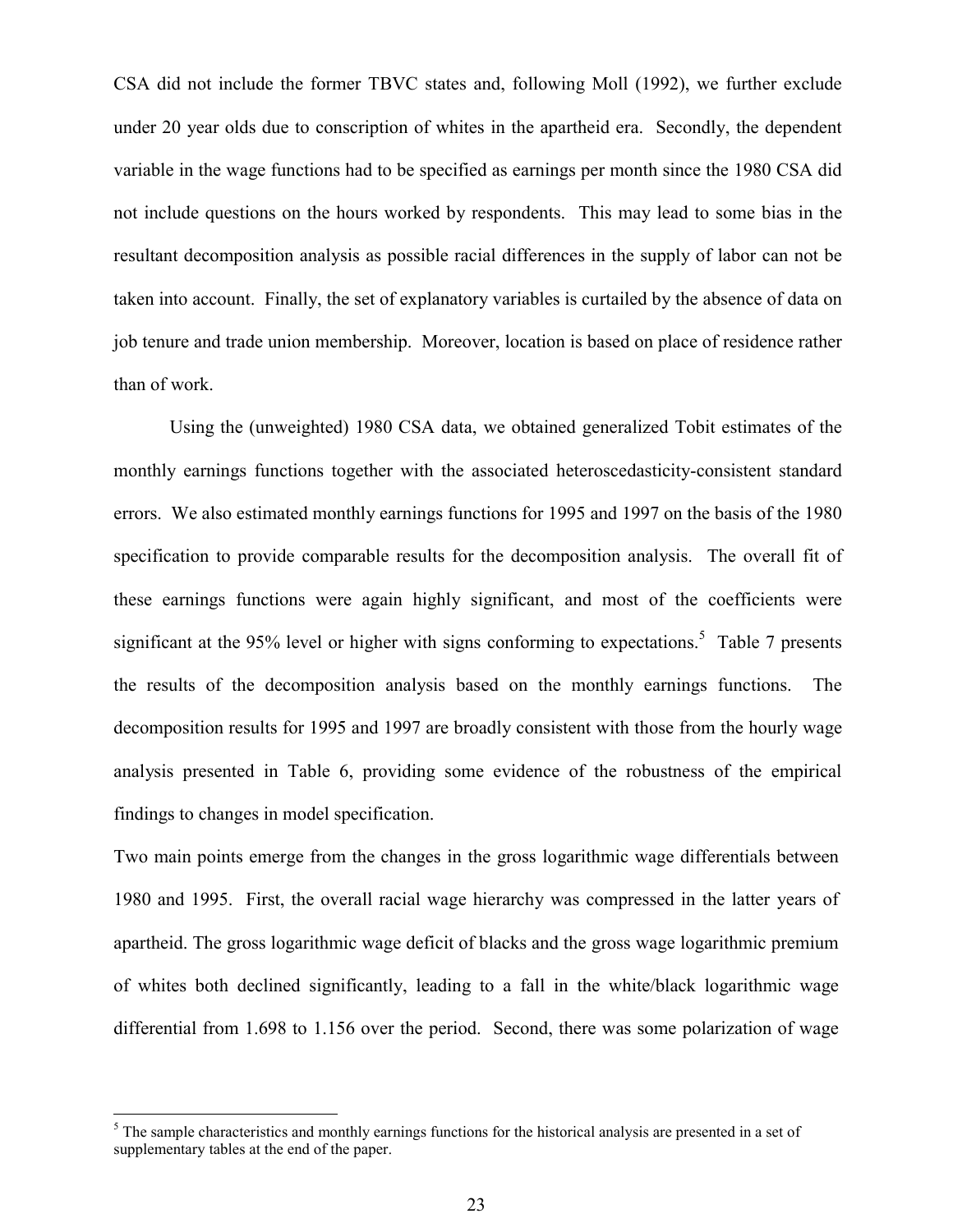|                                                             |                    | Racial Group |                |                       |                |                      |                |                        |                |
|-------------------------------------------------------------|--------------------|--------------|----------------|-----------------------|----------------|----------------------|----------------|------------------------|----------------|
|                                                             |                    | <b>Black</b> |                | Colored               |                | Asian                |                | White                  |                |
|                                                             | Coeff.             |              | Std.<br>Error  | Coeff.                | Std.<br>Error  | Coeff.               | Std.<br>Error  | Coeff.                 | Std.<br>Error  |
| $ln(\widetilde{\gamma}_i+1)$<br>1980                        | $-0.663#$          |              | 0.002          | $-0.230^{#}$          | 0.005          | 0.054#               | 0.006          | 1.035#                 | 0.002          |
| $ln(\widetilde{\theta}_i + 1)$                              | $-0.334#$          |              | 0.001          | $-0.140^{#}$          | 0.003          | 0.034#               | 0.003          | $0.530^{#}$            | 0.002          |
| $ln(\widetilde{\delta}_i+1)$                                | $-0.328#$          |              | 0.002          | $-0.089#$             | 0.004          | 0.019#               | 0.006          | 0.506#                 | 0.003          |
| $ln(\widetilde{\gamma}_i+1)$<br>1995                        | $-0.351#$          |              | 0.012          | $-0.312#$             | 0.023          | 0.231#               | 0.032          | 0.805#                 | 0.017          |
| $ln(\widetilde{\theta}_i + 1)$                              | $-0.160^{#}$       |              | 0.006          | $-0.267#$             | 0.017          | 0.114#               | 0.019          | 0.425#                 | 0.009          |
| $ln(\widetilde{\delta}_i+1)$                                | $-0.191#$          |              | 0.011          | $-0.045*$             | 0.022          | 0.117#               | 0.031          | 0.380#                 | 0.019          |
| $ln(\widetilde{\gamma}_i+1)$<br>1997                        | $-0.326#$          |              | 0.011          | $-0.086#$             | 0.020          | 0.290#               | 0.037          | 0.876#                 | 0.022          |
| $ln(\widetilde{\theta}_i + 1)$                              | $-0.176#$          |              | 0.005          | $-0.088#$             | 0.016          | 0.265#               | 0.020          | 0.473#                 | 0.010          |
| $ln(\widetilde{\delta}_i+1)$                                | $-0.150#$          |              | 0.009          | 0.003                 | 0.020          | 0.025                | 0.035          | 0.403#                 | 0.020          |
| <b>Changes 1980-1995</b>                                    |                    |              |                |                       |                |                      |                |                        |                |
| Gross change in $ln(\widetilde{\gamma}_i + 1)$              | 0.312#             |              | 0.008          | $-0.082$ <sup>#</sup> | 0.020          | 0.177#               | 0.025          | $-0.230^{#}$           | 0.013          |
| Gross change in $ln(\tilde{\theta}_i + 1)$                  | 0.175#             |              | 0.006          | $-0.126#$             | 0.017          | 0.079#               | 0.019          | $-0.105#$              | 0.010          |
| - due to changes in:- characteristics                       | 0.129#             |              | 0.002          | $-0.074#$             | 0.004          | 0.041#               | 0.005          | $-0.029#$              | 0.002          |
| residual                                                    | 0.046#<br>0.137#   |              | 0.006<br>0.012 | $-0.052#$<br>$0.044*$ | 0.017<br>0.022 | $0.038*$<br>0.098#   | 0.019<br>0.032 | $-0.076#$<br>$-0.126#$ | 0.010<br>0.019 |
| Gross change in $ln(\tilde{\delta}_i + 1)$                  | 0.176#             |              |                |                       | 0.026          | $0.092*$             | 0.036          | $-0.122^{#}$           |                |
| coefficients<br>- due to changes in:-<br>residual           | $-0.039*$          |              | 0.014<br>0.018 | 0.032<br>0.012        | 0.033          | 0.005                | 0.047          | $-0.004$               | 0.020<br>0.028 |
| <b>Changes 1995-1997</b>                                    |                    |              |                |                       |                |                      |                |                        |                |
| Gross change in $ln(\widetilde{\gamma}_i + 1)$              | 0.025              |              | 0.014          | 0.226#                | 0.029          | 0.059                | 0.042          | 0.071#                 | 0.023          |
| Gross change in $ln(\tilde{\theta}_i + 1)$                  | $-0.016*$          |              | 0.008          | 0.178#                | 0.023          | 0.151#               | 0.028          | 0.048#                 | 0.014          |
| - due to changes in:- characteristics                       | $-0.003$           |              | 0.008          | 0.091#                | 0.025          | 0.124#               | 0.027          | 0.073#                 | 0.015          |
| residual                                                    | $-0.013$           |              | 0.008          | 0.087#                | 0.024          | 0.027                | 0.028          | $-0.025$               | 0.015          |
| Gross change in $ln(\tilde{\delta}_i + 1)$                  | 0.041#             |              | 0.014          | 0.048                 | 0.030          | $-0.092$             | 0.047          | 0.023                  | 0.027          |
| coefficients<br>- due to changes in:-                       | 0.049#<br>$-0.009$ |              | 0.015<br>0.013 | 0.087#<br>$-0.039$    | 0.031<br>0.030 | $-0.059$<br>$-0.032$ | 0.050<br>0.052 | 0.047<br>$-0.023$      | 0.029<br>0.030 |
| residual<br>1980                                            |                    |              |                |                       | Percentages    |                      |                |                        |                |
| Gross earnings differential: $\tilde{\gamma}_i$             |                    | $-48.5$      |                | $-20.5$               |                | 5.5                  |                | 181.6                  |                |
| - due to:-productivity differential: $\tilde{\theta}_i$     |                    | $-28.4$      |                | $-13.1$               |                | 3.5                  |                | 69.8                   |                |
| discrimination: $\tilde{\delta}_i(\tilde{\theta}_i + 1)$    |                    | $-20.0$      |                | $-7.4$                |                | 2.0                  |                | 111.8                  |                |
| Discrimination coefficient: $\tilde{\delta}_i$              |                    | $-28.0$      |                | $-8.5$                |                | 2.0                  |                | 65.8                   |                |
| 1995                                                        |                    |              |                |                       |                |                      |                |                        |                |
| Gross earnings differential: $\tilde{\gamma}_i$             |                    | $-29.6$      |                | $-26.8$               |                | 26.0                 |                | 123.7                  |                |
| - due to:-productivity differential: $\tilde{\theta}_i$     |                    | $-14.8$      |                | $-23.4$               |                | 12.1                 |                | 53.0                   |                |
| discrimination: $\tilde{\delta}_i(\tilde{\theta}_i+1)$      |                    | $-14.8$      |                | $-3.4$                |                | 13.9                 |                | 70.7                   |                |
| Discrimination coefficient: $\tilde{\delta}_i$              |                    | $-17.4$      |                | $-4.4$                |                | 12.4                 |                | 46.2                   |                |
| 1997                                                        |                    |              |                |                       |                |                      |                |                        |                |
| Gross earnings differential: $\widetilde{\gamma}_i$         |                    | $-27.8$      |                | $-8.2$                |                | 33.6                 |                | 140.2                  |                |
| - due to:-productivity differential: $\widetilde{\theta}_i$ |                    | $-16.1$      |                | $-8.5$                |                | 30.3                 |                | 60.5                   |                |
| discrimination: $\tilde{\delta}_i(\tilde{\theta}_i+1)$      |                    | $-11.7$      |                | 0.2                   |                | 3.3                  |                | 79.7                   |                |
| Discrimination coefficient: $\tilde{\delta}_i$              |                    | $-14.0$      |                | 0.3                   |                | 2.5                  |                | 49.7                   |                |

#### TABLE 7. MULTILATERAL DECOMPOSITION OF MONTHLY EARNINGS DIFFERENTIALS BY RACIAL **GROUP**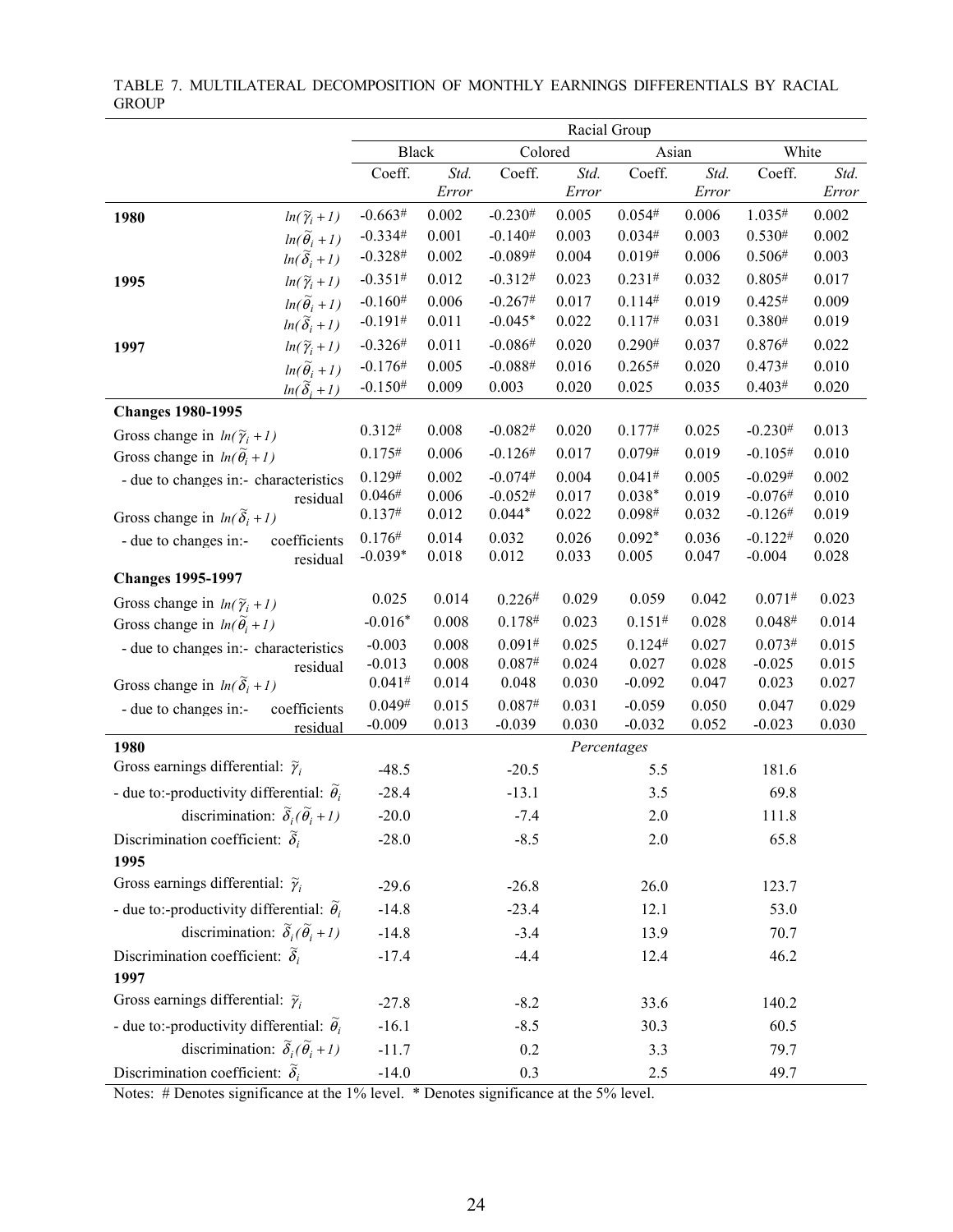rates between blacks and coloreds on the one hand and asians and whites on the other, in spite of the overall compression of the racial wage hierarchy. The colored gross logarithmic wage deficit and the asian gross logarithmic wage premium both increased significantly between 1980 and 1995, leading to an increase in the asian/colored logarithmic differential from 0.284 to 0.543 but to decreases in both the colored/black and white/asian logarithmic wage differentials from 0.433 to 0.039 and from 0.981 to 0.574 respectively.

The decomposition analysis shows that the changes in the gross logarithmic wage differentials between 1980 and 1995 were the result of changes in both the productivity and discrimination components. In the case of blacks, a significant fall in the scale of the productivity discount, due largely to an improvement in black worker characteristics relative to those of the work-force as a whole, was reinforced by a reduction in the extent of discriminatory underpayment as a result of an improvement in black rates of return to characteristics relative to those that would have been paid in a non-discriminatory market. For coloreds, the increase in the gross logarithmic wage deficit was the result of an increase in the productivity discount, at least partially due to a relative deterioration in characteristics of colored workers, which was no more than partially offset by a reduction in the extent of discriminatory underpayments. As with blacks, the improvement in the asian position was the outcome of relative improvements in both characteristics and rates of return to characteristics leading to increases in both the productivity premium and discriminatory over-payment. Finally, the erosion of the white gross logarithmic wage premium was largely the outcome of a relative deterioration in both characteristics and rates of return to characteristics leading to decreases in both the productivity premium and discriminatory over-payment. These results collectively suggest some erosion in both the productivity and discriminatory bases of the racial wage hierarchy over the latter years of the apartheid period.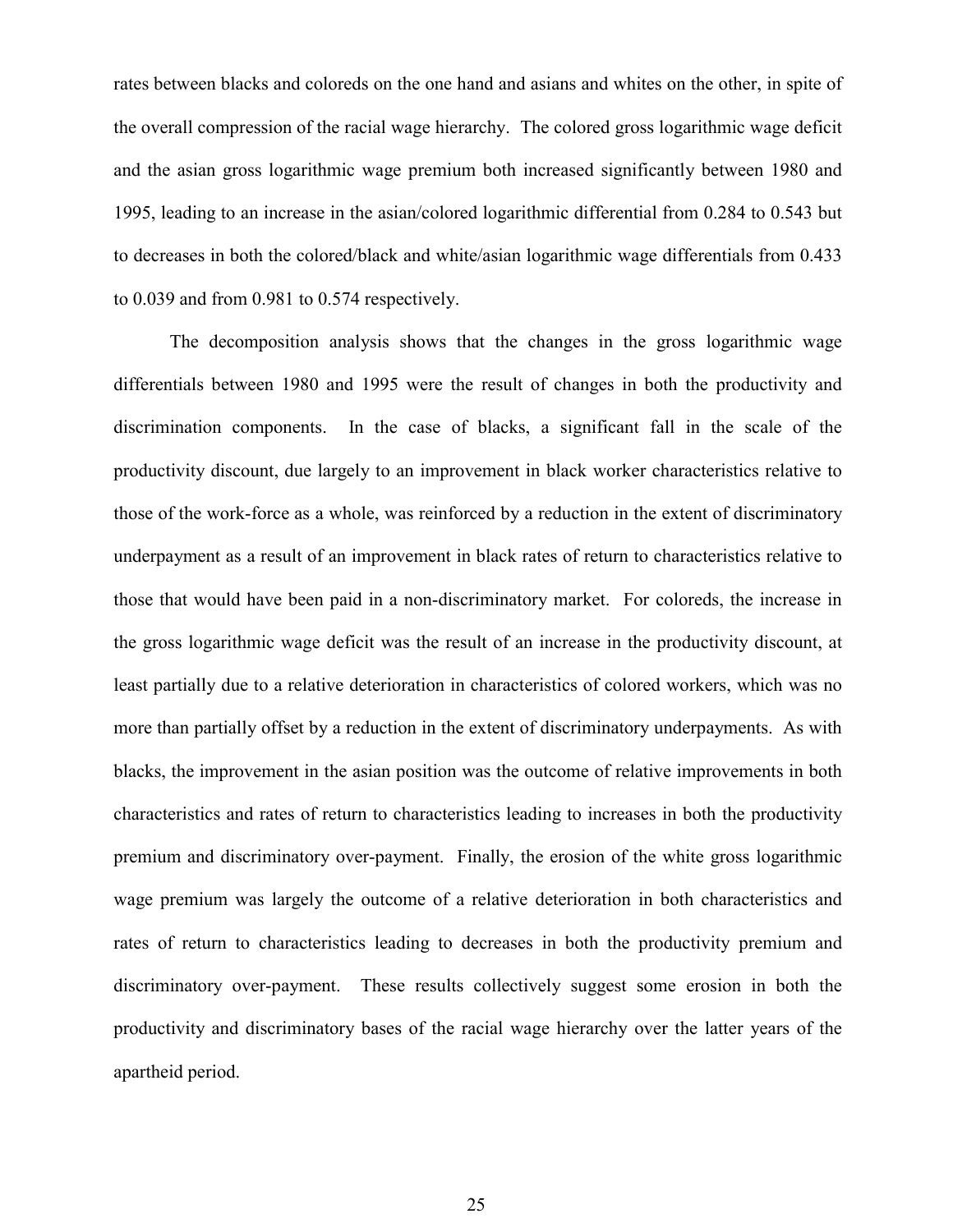The changes in the racial wage hierarchy in the latter years of apartheid thus run counter to many of those that occurred in the early post-apartheid era. Between 1995 and 1997, the overall wage hierarchy widened slightly with the white/black gross logarithmic differential rising marginally to 1.202 by 1997. The sharp fall in the colored gross logarithmic wage deficit partially reversed the earlier polarization of wage with the asian/colored differential falling back to 0.353 in 1997 as a result. The characteristics of black workers deteriorated relative to those of workers in all other racial groups. And there was no further convergence of white rates of return to characteristics towards those that would have been paid in a non-discriminatory market. Nevertheless the scale of the changes between 1995 and 1997 were generally small compared to the considerable transformation of the racial wage hierarchy in the preceding 15 years.

This is apparent from the final part of Table 7, which reports the gross wage, productivity and discrimination differentials as a percentage of the overall geometric mean wage of 251 Rand/month in 1980, 2014 Rand/month in 1990, and 1986 Rand/month in 1997. The compression of the racial wage hierarchy is evident with the typical black worker earning 49% less than the geometric mean in 1980 but only 28% less in 1997, and the typical white earning 182% more than the geometric mean in 1980 but only 140% more in 1997. The fall in the productivity gap between whites and all non-white groups between 1980 and 1997 is manifest in the changes in the productivity differentials. And the erosion of the discriminatory basis of the racial wage hierarchy is also clear from the reductions in the magnitudes of the discrimination coefficients over the entire period.

Finally, we consider the binary decomposition of white/non-white gross wage differentials in order to provide results in a similar form to existing estimates in the literature. From Table 7, the typical black worker is calculated to have earned 18%, 31% and 30% of his white counterpart in 1980, 1995 and 1997 respectively, with roughly half of the differential being due to discrimination in each year. Similarly, the typical colored worker earned 28%, 32% and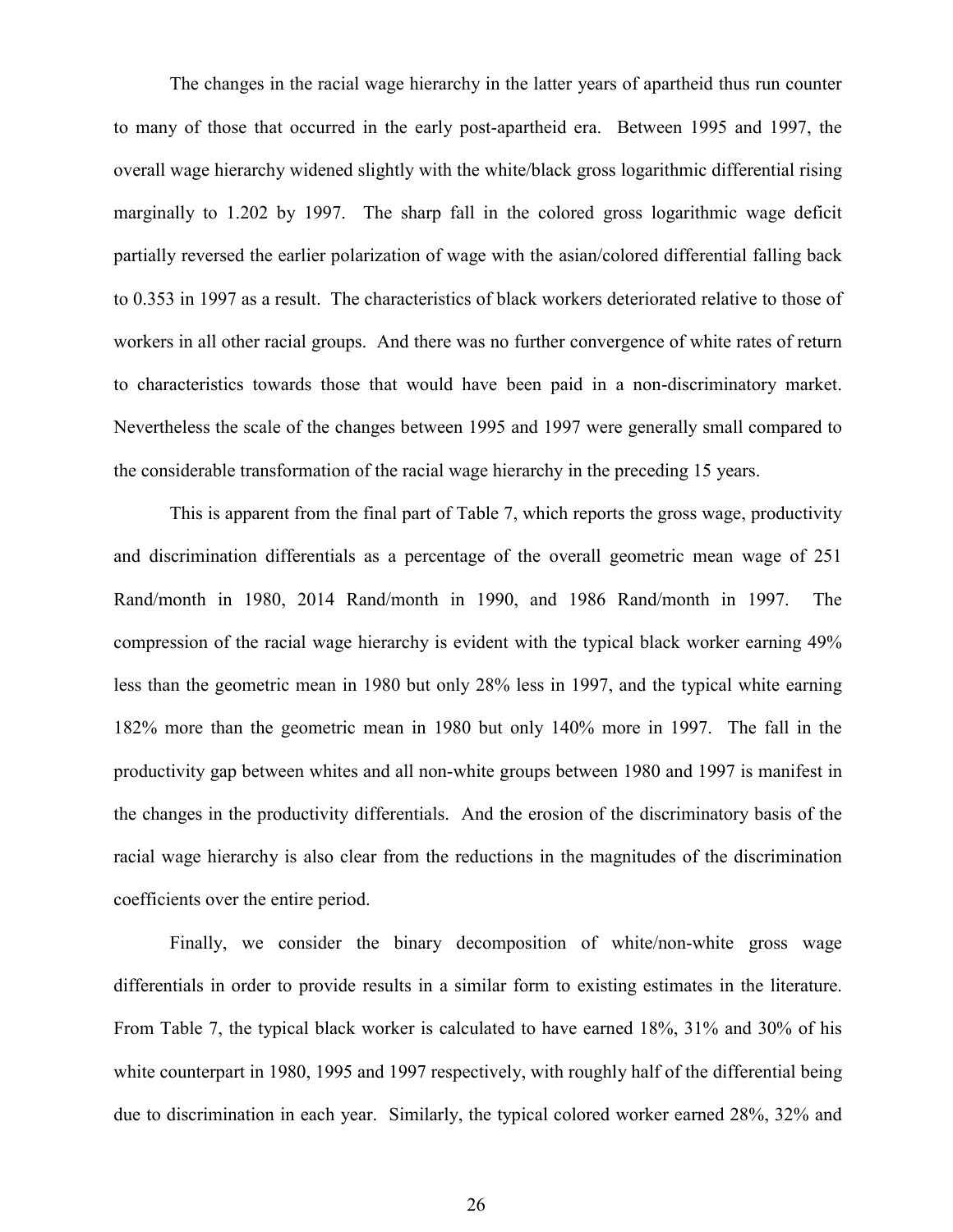38% of geometric mean white earnings in the three years, with slightly less than half of the differential being due to discrimination in each year. And the typical asian earned 37%, 56% and 56% as much as the typical white worker, with roughly half of the differential being due to discrimination in 1980 and 1995, and somewhat more than half in 1997. These estimates are broadly consistent with those of Moll (1995) and Treiman et al. (1996) reported earlier, though differences in methodology and years preclude direct comparison.

#### **6. Conclusion**

The principle contribution of this paper has been to employ a multilateral decomposition to examine changes in racial wage differentials in the South African labor market between 1995 and 1997, and to view these changes from a longer historical perspective by drawing comparison with estimated differences in 1980. The multilateral decomposition technique permits the joint decomposition of wage differentials between the four racial groups into an explained productivity component and unexplained discrimination component, and distinguishes between over- and underpayments enabling the possible sources of discrimination to be isolated. Thus, this paper extends the work of Knight and McGrath (1987), Moll (1995) and Treiman et al. (1996), which have previously explained discriminatory trends, and advances our understanding of productivity and discriminatory developments in the South African labor market.

Our results suggest that, while the end of apartheid may have been a climacteric political event, it had little immediate economic consequence for labor market outcomes. Our first set of findings, which relate to the decomposition analysis of hourly wage rate data for the early postapartheid period between 1995 and 1997, point to the continued existence of substantial gross wage differentials between races in the South African labor market. Not only has the apartheidinduced racial wage hierarchy been maintained during this period but the position of the majority black workers has actually deteriorated relative to the overall geometric mean wage while that of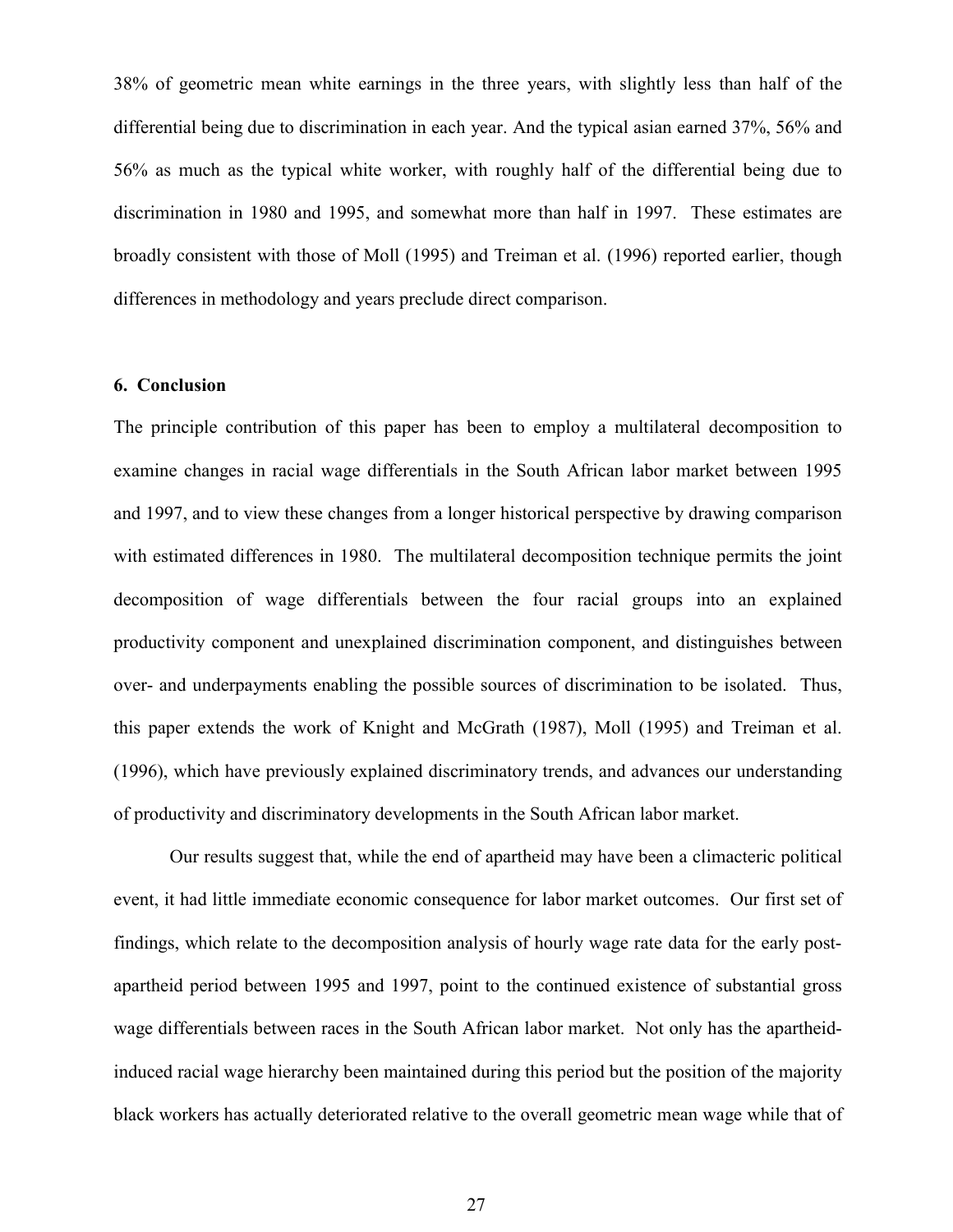the minority colored, asian and white workers has improved. There is evidence that the productivity basis for racial disparities in hourly wages has been reinforced over these two years and only limited evidence of some reduction in the relative magnitude of unexplained racial differences in wages which might be due to a reduction in market discrimination *per se*. Thus, the end of apartheid has brought about no immediate improvement in the relative status of the majority of South Africans, at least in terms of these labor market outcomes; an experience unlike that of the USA where, following the *Civil Rights Act 1964*, there was a decade of sustained and significant decline in the black/white earnings differential (Donahue and Heckman, 1991).

Nevertheless, when the evolution of the racial wage hierarchy wage is viewed from a longer historical perspective, there is evidence of some long-term erosion in wage differentials in the latter years of apartheid. This emerges from our second set of findings, which relate to the decomposition of monthly earnings data for 1980, 1995 and 1997, and provide evidence of significant compression of the wage hierarchy between 1980 and 1995. In particular there were substantial falls in both the black gross wage deficit and the white gross wage premium which far exceeded the scale of any offsetting increases in the early post-apartheid period. Decomposition of these changes suggests that they were driven by the compression both of productivity differentials as a result in part of some convergence in worker characteristics, and of residual disparities that may be attributable in part to a reduction in discrimination. The resumption of these less discriminatory, more socially equitable longer-term trends will depend critically upon the ability to improve the status of black workers relative to coloreds, asians and, especially, white workers.

In the post-apartheid era, labor market legislation has been subject to fundamental reform with most employees now covered by a single set of labor laws, including those working in agriculture, domestic service and the state (Barker, 1999). The *Labor Relations Act 1995*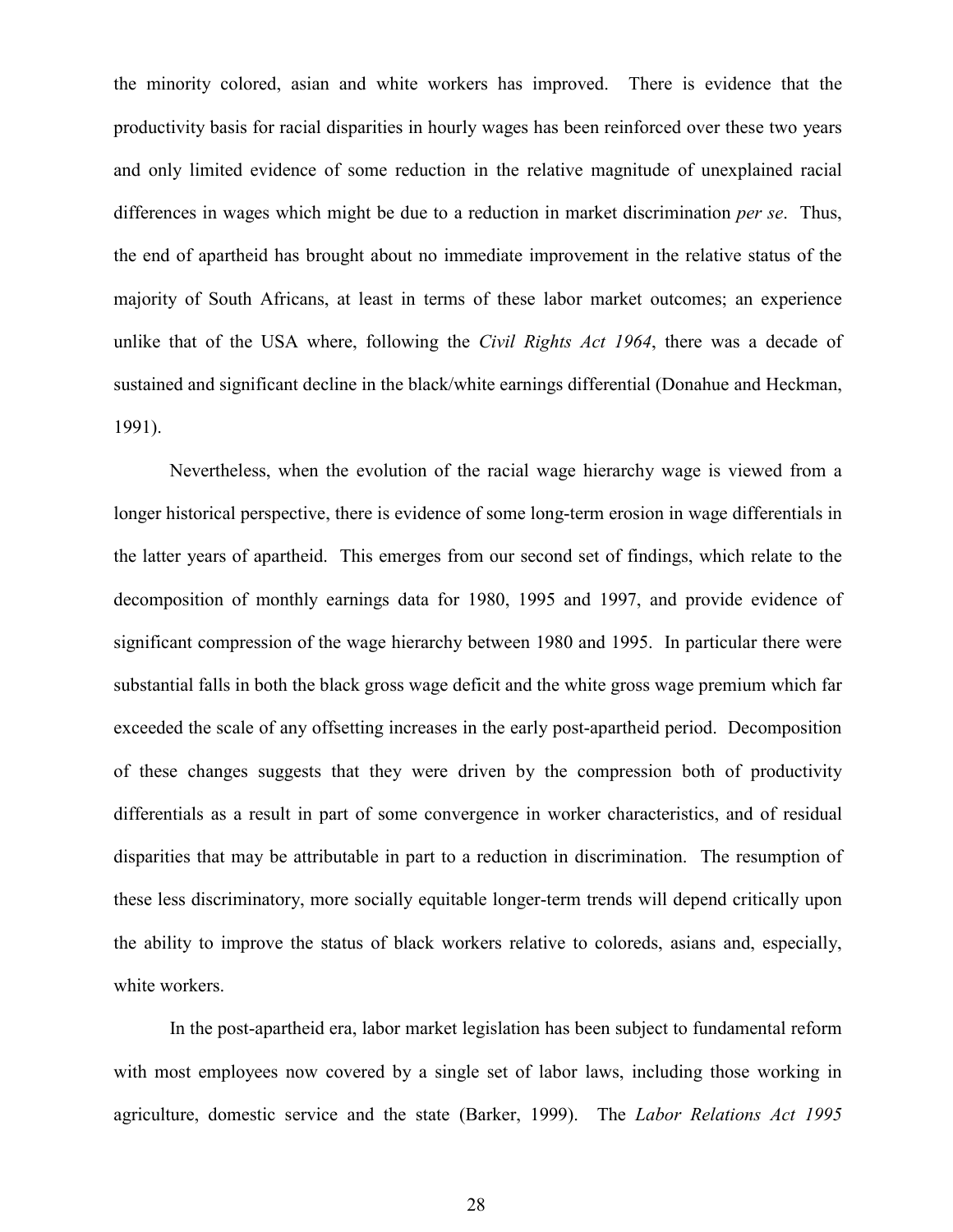codifies the limitations on discrimination set out in the *Bill of Rights* and the *Constitution* (Presidential Commission, 1996), while the *Employment Equity Bill 1998* and the *Basic Conditions of Employment Act 1998* seek to promote equity and efficiency within the labor market. In particular, the *Employment Equity Act* sanctions racial employment targets through the mechanism of affirmative action plans agreed between employers and employees on statutory *Workplace Fora*, and also formalizes powerful rights provided by the *Constitution* for any employee or employment applicant to institute proceedings through the *Commission for Conciliation, Mediation and Arbitration (CCMA)* against an employer for alleged discrimination (Barker, 1999).<sup>6</sup> Finally, the *Promotion of Equality and Prevention of Unfair Discrimination Act 2000* provides more general legislation required by Section 9 of the *Constitution* both to prevent or prohibit unfair discrimination and to promote achievement of equality.

These various labor market measures provide powerful instruments to counter the discriminatory practices and attitudes that have sustained white overpayment and black underpayment. However, the experience of the USA following the *Civil Rights Act* of 1964 suggests that some forms of discrimination can be extremely persistent and not easily countered by legislation. Such discrimination may take the form of social interactions and networks, which may influence behavior (Arrow, 1998, p. 98); informal screening devices biased against specific groups; and other socially-based or covert means. The continuation of racially segregated housing in South Africa may, for example, sustain such social networks, while Standing et al. (1996), and Case and Deaton (1998) provide evidence of informal screening devices adopted in the South African labor market. Moreover, our findings suggest that in 1997 the wage of a typical white worker was 47% higher than it would have been in the absence of discrimination while that of a typical black was 12% below what it would have been in a non-discriminatory market. That white wages would have to fall and black wages rise in order to eradicate

 $\overline{a}$ 

 $6$  Under the Act, the burden of proof falls on the employer to prove that there were fair reasons for differentiating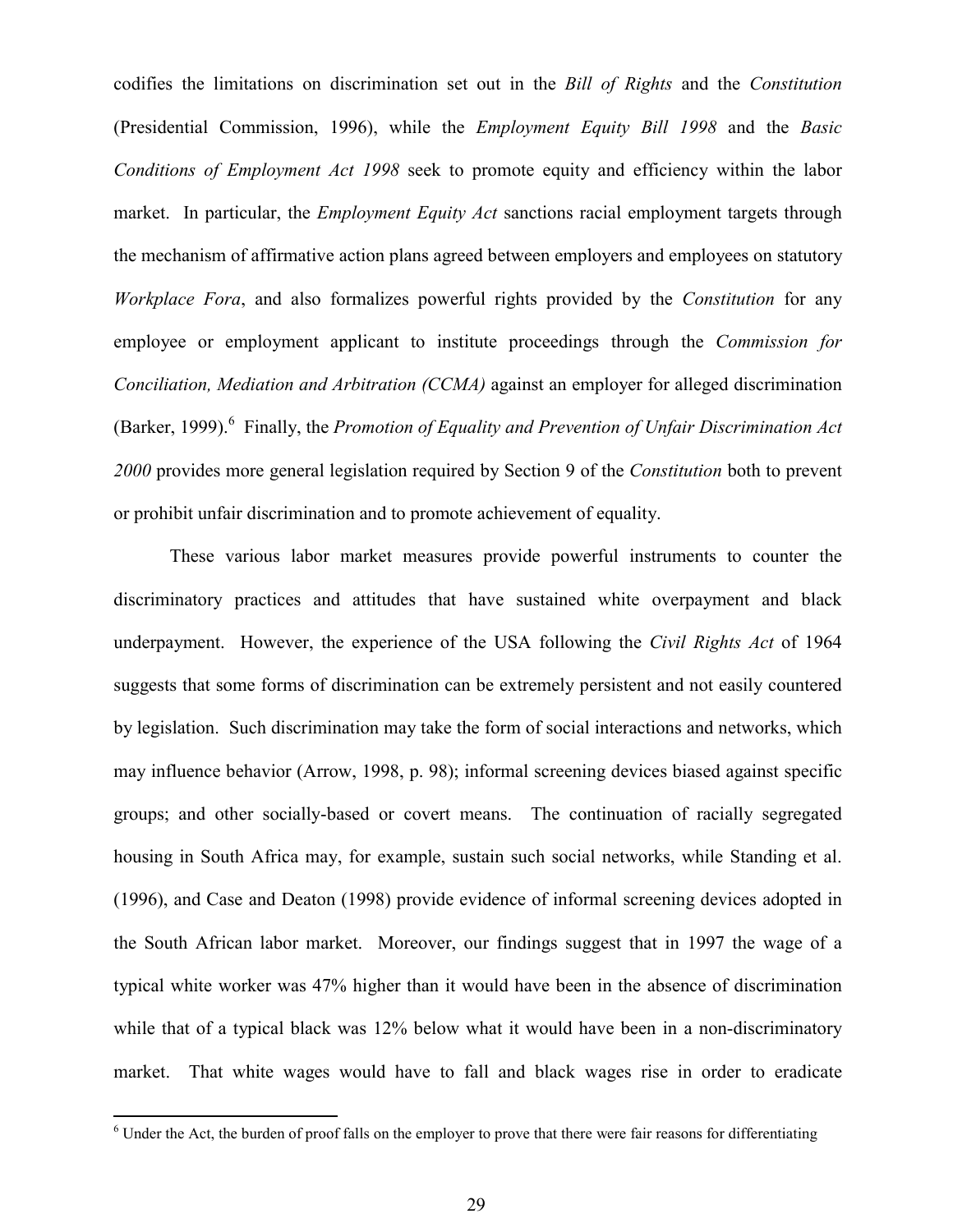discrimination is not of itself particularly surprising. But, wage adjustments on the required scale seem likely to provoke opposition from adversely affected groups and are only likely to be achievable in the context of a growing economy where opportunities for realignment are more frequent and more easily taken.

Policy initiatives have also been taken to tackle the causes of labor market disadvantage faced by specific racial groups. The *National Education Policy Act 1996, Further Education Training Bill 1998* and *Skills Development Bill 1998* have sought to address the qualitative differences within the education system, in vocational training and skill acquisition opportunities faced by different groups (Standing et al., 1996; Bhorat et al., 1998). While there are clear budgetary constraints to enhancing educational opportunities for the black majority, Moll (1998) argues that school productivity could be raised by certain near-costless reallocations of resources, for example, in favor of computational skills which appear to be more important than comprehension skills in influencing wages. Our results suggest that positive returns to education and training exist for all races, providing the incentives for the blacks to take advantage of these opportunities, while Moll (1996), focussing on primary schooling returns, identifies potential for growth in blacks' returns. Nevertheless, household financial constraints to participation in education (Case and Deaton, 1998) may frustrate attempts to narrow productivity differentials in the absence of significant income and wealth redistribution.

In conclusion, much of the necessary labor market and broader social policies appear now to be in place to offer the opportunity of creating a non-discriminatory labor market. However, this study has shown that while there has been a long-term erosion of the racial wage hierarchy, a narrowing of racial productivity differentials and a reduction in discrimination to the benefit of the majority of South African workers, developments in the early post-apartheid era have been less favorable. Given the persistence of social attitudes and structures and the perpetuation of

between individuals. According to the South African Business Day (28 December 1998) the CCMA had received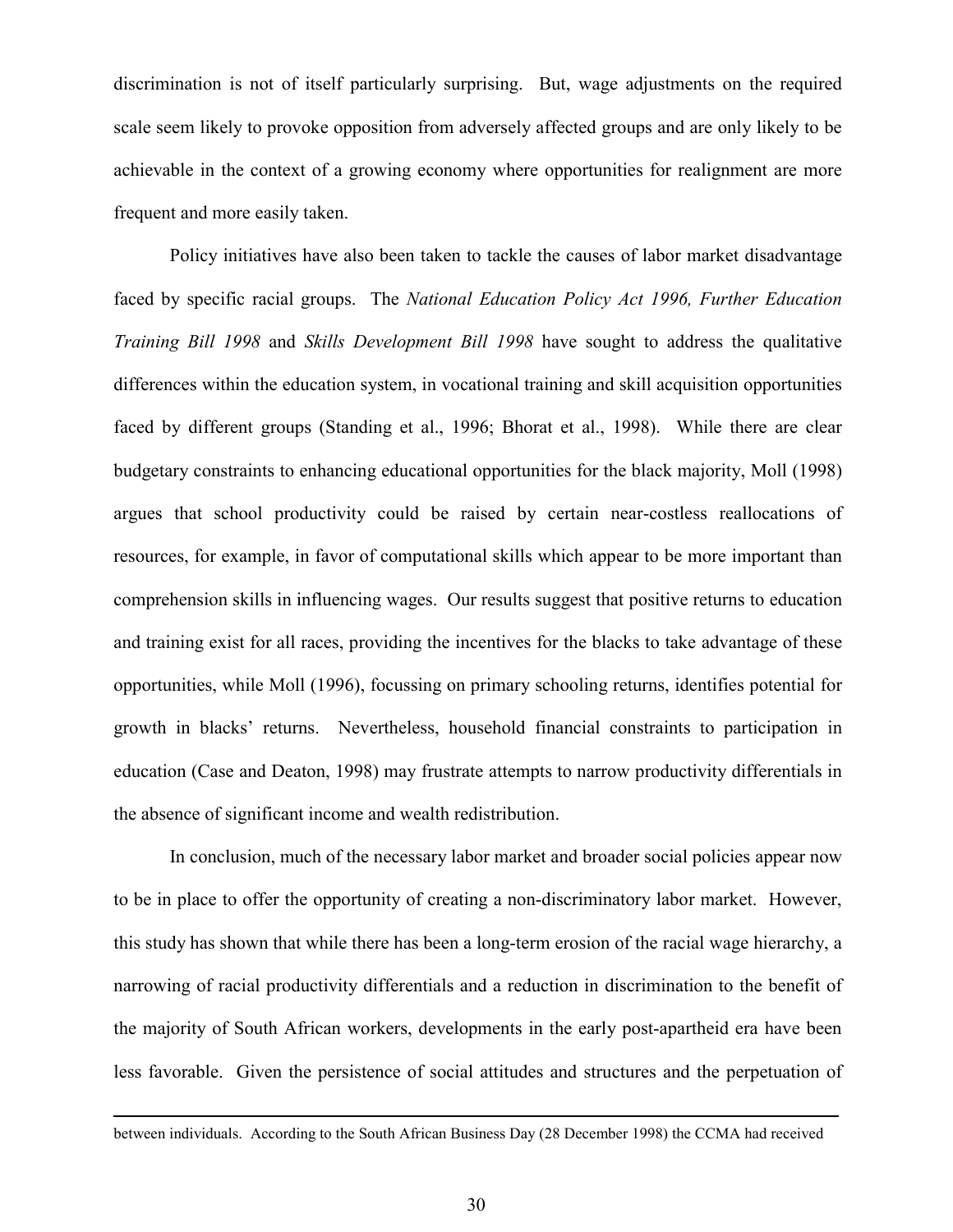disadvantage, there is a continuing role for the monitoring and analysis of racial wage differentials to inform policy-makers of the effectiveness of policy interventions and to highlight any need for further reforms.

#### **References**

1

Allanson, Paul, Jonathan P. Atkins and Timothy Hinks, "A Multilateral Decomposition of Racial Wage Differentials in the 1994 South African Labor Market," *Journal of Development Studies* 37 (2000):93-120.

Altonji, Joseph G. and Rebecca M. Blank, "Race And Gender in the Labor Market," in Orley Ashenfelter and David Card (eds.), *Handbook of Labor Economics*, Volume 3, Chapter 48, Amsterdam: Elseveir, 1999.

Arrow, Kenneth J., "What Has Economics to Say About Racial Discrimination," *Journal of Economic Perspectives* 12 (1998):91-100.

Barker, Frans S., "On South African Labor Policies," *South African Journal of Economics* 67 (1999):1-32.

Bhorat, Haroon, Sten Dieden and James Hodge, "The Impact of Structural and Production Method Changes on Employment Growth of Occupational Groups in South Africa," Trade and Industrial Policy Secretariat Annual Forum*,* http://www.tips.org.za/papers/repository/approved/ Trade&LabourMarkets/HaroonBhorat.pdf, 1998.

Blinder, Alan, (1973), "Wage Discrimination: Reduced Form and Structural Estimates," *Journal of Human Resources* 18 (1973):436-55.

Case, Anne and Angus Deaton, "School Inputs and Educational Outcomes in South Africa," Research Program in Development Studies Discussion Paper No. 184, Princeton University, 1998.

Darity, William Jr. and Patrick Mason, "Evidence on Discrimination in Employment: Codes of Color, Codes of Gender," *Journal of Economic Perspectives* 12 (1998):63-90.

Donahue, John and James Heckman, "Continuous vs. Episodic Change: The Impact of Civil Rights Policy on the Economic Status of Blacks," *Journal of Economic Literature* 29 (1991):1603-43.

over 143,000 referrals since its establishment, largely concerning cases of unfair dismissal.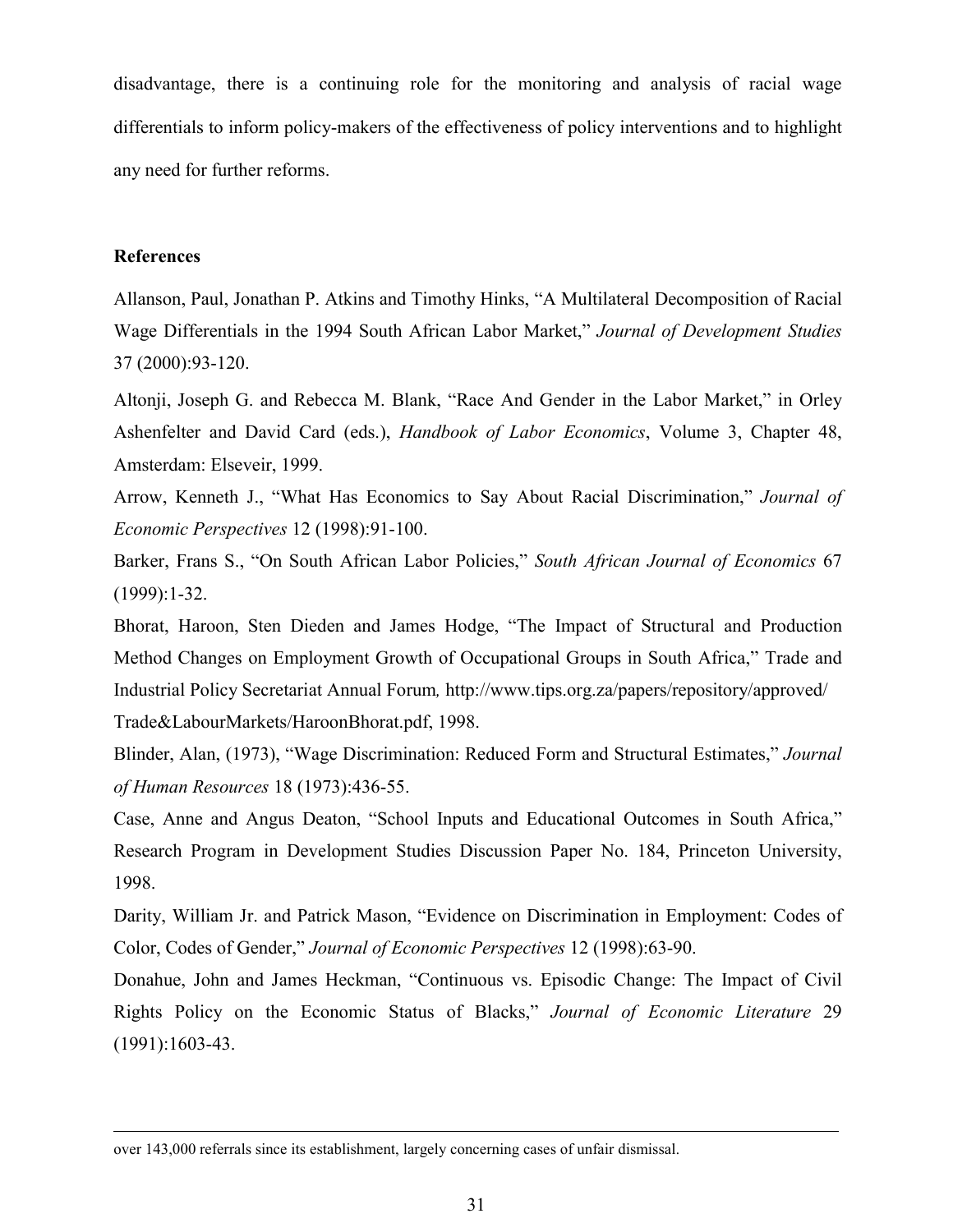Knight, John and Michael McGrath, "The Erosion of Apartheid in the South African Labor Market: Measures and Mechanisms," Institute of Economics and Statistics Applied Economic Discussion Paper No. 35, University of Oxford, 1987.

Moll, Peter G., "The Decline of Discrimination Against Colored People in South Africa, 1970- 1980," *Journal of Economic Development* 37 (1992):289-307.

\_\_\_\_\_, "Discrimination is Declining in South Africa, But Inequality is Not," manuscript, Chicago, 1995.

\_\_\_\_\_, "The Collapse of Primary Schooling returns in South Africa, 1960-1990," *Oxford Bulletin of Economics and Statistics* 58 (1996):185-209.

\_\_\_\_\_, "Primary Schooling, Cognitive Skills and Wages in South Africa," *Economica* 65 (1998):263-84.

Neumark, David, "Employers' Discriminatory Behavior and the Estimation of Wage Discrimination," *Journal of Human Resources* 23 (1988):279-95.

Oaxaca, Ronald, "Male Female Wage Differentials in Urban Labor Markets," *International Economic Review* 14 (1973):693-709.

Oaxaca, Ronald and Michael Ransom, "On Discrimination and the Decomposition of Wage Differentials," *Journal of Econometrics* 61 (1994):5-21.

Presidential Commission to Investigate Labor Market Policy, *Restructuring the South African Labor Market*, Pretoria: Republic of South Africa (1996).

Standing, Guy, John Sender and John Weeks, *Restructuring the Labor Market: The South African Challenge: An ILO Country Review*, Geneva: Internal Labor Organization (1996).

StataCorp, *Stata Statistical Software: Release 5.0*, Stata Corporation: College Station Texas (1997).

Treiman, Donald J., Matthew McKeever and Eva Fodor, "Racial Differences in Occupational Status and Income in South Africa, 1980 and 1991," *Demography* 33 (1996):111-32.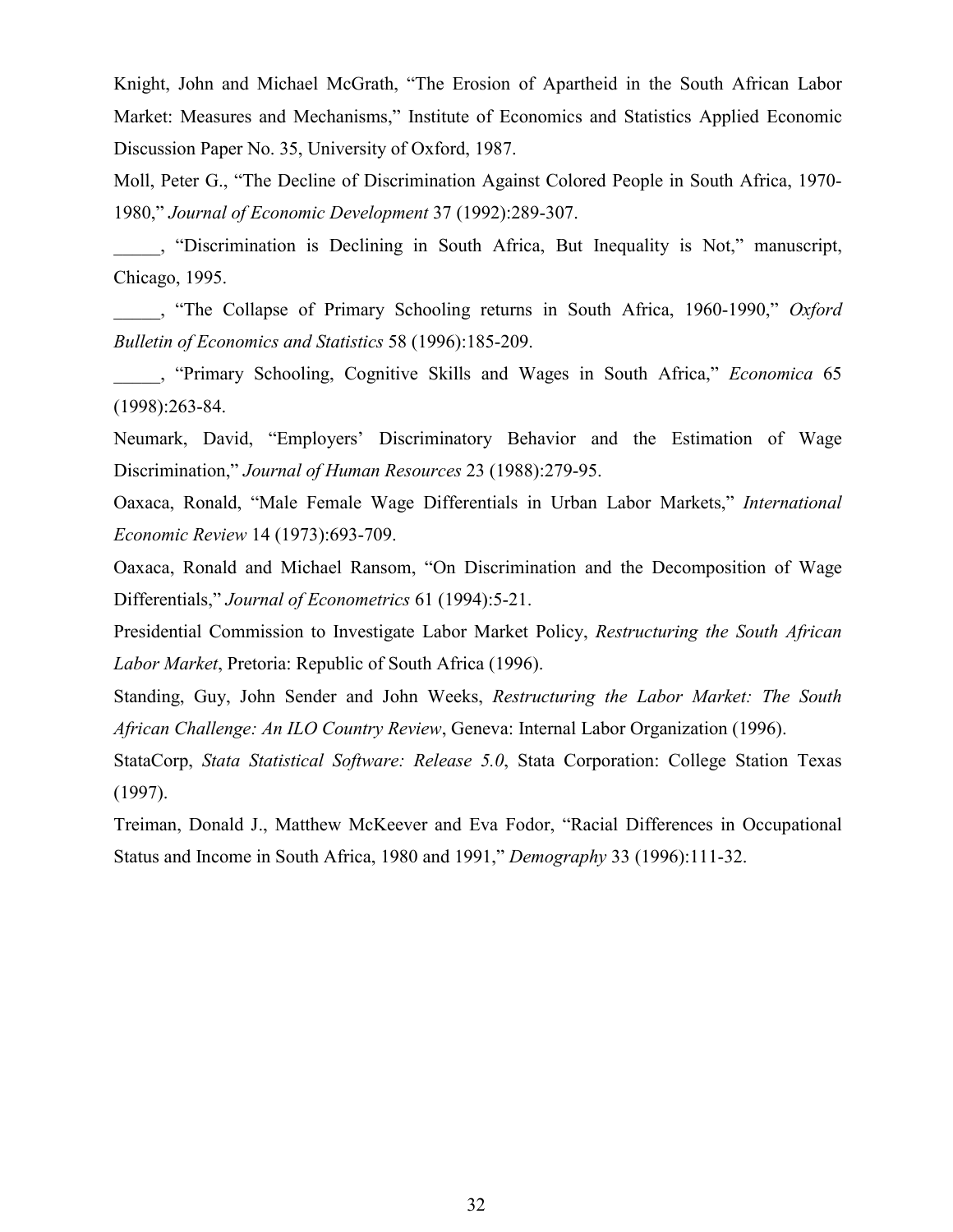## **SUPPLEMENTARY TABLES: ANALYSIS OF MONTHLY EARNINGS 1980, 1995,1997.**

|                |                                                | Racial group |              |          |         |         |  |  |
|----------------|------------------------------------------------|--------------|--------------|----------|---------|---------|--|--|
| Variable       | Attribute                                      | All races    | <b>Black</b> | Coloured | Asian   | White   |  |  |
| AGE            | Age in years                                   | 35.303       | 34.674       | 33.643   | 34.228  | 36.972  |  |  |
| <b>AGESQ</b>   | AGE <sup>2</sup>                               | 1367.05      | 1314.19      | 1246.67  | 1276.66 | 1500.61 |  |  |
| <b>EDPRIM</b>  | No/Primary Education                           | 0.243        | 0.421        | 0.237    | 0.108   | 0.007   |  |  |
| <b>EDSECO</b>  | Secondary Education                            | 0.649        | 0.553        | 0.717    | 0.804   | 0.739   |  |  |
| <b>EDDIPL</b>  | Diploma                                        | 0.070        | 0.022        | 0.038    | 0.054   | 0.152   |  |  |
| <b>EDDEGR</b>  | Degree                                         | 0.038        | 0.003        | 0.008    | 0.034   | 0.101   |  |  |
| <b>OCCMAN</b>  | Managers                                       | 0.051        | 0.005        | 0.012    | 0.030   | 0.135   |  |  |
| <b>OCCPRO</b>  | Professionals                                  | 0.081        | 0.038        | 0.053    | 0.084   | 0.154   |  |  |
| <b>OCCTEC</b>  | <b>Technicians and Associate Professionals</b> | 0.050        | 0.012        | 0.019    | 0.039   | 0.117   |  |  |
| <b>OCCCLE</b>  | Clerks                                         | 0.089        | 0.068        | 0.080    | 0.210   | 0.102   |  |  |
| <b>OCCSER</b>  | Service and Sales                              | 0.183        | 0.224        | 0.133    | 0.175   | 0.144   |  |  |
| <b>OCCCAT</b>  | Crafts and Trade                               | 0.231        | 0.206        | 0.348    | 0.226   | 0.226   |  |  |
| <b>OCCSSK</b>  | Semi-skilled                                   | 0.188        | 0.242        | 0.188    | 0.183   | 0.108   |  |  |
| <b>OCCUSK</b>  | Unskilled                                      | 0.128        | 0.204        | 0.167    | 0.053   | 0.015   |  |  |
| <b>INDMNF</b>  | Manufacturing                                  | 0.328        | 0.345        | 0.341    | 0.421   | 0.284   |  |  |
| <b>INDEGW</b>  | Electricity, Gas and Water                     | 0.022        | 0.022        | 0.016    | 0.005   | 0.026   |  |  |
| <b>INDCON</b>  | Construction                                   | 0.111        | 0.117        | 0.195    | 0.067   | 0.081   |  |  |
| <b>INDWRT</b>  | Wholesale and Retail Trade                     | 0.162        | 0.178        | 0.146    | 0.258   | 0.128   |  |  |
| <b>INDTSC</b>  | Transport, Storage and Communication           | 0.113        | 0.091        | 0.091    | 0.078   | 0.159   |  |  |
| <b>INDFIN</b>  | Financial                                      | 0.048        | 0.023        | 0.023    | 0.042   | 0.094   |  |  |
| <b>INDCSV</b>  | <b>Community Services</b>                      | 0.215        | 0.223        | 0.187    | 0.129   | 0.228   |  |  |
| <b>RREGCAP</b> | Cape                                           | 0.270        | 0.154        | 0.832    | 0.035   | 0.279   |  |  |
| <b>RREGOFS</b> | Orange Free State                              | 0.060        | 0.081        | 0.019    | 0.000   | 0.055   |  |  |
| <b>RREGTVL</b> | Transvaal                                      | 0.475        | 0.559        | 0.110    | 0.137   | 0.536   |  |  |
| <b>RREGNAT</b> | Natal                                          | 0.195        | 0.207        | 0.039    | 0.828   | 0.130   |  |  |
| <b>RURAL</b>   | Rural-Urban (Rural = 1)                        | 0.134        | 0.200        | 0.080    | 0.063   | 0.068   |  |  |
|                | Mean logarithm of monthly earnings             | 5.526        | 4.863        | 5.297    | 5.580   | 6.562   |  |  |
|                | Sample size                                    | 123687       | 60620        | 14666    | 6675    | 41726   |  |  |
|                | Percentage sample                              |              | 49.01        | 11.86    | 5.40    | 33.74   |  |  |

#### TABLE S1. MEAN CHARACTERISTICS OF SAMPLE BY RACIAL GROUP 1980

*Source: authors' calculations based on 5% Public Use Sample of 1980 Population Census data.*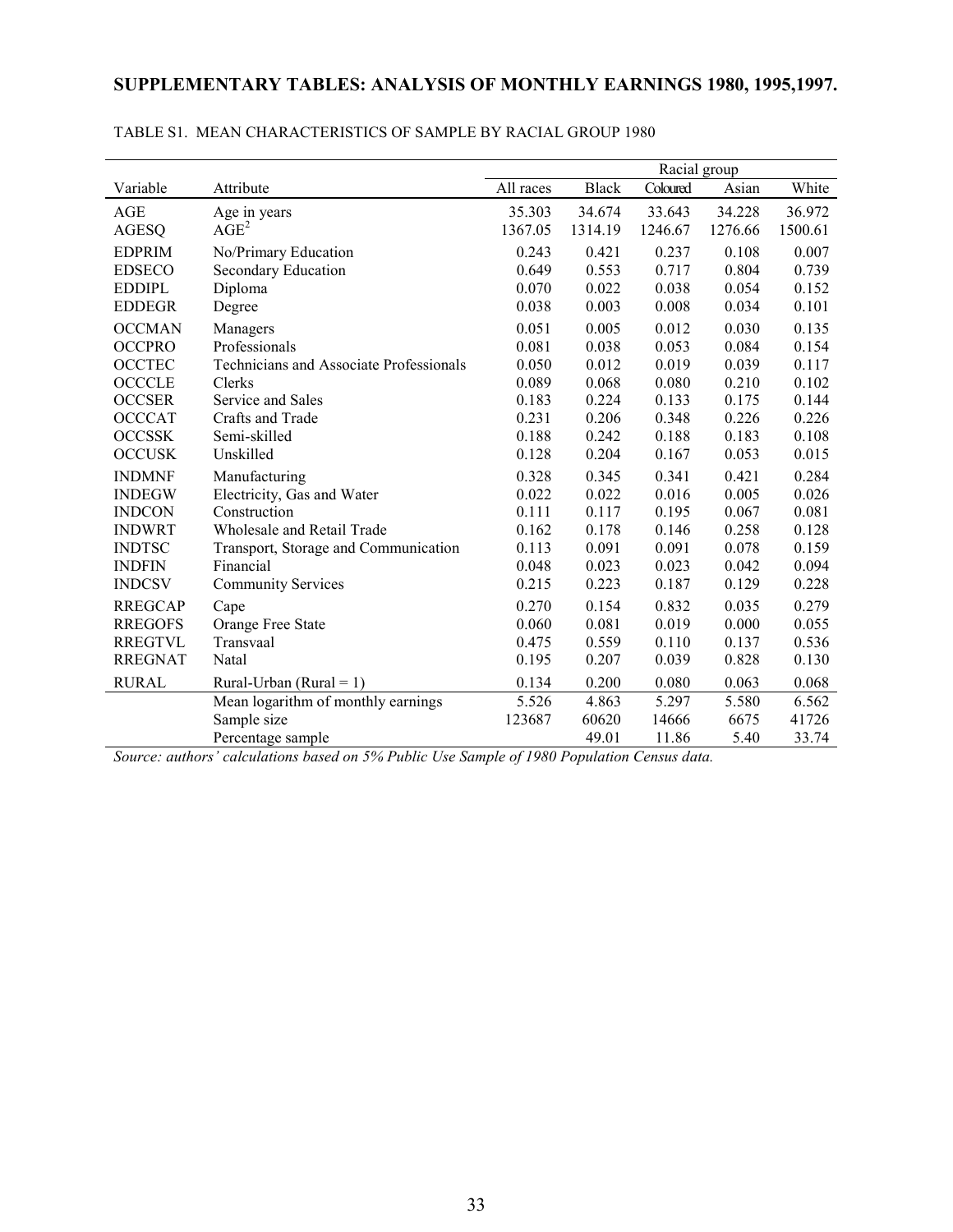|                |                                                |           |              | Racial group |         |         |
|----------------|------------------------------------------------|-----------|--------------|--------------|---------|---------|
| Variable       | Attribute                                      | All races | <b>Black</b> | Coloured     | Asian   | White   |
| AGE            | Age in years                                   | 37.231    | 37.915       | 34.716       | 35.785  | 37.394  |
| <b>AGESQ</b>   | $\overline{AGE}^2$                             | 1490.83   | 1533.49      | 1304.12      | 1385.50 | 1518.97 |
| <b>EDPRIM</b>  | No/Primary Education                           | 0.143     | 0.219        | 0.174        | 0.023   | 0.001   |
| <b>EDSECO</b>  | Secondary Education                            | 0.688     | 0.661        | 0.752        | 0.832   | 0.680   |
| <b>EDDIPL</b>  | Diploma                                        | 0.109     | 0.091        | 0.059        | 0.074   | 0.176   |
| <b>EDDEGR</b>  | Degree                                         | 0.060     | 0.029        | 0.014        | 0.070   | 0.143   |
| <b>OCCMAN</b>  | Managers                                       | 0.062     | 0.018        | 0.020        | 0.076   | 0.170   |
| <b>OCCPRO</b>  | Professionals                                  | 0.043     | 0.022        | 0.016        | 0.046   | 0.098   |
| <b>OCCTEC</b>  | <b>Technicians and Associate Professionals</b> | 0.115     | 0.082        | 0.073        | 0.108   | 0.203   |
| <b>OCCCLE</b>  | Clerks                                         | 0.095     | 0.095        | 0.097        | 0.182   | 0.074   |
| <b>OCCSER</b>  | Service and Sales                              | 0.147     | 0.153        | 0.125        | 0.181   | 0.136   |
| <b>OCCCAT</b>  | Crafts and Trade                               | 0.189     | 0.149        | 0.276        | 0.213   | 0.221   |
| <b>OCCSSK</b>  | Semi-skilled                                   | 0.193     | 0.259        | 0.169        | 0.156   | 0.080   |
| <b>OCCUSK</b>  | Unskilled                                      | 0.156     | 0.221        | 0.224        | 0.038   | 0.017   |
| <b>INDMNF</b>  | Manufacturing                                  | 0.272     | 0.281        | 0.262        | 0.327   | 0.245   |
| <b>INDEGW</b>  | Electricity, Gas and Water                     | 0.019     | 0.018        | 0.010        | 0.005   | 0.027   |
| INDCON         | Construction                                   | 0.083     | 0.081        | 0.159        | 0.055   | 0.057   |
| INDWRT         | Wholesale and Retail Trade                     | 0.195     | 0.186        | 0.212        | 0.335   | 0.176   |
| INDTSC         | Transport, Storage and Communication           | 0.103     | 0.101        | 0.088        | 0.073   | 0.123   |
| INDFIN         | Financial                                      | 0.080     | 0.061        | 0.052        | 0.069   | 0.132   |
| INDCSV         | <b>Community Services</b>                      | 0.248     | 0.272        | 0.217        | 0.136   | 0.240   |
| <b>RREGCAP</b> | Cape                                           | 0.219     | 0.102        | 0.799        | 0.041   | 0.216   |
| <b>RREGOFS</b> | Orange Free State                              | 0.059     | 0.077        | 0.018        | 0.000   | 0.055   |
| <b>RREGTVL</b> | Transvaal                                      | 0.515     | 0.589        | 0.147        | 0.173   | 0.621   |
| RREGNAT        | Natal                                          | 0.206     | 0.232        | 0.036        | 0.786   | 0.108   |
| <b>RURAL</b>   | Rural-Urban (Rural = 1)                        | 0.150     | 0.229        | 0.054        | 0.035   | 0.062   |
|                | Mean logarithm of monthly earnings             | 7.608     | 7.257        | 7.296        | 7.839   | 8.413   |
|                | Sample size                                    | 6121      | 2937         | 1192         | 532     | 1460    |
|                | Raised sample size                             | 2242394   | 1212709      | 291642       | 135215  | 602827  |
|                | Percentage raised sample                       |           | 54.08        | 13.00        | 6.03    | 26.88   |

#### TABLE S2. MEAN CHARACTERISTICS OF RAISED SAMPLE BY RACIAL GROUP 1995

*Source: authors' calculations based on 1995 OHS data.*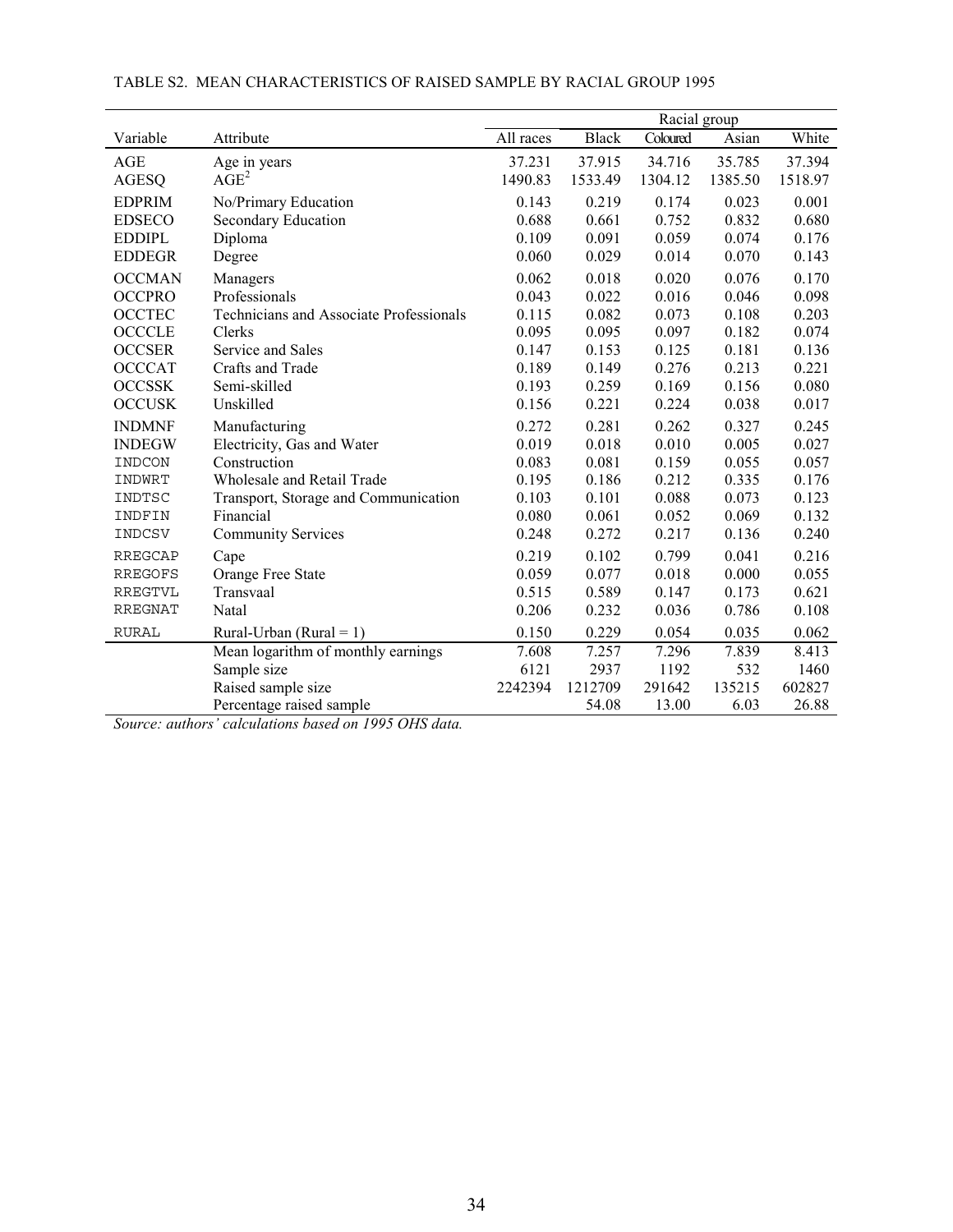|                |                                                | Racial group |              |          |         |         |  |  |
|----------------|------------------------------------------------|--------------|--------------|----------|---------|---------|--|--|
| Variable       | Attribute                                      | All races    | <b>Black</b> | Coloured | Asian   | White   |  |  |
| AGE            | Age in years                                   | 37.242       | 37.465       | 35.431   | 36.753  | 37.898  |  |  |
| <b>AGESQ</b>   | $\overline{AGE}^2$                             | 1488.35      | 1496.70      | 1359.31  | 1470.35 | 1551.65 |  |  |
| <b>EDPRIM</b>  | No/Primary Education                           | 0.174        | 0.255        | 0.150    | 0.020   | 0.004   |  |  |
| <b>EDSECO</b>  | Secondary Education                            | 0.667        | 0.656        | 0.769    | 0.827   | 0.593   |  |  |
| <b>EDDIPL</b>  | Diploma                                        | 0.109        | 0.068        | 0.060    | 0.080   | 0.257   |  |  |
| <b>EDDEGR</b>  | Degree                                         | 0.051        | 0.020        | 0.021    | 0.072   | 0.147   |  |  |
| <b>OCCMAN</b>  | Managers                                       | 0.091        | 0.042        | 0.067    | 0.168   | 0.222   |  |  |
| <b>OCCPRO</b>  | Professionals                                  | 0.080        | 0.054        | 0.044    | 0.097   | 0.171   |  |  |
| <b>OCCTEC</b>  | <b>Technicians and Associate Professionals</b> | 0.077        | 0.049        | 0.077    | 0.108   | 0.145   |  |  |
| <b>OCCCLE</b>  | Clerks                                         | 0.062        | 0.055        | 0.068    | 0.141   | 0.061   |  |  |
| <b>OCCSER</b>  | Service and Sales                              | 0.125        | 0.142        | 0.104    | 0.116   | 0.094   |  |  |
| <b>OCCCAT</b>  | Crafts and Trade                               | 0.194        | 0.192        | 0.252    | 0.132   | 0.176   |  |  |
| <b>OCCSSK</b>  | Semi-skilled                                   | 0.163        | 0.208        | 0.130    | 0.129   | 0.069   |  |  |
| <b>OCCUSK</b>  | Unskilled                                      | 0.208        | 0.258        | 0.259    | 0.108   | 0.061   |  |  |
| <b>INDMNF</b>  | Manufacturing                                  | 0.271        | 0.269        | 0.273    | 0.384   | 0.249   |  |  |
| <b>INDEGW</b>  | Electricity, Gas and Water                     | 0.027        | 0.026        | 0.021    | 0.010   | 0.036   |  |  |
| <b>INDCON</b>  | Construction                                   | 0.089        | 0.097        | 0.134    | 0.039   | 0.053   |  |  |
| <b>INDWRT</b>  | Wholesale and Retail Trade                     | 0.178        | 0.174        | 0.160    | 0.246   | 0.185   |  |  |
| <b>INDTSC</b>  | Transport, Storage and Communication           | 0.101        | 0.100        | 0.091    | 0.077   | 0.116   |  |  |
| <b>INDFIN</b>  | Financial                                      | 0.097        | 0.079        | 0.088    | 0.089   | 0.152   |  |  |
| <b>INDCSV</b>  | <b>Community Services</b>                      | 0.237        | 0.255        | 0.232    | 0.155   | 0.209   |  |  |
| <b>RREGCAP</b> | Cape                                           | 0.245        | 0.117        | 0.849    | 0.054   | 0.255   |  |  |
| <b>RREGOFS</b> | Orange Free State                              | 0.059        | 0.070        | 0.020    | 0.001   | 0.067   |  |  |
| <b>RREGTVL</b> | Transvaal                                      | 0.512        | 0.618        | 0.099    | 0.190   | 0.562   |  |  |
| <b>RREGNAT</b> | Natal                                          | 0.183        | 0.195        | 0.033    | 0.755   | 0.116   |  |  |
| <b>RURAL</b>   | Rural-Urban (Rural = 1)                        | 0.158        | 0.244        | 0.047    | 0.021   | 0.024   |  |  |
|                | Mean logarithm of monthly earnings             | 7.594        | 7.268        | 7.508    | 7.884   | 8.470   |  |  |
|                | Sample size                                    | 7048         | 4184         | 1389     | 371     | 1104    |  |  |
|                | Raised sample size                             | 2667319      | 1581624      | 369059   | 134434  | 582202  |  |  |
|                | Percentage raised sample                       |              | 59.30        | 13.84    | 5.04    | 21.83   |  |  |

#### TABLE S3. MEAN CHARACTERISTICS OF RAISED SAMPLE BY RACIAL GROUP 1997

*Source: authors' calculations based on 1997 OHS data.*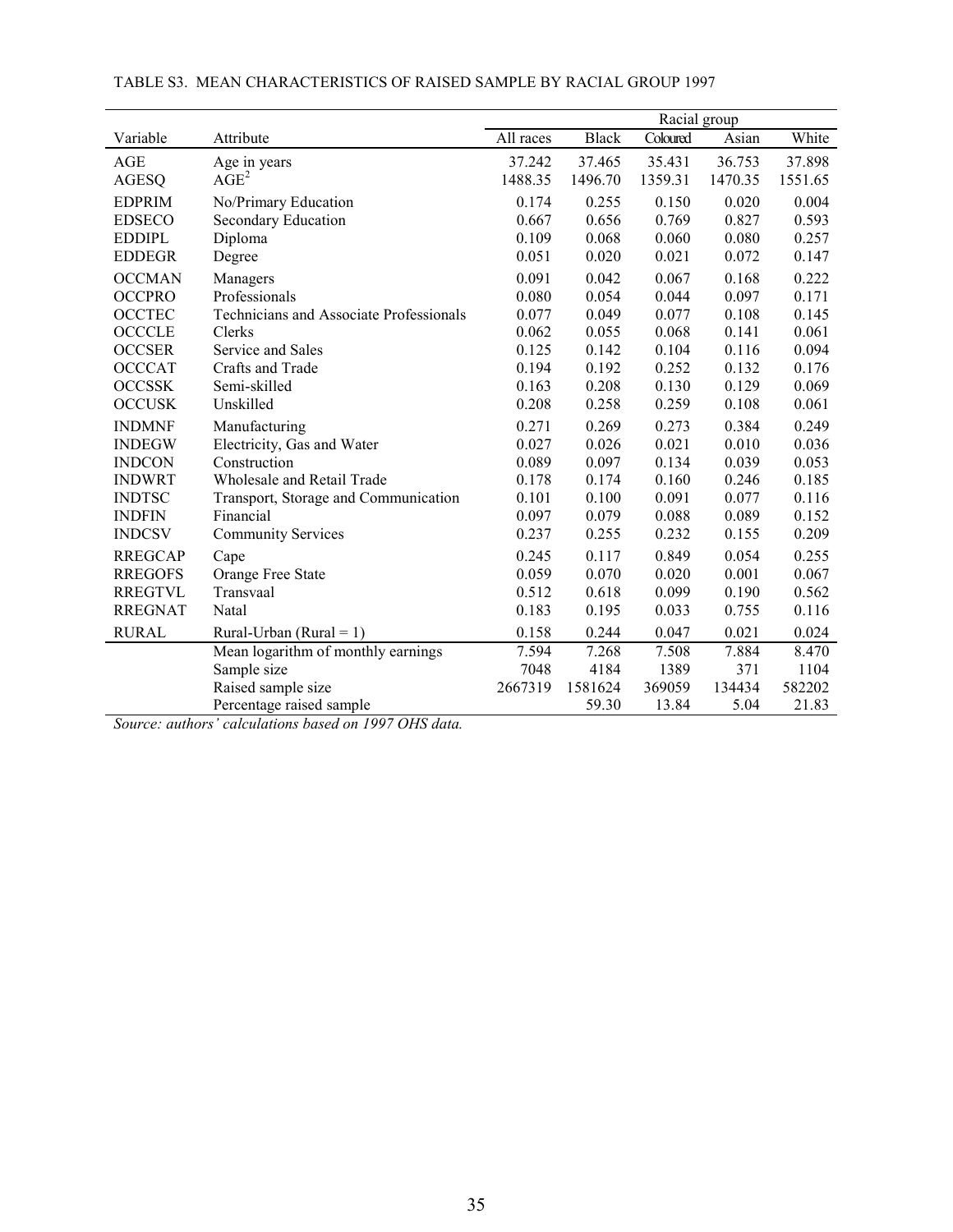|                 |                |        |                        |        |                        | Racial group |                |        |                        |        |
|-----------------|----------------|--------|------------------------|--------|------------------------|--------------|----------------|--------|------------------------|--------|
|                 | All            |        | <b>Black</b>           |        | Coloured               |              | Asian          |        | White                  |        |
| Variable        | Coeff.         | Std.   | Coeff.                 | Std.   | Coeff.                 | Std.         | Coeff.         | Std.   | Coeff.                 | Std.   |
|                 |                | Error  |                        | Error  |                        | Error        |                | Error  |                        | Error  |
| AGE             | $0.0605^{\#}$  | 0.0013 | $0.0434^{#}$           | 0.0015 | $0.0715^{\#}$          | 0.0031       | $0.0834^{\#}$  | 0.0043 | $0.1173^{\#}$          | 0.0017 |
| <b>AGESQ</b>    | $-0.0006#$     | 0.0000 | $-0.0005^{\#}$         | 0.0000 | $-0.0008^{\#}$         | 0.0000       | $-0.0010^{#}$  | 0.0001 | $-0.0013^{\#}$         | 0.0000 |
| <b>EDSECO</b>   | $0.6409^{\#}$  | 0.0048 | $0.1705^{\#}$          | 0.0047 | $0.3528^{\#}$          | 0.0124       | $0.2943^{\#}$  | 0.0208 | $0.4130^{#}$           | 0.0538 |
| <b>EDDIPL</b>   | $1.2026^{\#}$  | 0.0096 | 0.4966#                | 0.0223 | $0.8038^{\#}$          | 0.0325       | $0.6833^{\#}$  | 0.0371 | $0.6341^{\#}$          | 0.0543 |
| <b>EDDEGR</b>   | 1.5077#        | 0.0124 | $0.8908^{\#}$          | 0.0628 | $1.0823^{\#}$          | 0.0486       | $0.9388^{#}$   | 0.0537 | $0.8028^{\#}$          | 0.0550 |
| <b>OCCMAN</b>   | $1.3425^{\#}$  | 0.0107 | $0.4406^{\#}$          | 0.0383 | $0.8597^{\#}$          | 0.0462       | $0.7529^{#}$   | 0.0525 | $0.5916^{\#}$          | 0.0271 |
| <b>OCCPRO</b>   | 0.7673#        | 0.0111 | $0.4123^{\#}$          | 0.0189 | $0.6639^{#}$           | 0.0300       | 0.5704#        | 0.0413 | $0.4338^{\#}$          | 0.0271 |
| <b>OCCTEC</b>   | $1.0051^{\#}$  | 0.0109 | $0.3130^{#}$           | 0.0250 | $0.6075^{\#}$          | 0.0405       | $0.5942^{\#}$  | 0.0426 | 0.4405#                | 0.0269 |
| <b>OCCCLE</b>   | $0.5035^{#}$   | 0.0089 | $0.2449^{#}$           | 0.0099 | 0.4613#                | 0.0195       | $0.3648^{\#}$  | 0.0294 | $0.2485^{\#}$          | 0.0270 |
| <b>OCCSER</b>   | 0.2624#        | 0.0077 | $-0.0002$              | 0.0074 | $0.1760^{#}$           | 0.0194       | $0.2160^{#}$   | 0.0323 | $0.2189^{#}$           | 0.0271 |
| <b>OCCCAT</b>   | 0.4337#        | 0.0069 | $0.0709^{\#}$          | 0.0068 | 0.3466#                | 0.0152       | $0.2293^{\#}$  | 0.0303 | $0.2250^{#}$           | 0.0264 |
| <b>OCCSSK</b>   | $0.2458^{\#}$  | 0.0070 | $0.1556^{\#}$          | 0.0065 | $0.2640^{#}$           | 0.0159       | $0.1588^{\#}$  | 0.0303 | $0.1868^{\#}$          | 0.0270 |
| <b>INDEGW</b>   | $0.1504^{\#}$  | 0.0146 | $0.0436^{#}$           | 0.0139 | $-0.0392$              | 0.0340       | $0.1590*$      | 0.0803 | $-0.0391$ <sup>*</sup> | 0.0152 |
| <b>INDCON</b>   | $0.0226^{#}$   | 0.0075 | $-0.0296#$             | 0.0077 | $-0.0290$              | 0.0151       | 0.1916#        | 0.0282 | $-0.0625^{\#}$         | 0.0108 |
| <b>INDWRT</b>   | $-0.1873^{\#}$ | 0.0066 | $-0.1566#$             | 0.0066 | $-0.1541^{\#}$         | 0.0161       | $-0.0429*$     | 0.0180 | $-0.1138^{\#}$         | 0.0095 |
| <b>INDTSC</b>   | $0.0938^{\#}$  | 0.0069 | $-0.0168$ <sup>*</sup> | 0.0078 | $-0.0897$ <sup>#</sup> | 0.0175       | 0.0342         | 0.0228 | $-0.1570^{#}$          | 0.0075 |
| <b>INDFIN</b>   | $0.1515^{#}$   | 0.0103 | $-0.0057$              | 0.0154 | $0.1228^{\#}$          | 0.0293       | $0.1254^{\#}$  | 0.0376 | $-0.0168$              | 0.0100 |
| <b>INDCSV</b>   | $-0.2595^{\#}$ | 0.0065 | $-0.1882^{\#}$         | 0.0071 | $-0.1006^{\#}$         | 0.0155       | $-0.0512*$     | 0.0224 | $-0.3052^{#}$          | 0.0078 |
| <b>REGCAP</b>   | $0.0630^{#}$   | 0.0060 | $-0.0776#$             | 0.0077 | $-0.3025^{#}$          | 0.0269       | 0.0978#        | 0.0358 | $-0.0963#$             | 0.0080 |
| <b>REGOFS</b>   | $-0.0520^{#}$  | 0.0102 | $-0.0828^{\#}$         | 0.0099 | $-0.4172^{\#}$         | 0.0485       | $\overline{a}$ | 0.0000 | $-0.0376^{\#}$         | 0.0129 |
| <b>REGTVL</b>   | $0.1573^{\#}$  | 0.0055 | $0.0830^{#}$           | 0.0061 | $0.0627*$              | 0.0310       | $0.4352^{\#}$  | 0.0203 | $0.0499^{#}$           | 0.0072 |
| <b>RURAL</b>    | $-0.3035#$     | 0.0070 | $-0.2037^{\#}$         | 0.0069 | $-0.1576^{\#}$         | 0.0203       | $-0.0988^{\#}$ | 0.0262 | $-0.1017^{\#}$         | 0.0126 |
| <b>CONSTANT</b> | 3.2235#        | 0.0250 | 3.8567#                | 0.0275 | $3.6322^{\#}$          | 0.0643       | $3.2921^{\#}$  | 0.0818 | $3.4503^{\#}$          | 0.0686 |
| Model $\chi^2$  | 76254#         |        | $11014^{\#}$           |        | 5535#                  |              | 2866#          |        | $18980^{\#}$           |        |

#### TABLE S4. MONTHLY EARNINGS FUNCTIONS BY RACIAL GROUP 1980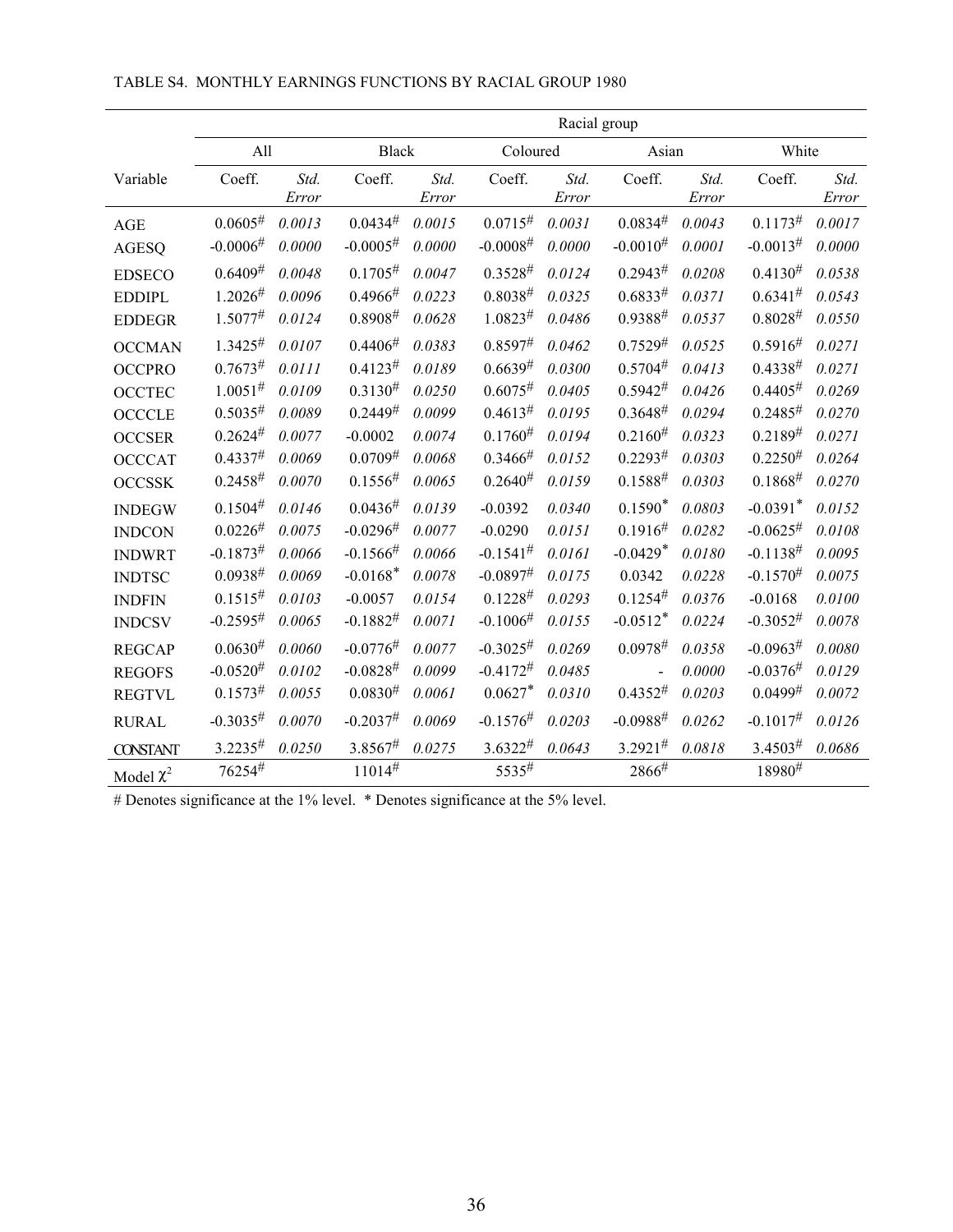|                 |                        |               |                        |               |                | Racial group  |                        |               |                |               |
|-----------------|------------------------|---------------|------------------------|---------------|----------------|---------------|------------------------|---------------|----------------|---------------|
|                 | All                    |               | <b>Black</b>           |               | Coloured       |               | Asian                  |               | White          |               |
| Variable        | Coeff.                 | Std.<br>Error | Coeff.                 | Std.<br>Error | Coeff.         | Std.<br>Error | Coeff.                 | Std.<br>Error | Coeff.         | Std.<br>Error |
| AGE             | $0.0476^{\#}$          | 0.0065        | $0.0435^{#}$           | 0.0098        | $0.0724^{\#}$  | 0.0113        | $0.0902^{\#}$          | 0.0169        | $0.1239^{#}$   | 0.0097        |
| <b>AGESQ</b>    | $-0.0004$ <sup>#</sup> | 0.0001        | $-0.0004$ <sup>#</sup> | 0.0001        | $-0.0008^{\#}$ | 0.0001        | $-0.0009$ <sup>#</sup> | 0.0002        | $-0.0014^{\#}$ | 0.0001        |
| <b>EDSECO</b>   | $0.4512^{#}$           | 0.0301        | $0.2593^{\#}$          | 0.0326        | $0.3404^{\#}$  | 0.0520        | $0.3800^{#}$           | 0.1087        | 0.8844         | 0.7968        |
| <b>EDDIPL</b>   | 0.6817#                | 0.0452        | 0.5065#                | 0.0550        | $0.5639^{#}$   | 0.0913        | $0.9070^{#}$           | 0.1233        | 1.0071         | 0.7976        |
| <b>EDDEGR</b>   | $0.9514^{#}$           | 0.0665        | $0.8610^{#}$           | 0.1228        | 0.8237#        | 0.1989        | $0.9623^{\#}$          | 0.1770        | 1.2179         | 0.7983        |
| <b>OCCMAN</b>   | $1.3625^{\#}$          | 0.0496        | 0.8906#                | 0.1011        | $0.8289^{#}$   | 0.1293        | $0.5779^{\#}$          | 0.1527        | 0.7857#        | 0.1483        |
| <b>OCCPRO</b>   | 1.0718#                | 0.0691        | 0.6406#                | 0.1162        | 1.0296#        | 0.1738        | $0.4693*$              | 0.1905        | $0.6300^{#}$   | 0.1558        |
| <b>OCCTEC</b>   | $1.0152^{\#}$          | 0.0396        | 0.7224#                | 0.0543        | $0.9119^{#}$   | 0.0907        | $0.5152^{\#}$          | 0.1444        | 0.6006#        | 0.1466        |
| <b>OCCCLE</b>   | $0.5338^{\#}$          | 0.0383        | 0.4723#                | 0.0476        | 0.5065#        | 0.0615        | $0.3109*$              | 0.1422        | 0.2113         | 0.1540        |
| <b>OCCSER</b>   | $0.5306^{\#}$          | 0.0366        | $0.3902^{\#}$          | 0.0416        | $0.3958^{\#}$  | 0.0646        | 0.1533                 | 0.1507        | $0.2952*$      | 0.1470        |
| <b>OCCCAT</b>   | $0.5772^{\#}$          | 0.0345        | $0.2938^{#}$           | 0.0410        | $0.4051^{\#}$  | 0.0562        | 0.1345                 | 0.1489        | $0.3586*$      | 0.1453        |
| <b>OCCSSK</b>   | $0.3498^{\#}$          | 0.0310        | $0.3460^{#}$           | 0.0351        | $0.3591^{\#}$  | 0.0598        | 0.1125                 | 0.1440        | 0.1737         | 0.1535        |
| <b>INDEGW</b>   | $0.1743^{\#}$          | 0.0621        | $0.1917*$              | 0.0804        | 0.1526         | 0.1415        | $0.3733*$              | 0.1727        | 0.0326         | 0.0756        |
| <b>INDCON</b>   | $-0.2594^{\#}$         | 0.0444        | $-0.1913^{\#}$         | 0.0632        | $-0.2104^{\#}$ | 0.0625        | $-0.1068$              | 0.1461        | $-0.1041$      | 0.0756        |
| <b>INDWRT</b>   | $-0.2443^{\#}$         | 0.0303        | $-0.2515^{\#}$         | 0.0415        | $-0.1714^{\#}$ | 0.0553        | $-0.0764$              | 0.0798        | $-0.2251^{\#}$ | 0.0513        |
| <b>INDTSC</b>   | 0.0482                 | 0.0313        | 0.0067                 | 0.0389        | 0.0877         | 0.0724        | 0.1337                 | 0.0794        | 0.0001         | 0.0547        |
| <b>INDFIN</b>   | $-0.0488$              | 0.0397        | $-0.1407$ <sup>#</sup> | 0.0499        | $-0.1437$      | 0.0782        | $-0.0270$              | 0.1229        | 0.0332         | 0.0565        |
| <b>INDCSV</b>   | $-0.0787$ <sup>#</sup> | 0.0305        | $-0.0263$              | 0.0392        | $-0.0147$      | 0.0577        | $-0.0029$              | 0.0905        | $-0.0828$      | 0.0522        |
| <b>REGCAP</b>   | $-0.0971$ <sup>#</sup> | 0.0358        | $-0.1985#$             | 0.0643        | $-0.3929^{\#}$ | 0.0706        | $-0.1988$ <sup>*</sup> | 0.0917        | $-0.1037*$     | 0.0522        |
| <b>REGOFS</b>   | $-0.3049^{\#}$         | 0.0559        | $-0.3761^{\#}$         | 0.0491        | $-0.5701^{\#}$ | 0.1657        | $\overline{a}$         | 0.0000        | $-0.0621$      | 0.0643        |
| <b>REGTVL</b>   | $0.1247^{\#}$          | 0.0317        | $0.0811*$              | 0.0355        | 0.0610         | 0.0824        | $0.1917*$              | 0.0813        | $0.1401^{\#}$  | 0.0477        |
| <b>RURAL</b>    | $-0.2910^{#}$          | 0.0375        | $-0.2251^{\#}$         | 0.0380        | $-0.1988$      | 0.1514        | $-0.4839^{#}$          | 0.1376        | $-0.0350$      | 0.0840        |
| <b>CONSTANT</b> | $5.6150^{#}$           | 0.1346        | 5.8349#                | 0.1985        | 5.5314#        | 0.2410        | $5.2044^{\#}$          | 0.3606        | 4.4447#        | 0.8263        |
| Model $\chi^2$  | $1488485^{\#}$         |               | 542869#                |               | 178324#        |               | $74454^{\#}$           |               | 367312#        |               |